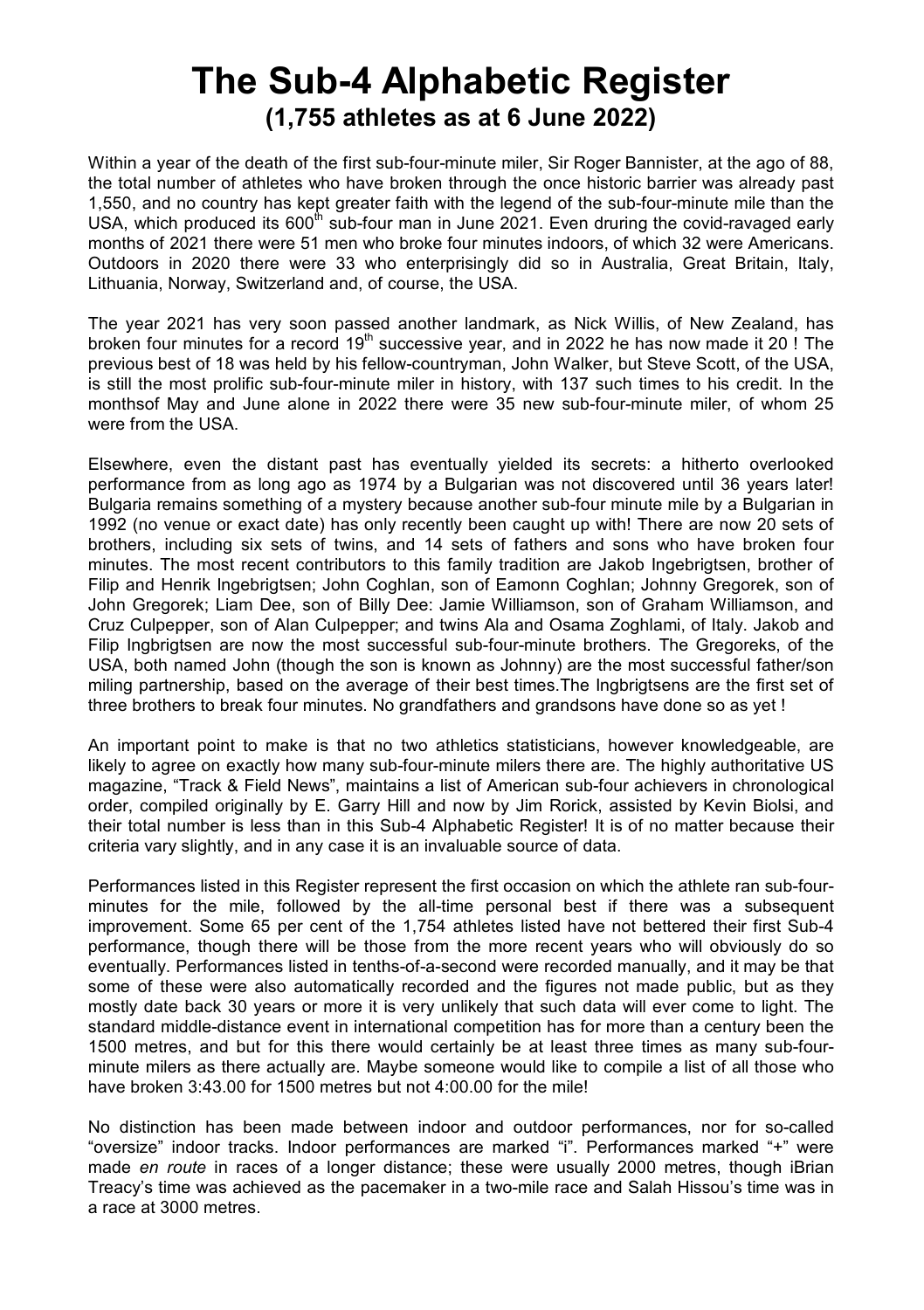The decision has also been taken to include relay performances, while appreciating that there can be some advantage (of a few tenths of a second or so) to the out-going athlete from a running start. There are only 10 athletes in the list with a superior relay time to any they achieved in a conventional mile race, and four of those also ran Sub-4 in the latter circumstances.

Three other performances require clarification. The personal best by Antonio ("Tony") Colon, of Puerto Rico, other than in a relay was achieved in a mile race which was slightly under-distance (1,757 yards) where he recorded 3:58.8, to which 0.5sec has been added (\*). The personal best for Steve Crabb (GB) was achieved off "scratch" in a handicap race ("hc"). German athletes prior to unification have been listed under their separate countries, Federal German Republic (FRG) and Germand Democratic Republic (GDR), though the national total for Germany as a whole includes both. For athletes from the former Czechoslovakia, the Soviet Union and Yugoslavia there is also listed, where known, their republic of origin or future independent country (based on place of birth).

For athletes who ran Sub-4 on behalf of two different nations the best performances are given for each. A number of athletes – 30 in all – either changed nationalities or had dual citizenship, as follows:

Ibrahim Aden – Somalia/USA, sub-4 for both. Steven Agar – Dominica/Canada, sub-4 only as Dominican. Robert Kiplagat Andersen – Kenya/Denmark, sub-4 for both. Amos Bartelsmeyer – USA/Germany, sub-4 for both. Dajam Najim Bashir – Kenya/Qatar,(formerly David Nyanga), sub-4 only as Qatari. William Biwott Tanui,– Kenya/Turkey, now Ilham Tanui Özbilen, sub-4 for both. Peter Callahan – USA/Belgium, Sub-4 for both Byron Dyce – Jamaica/USA, dual nationality, sub-4 for both Kirubel Erassa –Ethiopia/USA – Sub-4 for both Graeme Fell – Great Britain/Canada, sub-4 only as British. Moumin Geele (later Mumin Gala) – Somalia/Great Britain, sub-4 only as Somalian. Steve Green – Great Britain/Jamaica, sub-4 before representing Jamaica. Gawain Guy – Jamaica/USA, sub-4 for both. Phillimon Hanneck (or Harineki) – Zimbabwe/USA, sub-4 only as Zimbabwean. Shane Healy – Ireland/USA, sub-4 as US citizen (though achieved in Ireland!). Ashley Johnson – South Africa/USA, sub-4 only as South African. Wilson Kipketer – Kenya/Denmark, sub-4 only as Kenyan. Bernard Lagat – Kenya/USA, sub-4 for both. Joseph Lopez Lomong – Sudan/USA, sub-4 for both. James McIlroy – Ireland/Great Britain, sub-4 only while opting for Ireland. Ali Belal Mansoor – Kenya/Bahrain, formerly John Kipkorir Yego, sub-4 only as Bahraini Sydney Maree – South Africa/USA, sub-4 for both. Mohammed Mourhit – Morocco/Belgium, sub-4 only as Moroccan. Sean O'Neill – Ireland/Great Britain, dual citizenship, sub-4 credited to Ireland. Sam Parsons – USA/Germany, Suib-4 only as American Rashid Ramzi – Morocco/Bahrain, sub-4 only as Bahraini. Brenton Rowe – Australia/Austria, qualified for Austria from 2011, sub-4 for both. Ron Speirs – Great Britain/USA, dual citizenship, sub-4 credited to both GB and USA. Damé Faisa Tasama – Ethiopia/Belgium, sub-4 only as Ethiopian. David Torrence – USA/Peru, sub-4 for both Larbi Zéroual – Morocco/France, sub-4 only as Moroccan. Jamel Aarrass FRA 3:52.21 200412 Miloud Abaoub ALG 3:55.49 160797

| <b>IVIIIOUU</b> | Ababub   | ALG        | <b>J.JJ.49</b> | 100/97 |             |        |
|-----------------|----------|------------|----------------|--------|-------------|--------|
| José Manuel     | Abascal  | ESP        | 3:57.17        | 100682 | 3:50.54     | 100986 |
| Austin          | Abbott   | USA        | 3:59.47i       | 110286 | $3:58.23$ i | 070309 |
| Darren          | Abbott   | AUS        | 3:59.71        | 101291 | 3:58.38     | 250292 |
| Abdelhag        | Abdellah | <b>MAR</b> | 3:58.55        | 110596 | 3:57.15     | 250896 |
| Youcef          | Abdi     | AUS        | 3:59.57        | 010301 | 3:56.23     | 240503 |
| Colin           | Abert    | USA        | $3:59.51$ i    | 030218 |             |        |
|                 |          |            |                |        |             |        |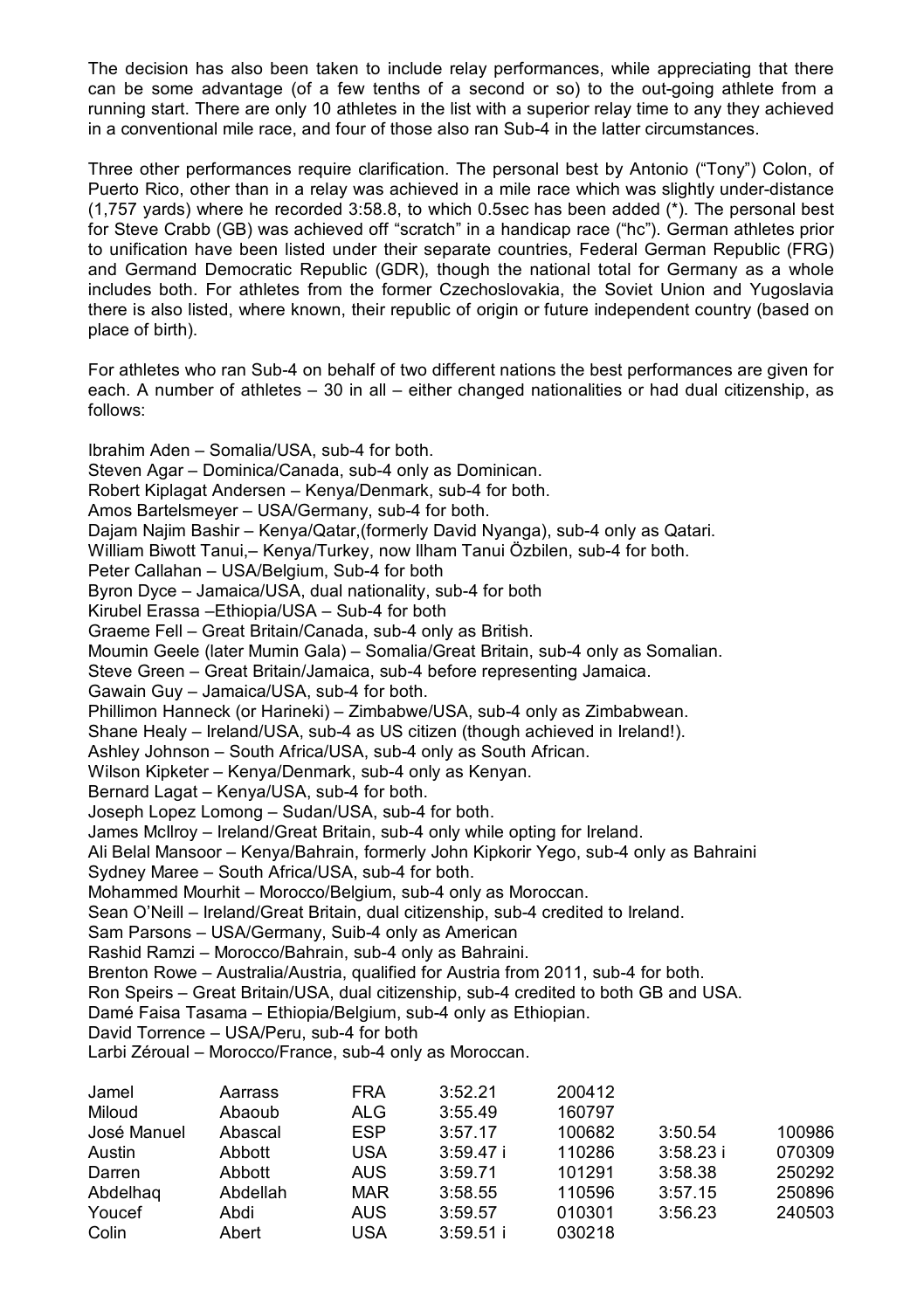| Valeriy                  | Abramov             | URS/RUS         | $3:58.63$ i | 230283 |             |        |
|--------------------------|---------------------|-----------------|-------------|--------|-------------|--------|
| Mohad                    | Abrikadar Sheik ITA |                 | 3:57.18     | 040921 |             |        |
| Brian                    | Abshire             | <b>USA</b>      | $3:58.62$ i | 220188 |             |        |
| <b>StijnJulius</b>       | Achon               | <b>UGA</b>      | $3:59.53$ i | 270196 | 3:55.38     | 060699 |
| A.J.                     | Acosta              | <b>USA</b>      | 3:58.52i    | 080308 | 3:53.76     | 030710 |
| Guillaume                | Adam                | <b>FRA</b>      | 3:58.38 i   | 110217 |             |        |
| David                    | Adams               | <b>USA</b>      | 3:58.44     | 210412 |             |        |
| Ryan                     | Adams               | <b>USA</b>      | $3:57.66$ i | 180120 |             |        |
| Ibrahim                  | Aden                | SOM/            | $3:59.84$ i | 220297 |             |        |
|                          |                     | USA             | 3:56.95     | 030601 | 3:55.53     | 260502 |
| Jama                     | Aden                | SOM             | 3:56.82     | 190783 |             |        |
| Nigel                    | Adkin               | AUS             | 3:59.09     | 240695 |             |        |
| Steven                   | Agar                | DOM/CAN 3:57.37 |             | 110597 |             |        |
| Mohammed                 | Ahmed               | CAN             | 3:56.60     | 180817 | 3:53.87     | 210821 |
| Said                     | Ahmed               | USA             | 3:57.33     | 010704 | $3:57.04$ i | 050305 |
| Mehdi                    | Aidet               | ALG             | 3:57.39     | 100682 |             |        |
| Oli                      | Aitchison           | GBR             | $3:58.59$ i | 130216 |             |        |
| Hicham                   | Akankam             | MAR             | 3:57.66     | 150617 |             |        |
| Halil                    | Akkas               | TUR             | 3:59.76     | 070608 |             |        |
| Kyle                     | Alcorn              | USA             | 3:59.82 i   | 010308 |             |        |
| Yenew                    | Alamirew            | ETH             | 3:50.43     | 040611 |             |        |
| Colin                    | Albert              | <b>USA</b>      | $3:59.51$ i | 030218 |             |        |
| Dan                      | Aldridge            | USA             | 3:59.9      | 110481 | 3:58.24     | 050682 |
| Mohamad                  | Al-Garni            | QAT             | 3:55.50     | 040610 |             |        |
| Berhanu                  | Alemu               | ETH             | 3:58.95     | 280602 | 3:57.76 i   | 270107 |
| George                   | Alex                | <b>USA</b>      | 3:58.76i    | 110212 |             |        |
| Colby:                   | Alexander           | <b>USA</b>      | 3:59.69     | 100714 | 3:52.84     | 290122 |
| Obsa                     | Ali                 | <b>USA</b>      | 3:59.25     | 180721 |             |        |
| Abraham                  | Alvarado            | <b>USA</b>      | $3:59.69$ i | 180120 |             |        |
| Mohammed                 | Aman                | ETH             | 3:57.14     | 040611 |             |        |
| Mohammed                 | Amine               | MAR             | 3:52.66     | 070799 |             |        |
| Robert Kiplagat Andersen |                     | KEN/            | 3:58.54     | 250892 |             |        |
|                          |                     | DEN             | 3:50.79     | 260897 |             |        |
| Scott                    | Anderson            | USA             | 3:59.80     | 040698 | 3:59.76     | 190800 |
| Thiago                   | Andre               | <b>BRA</b>      | 3:51.99     | 270517 |             |        |
| Robby                    | Andrews             | USA             | 3:57.82     | 270413 | 3:53.16i    | 200216 |
| Elkanah Onkware          | Angwenyi            | KEN             | 3:54.52     | 190604 | 3:53.05     | 040605 |
| François                 | Annandale           | <b>RSA</b>      | 3:59.7      | 151180 | 3:59.02     | 181281 |
| Jack                     | Anstey              | AUS             | $3:59.66$ i | 090219 | 3:56.87     | 020622 |
| Saïd                     | Aouita              | MAR             | 3:57.75     | 200882 | 3:46.76     | 020787 |
| Chuck                    | Aragon              | USA             | 3:59.92i    | 280281 | 3:51.62     | 210784 |
| Nanami                   | Arai                | JPN             | $3:58.35$ i | 090219 | 3:56.60 i   | 240219 |
| Mark                     | Arens               | AUS             | 3:59.64     | 130382 |             |        |
| Francesco                | Arese               | ITA             | 3:57.8      | 091069 | 3:56.7      | 070971 |
| Pietro                   | Arese               | ITA             | 3:59.56     | 050920 | 3:56.80     | 040921 |
| Marco                    | Arop                | CAN             | 3:57.50i    | 310121 |             |        |
| Ed                       | Arriola             | USA             | 3:59.3      | 140677 |             |        |
| Richard                  | Ashe                | GBR             | 3:59.98     | 310896 |             |        |
| Bolota                   | Asmerom             | USA             | 3:59.86     | 080602 |             |        |
| Frank                    | Assumma             | <b>USA</b>      | $3:57.3$ i  | 220182 | 3:56.34     | 090682 |
| António                  | Atabão              | <b>POR</b>      | 3:58.97     | 170982 |             |        |
| Michael                  | Atchoo              | <b>USA</b>      | 3:59.92i    | 110212 | $3:57.14$ i | 230213 |
| Sam                      | Atkin               | <b>GBR</b>      | 3:58.60     | 310518 | 3:57.97 i   | 120119 |
| Jeff                     | Atkinson            | <b>USA</b>      | 3:59.9      | 100586 | 3:52.80     | 170888 |
| <b>Steve</b>             | Austin              | AUS             | 3:57.79     | 140182 |             |        |
| Steve                    | Ave                 | <b>USA</b>      | 3:59.09i    | 310188 | 3:58.93i    | 280190 |
| Eric                     | Avila               | <b>USA</b>      | 3:56.89     | 050614 | 3:55.43     | 250818 |
| Thomas                   | Awad                | <b>USA</b>      | 3:58.34     | 260414 | 3:57.03     | 200216 |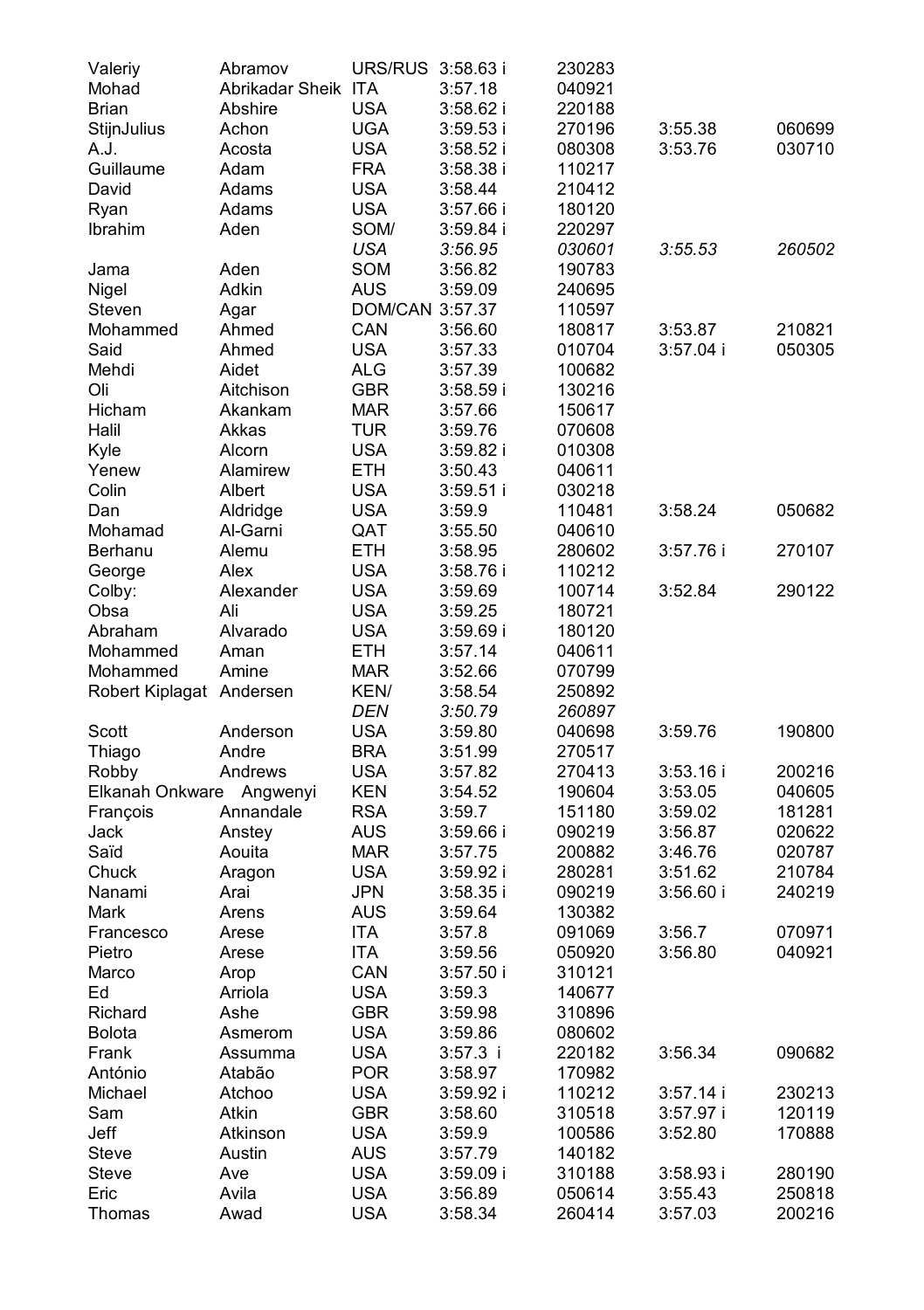| Mehdi        | Baala              | FRA             | $3:52.51$ i | 100209 |             |        |
|--------------|--------------------|-----------------|-------------|--------|-------------|--------|
| Youssef      | Baba               | <b>MAR</b>      | 3:53.64     | 070799 | 3:52.85     | 280700 |
| Féthi        | Baccouche          | TUN             | 3:57.90     | 110687 |             |        |
| Andrew       | Baddeley           | GBR             | 3:56.13     | 300704 | 3:49.38     | 060608 |
| Stijn        | <b>Baeten</b>      | BEL             | 3:56.03     | 040921 |             |        |
| Noureddine   | Bahar              | MAR             | 3:55.10     | 160797 |             |        |
| Bekim        | Bahtiri            | SLO             | 3:58.89     | 250893 |             |        |
| Dave         | Bailey             | CAN             | 3:59.1      | 110666 | 3:57.7      | 220767 |
| Jim          | Bailey             | AUS             | 3:58.6      | 050556 |             |        |
| Bill         | <b>Baillie</b>     | <b>NZL</b>      | 3:59.2      | 010264 |             |        |
| Dominic      | Baiocco            | USA             | 3:59.18     | 150522 |             |        |
| Sam          | Bair 1             | <b>USA</b>      | 3:58.7      | 230667 | 3:56.7      | 070669 |
| Sam          | Bair 2             | USA             | 3:59.72 i   | 130210 |             |        |
| Brian        | Baker              | <b>USA</b>      | 3:58.80     | 040798 | 3:57.4      | 210599 |
| John         | Baker              | USA             | 3:59.8      | 260671 |             |        |
| Roger        | <b>Bannister</b>   | GBR             | 3:59.4      | 060554 | 3:58.8      | 070854 |
| Witold       | Baran              | POL             | 3:59.2      | 120763 | 3:56.04     | 030864 |
| Andreas      | Baranski           | FRG/GER 3:58.40 |             | 080880 |             |        |
| Spencer      | <b>Barden</b>      | GBR             | 3:58.5      | 290598 |             |        |
|              |                    | USA             | 3:58.8      | 290575 |             |        |
| Gary<br>Laef | Barger             | USA             |             |        |             |        |
|              | <b>Barnes</b>      |                 | 3:59.96     | 120408 |             |        |
| Matthew      | Barnes 1           | <b>GBR</b>      | 3:58.39     | 250694 |             |        |
| Matthew      | Barnes 2           | GBR             | 3:59.57     | 110807 |             |        |
| <b>Brian</b> | Barraza            | <b>USA</b>      | $3:58.66$ i | 181216 |             |        |
| Juan Luís    | <b>Barrios</b>     | MEX             | 3:58.45     | 140605 | 3:57.34     | 170713 |
| Amos         | Bartelsmeyer       | USA/            | $3:58.45$ i | 140215 |             |        |
|              |                    | <b>GER</b>      | 3:53.33     | 190719 |             |        |
| Michal       | Bartoszak          | POL             | 3:58.96     | 100993 | 3:58.39i    | 060294 |
| Daham Najim  | Bashir             | QAT             | 3:47.97     | 290705 |             |        |
| Isaac        | Basten             | USA             | 3:58.88 i   | 111221 |             |        |
| Bryce        | Basting            | <b>USA</b>      | 3:59.91i    | 280216 |             |        |
| Kevin        | <b>Batt</b>        | IRL             | 3:59.70i    | 210214 | 3:59.53     | 270614 |
| William      | <b>Battershill</b> | GBR             | 3:59.42     | 140721 |             |        |
| Miles        | Batty              | USA             | 3:55.79i    | 120211 | $3:54.54$ i | 110212 |
| Scotty       | Bauhs              | <b>USA</b>      | 3:59.81     | 120408 |             |        |
| Dieter       | Baumann            | FRG/GER 3:58.77 |             | 160885 | 3:51.12     | 210892 |
| Andrew       | Bayer              | <b>USA</b>      | 3:58.98i    | 290110 | 3:52.90 i   | 270713 |
| Filbert      | Bayi               | TAN             | 3:52.86     | 020773 | 3:51.0      | 170575 |
| Tim          | Bayley             | GBR             | 3:59.82i    | 160110 | 3:59.75i    | 060210 |
| George       | Beamish            | NZL             | 3:56.90 i   | 080220 | 3:54.86     | 210821 |
| Jim          | <b>Beatty</b>      | USA             | 3:58.0      | 280560 | 3:55.5      | 070663 |
| Ron          | Becht              | CAN             | 3:59.12     | 160683 |             |        |
| Uwe          | Becker             | FRG/GER 3:57.70 |             | 080880 | 3:52.36     | 250882 |
|              |                    |                 |             |        |             |        |
| Girma        | <b>Bekele</b>      | ETH             | 3:59.41     | 270413 |             |        |
| Kenenisa     | <b>Bekele</b>      | ETH             | $3:56.2i +$ | 170207 |             |        |
| Mark         | Belger             | USA             | 3:58.4      | 090779 | 3:57.37 i   | 260180 |
| Wade         | Bell               | USA             | 3:59.8      | 020666 |             |        |
| Corey        | <b>Bellemore</b>   | CAN             | 3:57.20i    | 270118 |             |        |
| Samir        | Benfarès           | FRA             | $3:58.5+$   | 120795 |             |        |
| Teófilo      | Benito             | ESP             | 3:57.71     | 040687 | 3:55.88     | 170991 |
| Timo         | Benitz             | <b>GER</b>      | 3:59.86     | 190818 |             |        |
| Maurice      | Benn               | <b>GBR</b>      | 3:59.80     | 030668 |             |        |
| Kurtis       | Benninger          | CAN             | 3:58.75 i   | 050205 | 3:57.18     | 110109 |
| Tony         | Benson             | <b>AUS</b>      | 3:59.8      | 180371 |             |        |
| Abdelkarim   | Ben Zahra          | <b>MAR</b>      | 3:58.58     | 150617 |             |        |
| Rich         | Bergesen           | <b>USA</b>      | 3:59.79     | 160587 |             |        |
| Kalle        | Berglund           | SWE             | 3:59.24     | 190818 | 3:53.83     | 130619 |
| Mike         | Berisford          | <b>GBR</b>      | 3:59.24     | 180862 |             |        |
| Luc          | Bernaert           | BEL             | 3:56.89     | 030993 |             |        |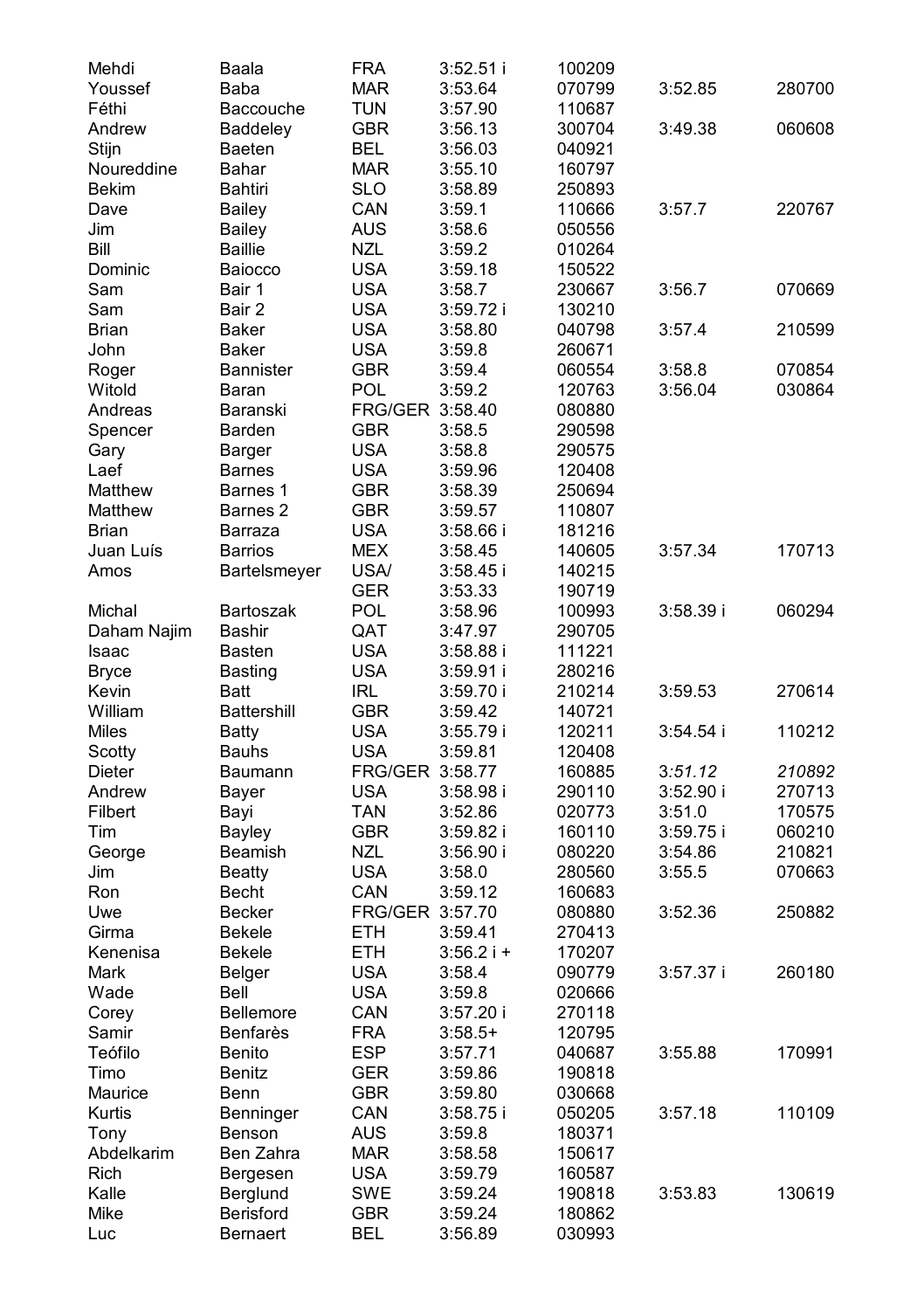| Michel                  | Bernard             | FRA               | 3:58.2               | 080763           |           |        |
|-------------------------|---------------------|-------------------|----------------------|------------------|-----------|--------|
| Bryan                   | Berryhill           | <b>USA</b>        | 3:56.52              | 160199           | 3:54.87   | 200801 |
| Simas                   | Bertašius           | LTU               | 3:59.25              | 290820           |           |        |
| Brandon                 | <b>Bethke</b>       | <b>USA</b>        | 3:59.85 i            | 090208           |           |        |
| Abdi                    | Bile                | SOM               | 3:57.43              | 210784           | 3:49.40   | 020788 |
| Ahmed                   | Bile                | USA               | $3:58.54$ i          | 140215           | 3:57.84 i | 060216 |
| <b>Bethwell</b>         | <b>Birgen</b>       | KEN               | 3:58.01              | 220809           | 3:50.42   | 010613 |
| Jonah                   | Birir               | KEN               | 3:52.54              | 300592           |           |        |
| Collis                  | Birmingham          | AUS               | 3:59.84              | 040506           | 3:54.30   | 250709 |
| David                   | Bishop              | GBR               | 3:56.96              | 110714           |           |        |
| Paul                    | <b>Bitok</b>        | KEN               | $3:58.8+$            | 100896           | 3:56.39 i | 130200 |
| Sosthenes               | <b>Bitok</b>        | KEN               | 3:59.1               | 160580           | 3:56.1    | 190783 |
| Peter                   | <b>Biwott</b>       | KEN               | 3:53.16              | 290601           |           |        |
| Robert Kiptoo           | <b>Biwott</b>       | KEN               | 3:55.62              | 090616           |           |        |
| William                 | <b>Biwott Tanui</b> | KEN               | 3:49.29              | 030709           |           |        |
| now Ilham Tanui Özbilen |                     | TUR               | 3:52.30              | 130613           |           |        |
| Yusuf                   | <b>Biwott</b>       | KEN               | 3:59.08              | 140810           |           |        |
| Yusu                    | Bizima              | GBR               | 3:57.81 i            | 130221           |           |        |
| Mike                    | Blackmore           | USA               | 3:59.80              | 120584           | 3:57.46   | 070588 |
| Ben                     | Blankenship         | USA               | 3:57.87 i            | 060310           | 3:52.51   | 300619 |
| Adrian                  | <b>Blincoe</b>      | NZL               | 3:58.19 i            | 090202           | 3:54.40   | 070903 |
| Richard                 | <b>Block</b>        | <b>USA</b>        | 3:59.84              | 290685           |           |        |
| Elliott                 | <b>Blount</b>       | USA               | $3:59.61$ i          | 140106           |           |        |
| Johan                   | <b>Boakes</b>       | GBR               | 3:58.01 i            | 250191           |           |        |
| Lars                    | Bøgh                | DEN               | 3:59.37              | 160788           |           |        |
| Mircea                  | Bogdan              | ROU               | $3:59.15$ i          | 260108           |           |        |
| <b>Blake</b>            | <b>Boldon</b>       | USA               | 3:59.18 i            | 030307           |           |        |
| Josphat                 | Boit                | KEN               | 3:59.4r              | 290406           |           |        |
| Mike                    | <b>Boit</b>         | KEN               | 3:59.7               | 090773           | 3:49.45   | 280881 |
| Jack                    | Bolas               | USA               | 3:59.40 i            | 090208           | 3:57.39   | 100814 |
| Steve                   | <b>Bolt</b>         | <b>USA</b>        | $3:59.4$ i           | 280276           |           |        |
| Lucas                   | Bons                | USA<br><b>RSA</b> | $3:55.45$ i          | 270221           |           | 210277 |
| Ewald                   | Bonzet              |                   | 3:59.3               | 260275           | 3:57.3    |        |
| Jacob                   | Boone               | USA<br>CAN        | 3:59.07 i            | 060209           |           |        |
| Kyle<br>Emmanuel        | Boorsma<br>Bor      | USA               | 3:59.67<br>3:58.77 i | 110609<br>270118 |           |        |
| Julius                  | Bor                 | KEN               | 3:58.72              | 050408           |           |        |
| Atoi                    | Boru                | KEN               | 3:57.69              | 190792           |           |        |
| Nadir                   | Bosch               | FRA               | 3:58.49 i            | 120297           | 3:52.04   | 250800 |
| Raul                    | <b>Botezan</b>      | ROU               | 3:58.94 i            | 110212           | 3:57.79 i | 080213 |
| Johan                   | Botha               | RSA               | 3:57.00              | 160296           |           |        |
| Dominique               | Bouchard            | FRA               | 3:55.26              | 130787           |           |        |
| Yassin                  | Bouih               | ITA               | 3:57.19              | 040921           |           |        |
| Tarek                   | Boukensa            | ALG               | 3:52.34              | 070903           | 3:49.95   | 290705 |
| Kamel                   | <b>Boulahfane</b>   | ALG               | 3:59.30              | 070798           |           |        |
| Richie                  | <b>Boulet</b>       | USA               | 3:58.62              | 110597           | 3:53.25   | 310598 |
| John                    | <b>Boulter</b>      | GBR               | 3:59.72              | 030765           | 3:58.6    | 240768 |
| Abderrazak              | Bounour             | ALG               | 3:59.09              | 100682           | 3:58.02   | 160785 |
| Peter                   | <b>Bourke</b>       | AUS               | 3:58.0               | 171281           | 3:57.53   | 110686 |
| Brahim                  | Boutayeb            | <b>MAR</b>        | 3:54.86              | 190887           |           |        |
| Jacob                   | Boutera             | <b>NOR</b>        | 3:57.38              | 120820           |           |        |
| Davis                   | Bove                | <b>USA</b>        | 3:57.49 i            | 120221           |           |        |
| Chris                   | Bowden              | AUS               | 3:58.39              | 200297           |           |        |
| Don                     | Bowden              | <b>USA</b>        | 3:58.7               | 010657           |           |        |
| John                    | Bowden              | NZL               | 3:59.9               | 260180           | 3:58.84   | 300182 |
| Jacky                   | Boxberger           | <b>FRA</b>        | 3:57.6               | 070971           |           |        |
| Liam                    | Boylan-Pett         | USA               | 3:59.40 i            | 300109           | 3:57.75   | 170713 |
| Boško                   | Božinović           | YUG/CRO 3:59.6    |                      | 130679           |           |        |
| Clifton                 | Bradeley            | <b>GBR</b>        | 3:57.88 i            | 090385           |           |        |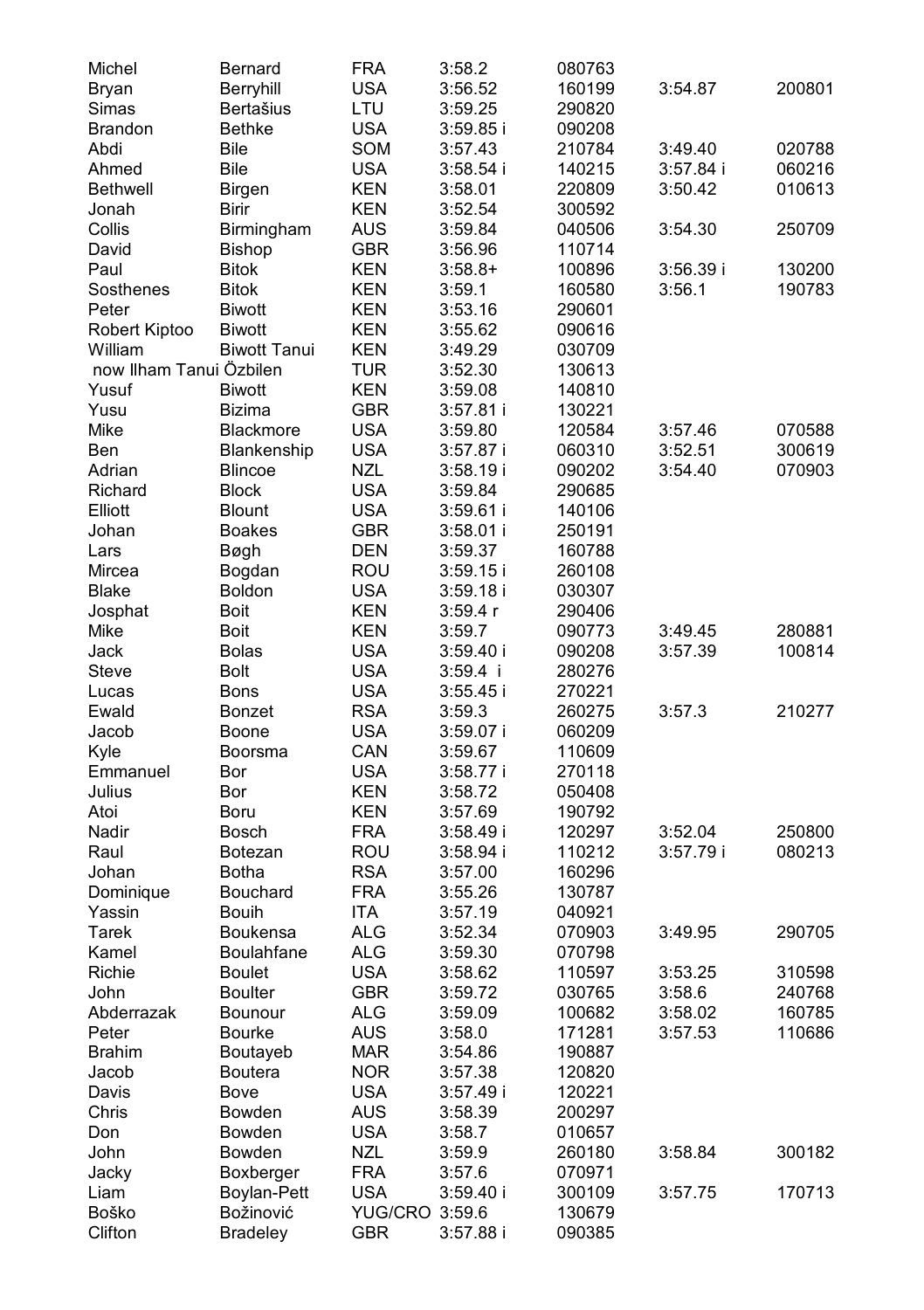| Shane       | <b>Bracken</b>        | <b>IRL</b>        | 3:57.57     | 110222 |             |        |
|-------------|-----------------------|-------------------|-------------|--------|-------------|--------|
| Terry       | <b>Brahm</b>          | <b>USA</b>        | 3:59.35     | 070784 | 3:54.56     | 160784 |
| Abdenacer   | Brahmia               | ALG               | 3:59.74     | 180889 |             |        |
| Amar        | <b>Brahmia</b>        | ALG               | 3:57.20     | 090981 |             |        |
| Nathan      | <b>Brannen</b>        | CAN               | 3:59.85     | 080701 | 3:52.63     | 070609 |
| Mike        | Brannigan             | <b>USA</b>        | 3:57.58     | 050816 |             |        |
| Donavan     | <b>Brazier</b>        | <b>USA</b>        | 3:59.30i    | 091217 |             |        |
| Luc         | <b>Brechet</b>        | CAN               | 3:58.60     | 100721 |             |        |
| James       | <b>Brewer</b>         | GBR               | 3:54.80     | 250709 |             |        |
| Kelly       | Britz                 | CAN               | 3:59.5      | 010683 | 3:58.46     | 160784 |
|             |                       | <b>USA</b>        |             |        |             | 010302 |
| Tim         | <b>Broe</b>           |                   | 3:59.38 i   | 060299 | $3:58.81$ i |        |
| Tom         | <b>Brooks</b>         | <b>USA</b>        | 3:59.31     | 280509 |             |        |
| Jake        | <b>Brophy</b>         | USA               | 3:59.98 i   | 250120 |             |        |
| Barry       | Brown                 | <b>USA</b>        | 3:58.8      | 130573 |             |        |
| Darren      | <b>Brown</b>          | USA               | 3:59.99     | 050408 | 3:58.85     | 250708 |
| Gareth      | Brown                 | GBR               | 3:59.3r     | 300483 |             |        |
|             |                       | also              | 3:59.5      | 250884 |             |        |
| Reed        | <b>Brown</b>          | USA               | 3:59.30     | 010617 | $3:56.61$ i | 310121 |
| Russell     | <b>Brown</b>          | USA               | $3:59.65$ i | 110206 | 3:51.45     | 040611 |
| Ryan        | <b>Brown</b>          | USA               | 3:59.29 i   | 100207 |             |        |
| Spencer     | <b>Brown</b>          | USA               | 3:59.97 i   | 090219 |             |        |
| Dan         | <b>Browne</b>         | <b>USA</b>        | 3:59.37 i   | 010297 | 3:59.19i    | 300199 |
| Lucas       | <b>Bruchet</b>        | CAN               | 3:57.71 i   | 010214 |             |        |
| Deon        | <b>Brummer</b>        | <b>RSA</b>        | 3:56.58     | 070384 | 3:55.42     | 110387 |
| Federico    | <b>Bruno</b>          | ARG               | 3:59.27     | 310321 |             |        |
| Niall       | <b>Bruton</b>         | <b>IRL</b>        | 3:59.23     | 050791 | 3:53.93     | 050796 |
| Gianni      | Bruzzi                | ITA               | 3:57.39     | 300592 |             |        |
| Reid        | <b>Buchanan</b>       | <b>USA</b>        | 3:59.24 i   | 250218 |             |        |
| Michael     | <b>Buchleitner</b>    | AUT               | 3:54.28 i   | 010394 |             |        |
| Jack        | <b>Buckner</b>        | GBR               | 3:53.44     | 130782 | 3:51.57     | 290884 |
| Tom         | <b>Buckner</b>        | <b>GBR</b>        | 3:58.87     | 050693 |             |        |
| <b>Dick</b> | <b>Buerkle</b>        | <b>USA</b>        | 3:58.0      | 040673 | 3:54.93 i   | 130178 |
| Andrey      | <b>Bulkovskiy</b>     | <b>UKR</b>        | 3:55.28     | 170894 |             |        |
| Andrew      | Bumbalough            | USA               | 3:58.46 i   | 020208 | 3:56.12 i   | 080213 |
| Alan        | <b>Bunce</b>          | <b>NZL</b>        | 3:59.32     | 010790 | 3:59.10     | 170890 |
| Jason       | <b>Bunston</b>        | CAN               | 3:59.70     | 010495 |             |        |
|             |                       |                   |             |        |             |        |
| Jacob       | <b>Burcham</b>        | USA<br><b>ESP</b> | 3:57.46 i   | 130216 |             |        |
| Antonio     | Burgos                |                   | 3:59.0      | 230474 |             |        |
| Bill        | Burke                 | <b>USA</b>        | 3:58.70 i   | 010291 | 3:56.83     | 050693 |
| Travis      | <b>Burkstrand</b>     | USA               | 3:59.69 i   | 130216 |             |        |
| Dyrol       | <b>Burleson</b>       | USA               | 3:58.6      | 230460 | 3:55.6      | 070663 |
| Connor      | <b>Bunrs</b>          | USA               | 3:58.83     | 020622 |             |        |
| Darius      | <b>Burrows</b>        | GBR               | 3:59.91     | 050998 |             |        |
| Andreas     | <b>Busse</b>          | GDR/GER 3:53.55   |             | 200882 |             |        |
| Joao        | <b>Bussotti Neves</b> | ITA               | 3:57.54     | 050920 |             |        |
| David       | <b>Bustos</b>         | <b>ESP</b>        | 3:53.40     | 130613 |             |        |
| Andrew      | <b>Butchart</b>       | GBR               | 3:54.23 i   | 040217 |             |        |
| Tom         | Byers                 | <b>USA</b>        | 3:56.0i     | 130281 | 3:50.84     | 250882 |
| Donn        | Cabral                | <b>USA</b>        | 3:56.41 i   | 080213 |             |        |
| Fermín      | Cacho                 | ESP               | 3:50.74     | 060791 | 3:49.56     | 050796 |
| Neil        | Caddy                 | <b>GBR</b>        | 3:59.6      | 060895 | 3:55.84     | 250896 |
| Sean        | Cahill                | <b>GBR</b>        | 3:56.95     | 310879 |             |        |
| Peter       | Callahan              | <b>USA</b>        | 3:58.86 i   | 040212 |             |        |
|             |                       | BEL               | 3:55.71i    | 250218 |             |        |
| Adrian      | Callan                | <b>GBR</b>        | 3:59.45     | 230785 | 3:58.28     | 130786 |
| James       | Cameron               | USA               | $3:58.51$ i | 050311 |             |        |
| David       | Campbell              | CAN               | 3:58.91     | 160683 | 3:58.01     | 180786 |
| David       | Campbell              | <b>IRL</b>        | 3:58.19     | 160208 |             |        |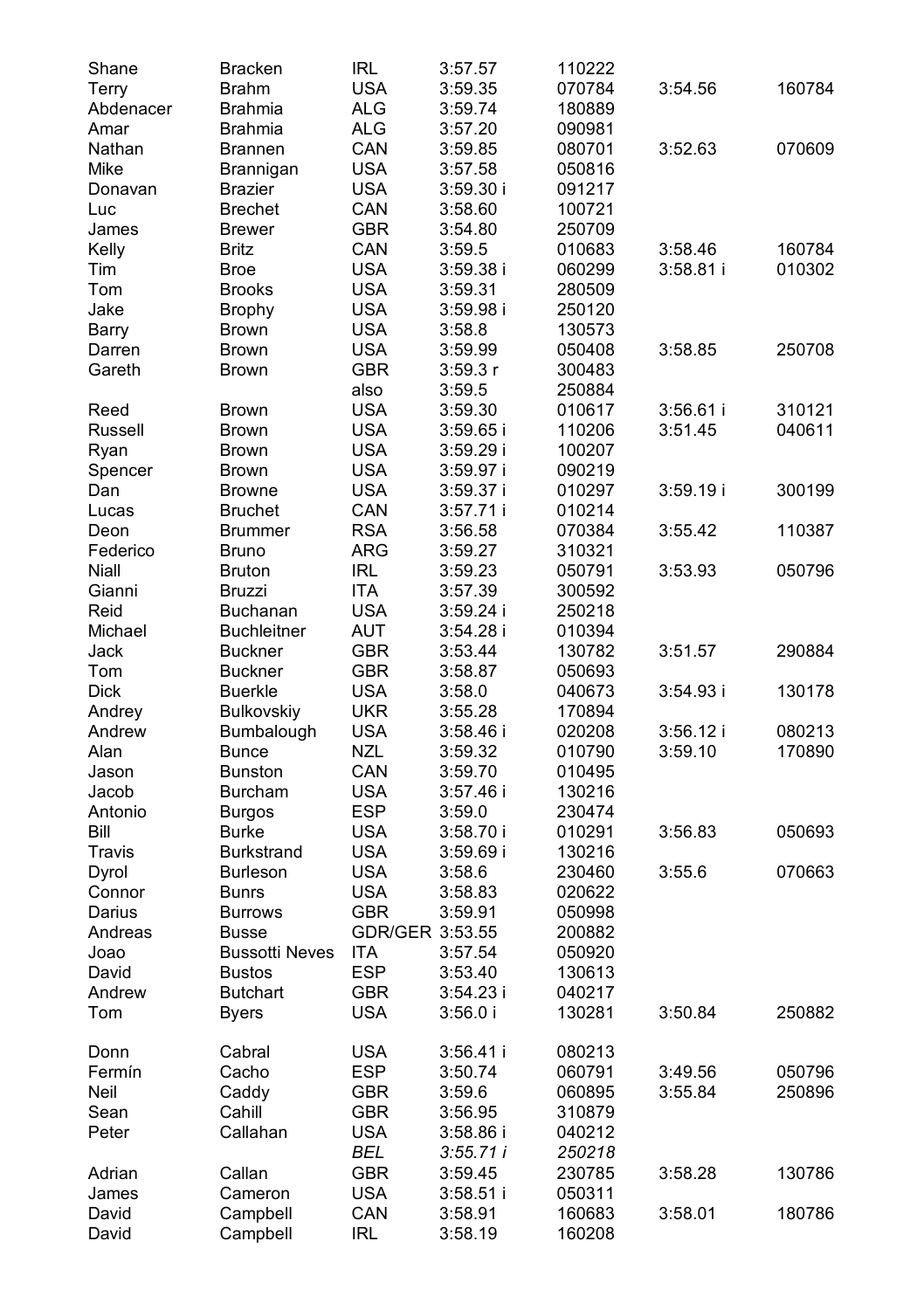| <b>USA</b><br>Carlberg<br>3:59.6i<br>130271<br>Greg<br>USA<br><b>Brett</b><br>3:58.7r<br>280489<br>Carney<br><b>ESP</b><br>José Luis<br>Carreira<br>3:59.32<br>080784<br>3:55.94<br>040687<br>IRL<br>Mark<br>Carroll<br>3:58.64<br>090793<br>3:50.62<br>280700<br>USA<br>3:59.82 i<br>250120<br>3:59.78 i<br>130221<br>Crayton<br>Carrozza<br><b>NZL</b><br>Hamish<br>3:59.11<br>280112<br>3:56.72<br>190116<br>Carson<br>GBR<br>3:59.3<br>100672<br>Andy<br>Carter<br>GBR<br>3:57.30<br>060805<br>Tom<br>Carter<br><b>ESP</b><br>Arturo<br>Casado<br>3:52.38<br>150607<br><b>USA</b><br>Patrick<br>3:59.76 i<br>040211<br>3:52.62<br>110714<br>Casey<br><b>USA</b><br>Castaneda<br>3:58.5<br>010674<br>Ted<br>Castro<br>CRC<br>3:57.78 i<br>070221<br>Juan Diego<br><b>USA</b><br>Centrowitz<br>3:59.2<br>3:54.94<br>260682<br>Matt<br>240575<br>Centrowitz<br>USA<br>240721<br>Matthew<br>3:57.92 i<br>140209<br>3:49.26<br>Macklin<br>Chaffee<br>USA<br>120211<br>3:58.80 i<br>USA<br>3:57.04<br>280581<br>Rudy<br>Chapa<br>Chris<br>GBR<br>3:59.8<br>Chataway<br>280555<br>060821<br>Vincent<br>Chattei<br>USA<br>3:58.36 i<br>100318<br>3:55.28<br>Maxime<br>Chaumeton<br><b>RSA</b><br>3:59.01<br>150321<br>Abraham<br>KEN<br>3:55.31<br>040600<br>Chebii<br>Saïd<br>Chébili<br>FRA<br>3:52.21<br>160797<br>Collins<br>Cheboi<br>KEN<br>3:51.44<br>020612<br>3:49.46<br>310514<br>Cheboiywo<br>KEN<br>3:58.07 i<br>080203<br>3:57.00 i<br>310104<br>Boaz<br>Abdelkader<br>Chékhémani<br>FRA<br>3:59.22<br>160798<br>3:55.57<br>290798<br><b>USA</b><br>Paul<br>Chelimo<br>3:55.96<br>190818<br>David<br>KEN<br>3:56.60<br>010301<br>Chemweno<br>Hillary<br>KEN<br>3:53.29<br>010603<br>Chenonge<br>Abraham Kiplagat<br>Cheplati<br>KEN<br>3:59.68<br>020616<br>Nixon Kiplimo<br>Chepseba<br>KEN<br>3:53.36<br>090611<br>3:50.95<br>130613<br>Alex<br>Cherop<br>UGA<br>3:54.85<br>170609<br>Tesfaye<br>Cheru<br>ETH<br>3:56.50<br>010612<br>Charles<br>Cheruiyot<br>KEN<br>3:57.76<br>260486<br>3:55.41<br>110687<br>Fred<br>Cheruiyot<br>KEN<br>3:52.92<br>020898<br>Kipkoech<br>KEN<br>3:53.92<br>170883<br>3:52.39<br>020788<br>Cheruiyot<br>270517<br>Timothy<br>KEN<br>3:55.80<br>300515<br>3:49.64<br>Cheruiyot<br>Ruben<br>KEN<br>$3:58.7 +$<br>Chesang<br>250895<br>Edward<br>KEN<br>140215<br>3:'49.44 i<br>090218<br>Cheserek<br>3:56.43 i<br>KEN<br>Robert<br>Cheseret<br>3:59.23 i<br>260205<br>KEN<br>3:53.09<br>020788<br>3:52.38<br>010789<br>Joseph<br>Chesire<br>Pat<br>GBR<br>3:59.60<br>Chesters<br>200785<br>Oliver<br>NZL<br>3:59.97<br>Chignell<br>300121<br>Cornelius<br>Chirchir<br>KEN<br>3:59.3<br>270800<br>3:50.40<br>080803<br>William<br>Chirchir<br>KEN<br>3:51.84<br>240600<br>3:47.94<br>280700<br>Lachlan<br>Chisholm<br>AUS<br>060505<br>3:56.27<br>270713<br>Augustine<br>KEN<br>3:51.62<br>150607<br>Choge<br>3:50.01<br>Hamish<br>Christensen<br>NZL<br>3:59.91<br>180195<br>3:56.13<br>160199<br>Mark<br>Christie<br>IRL<br>3:58.99<br>060805<br>USA<br>Ciattei<br>3:59.57 i<br>030218<br>130221<br>Vincent<br>3:57.63 i<br><b>USA</b><br>3:59.45<br>200513<br>3:57.40<br>040813<br>Daniel<br>Clark<br><b>GBR</b><br>170782<br>Dave<br>Clarke<br>3:56.95<br>Clarkson<br><b>GER</b><br>3:59.47 i<br>020213<br>Fabian<br>Clayton<br><b>AUS</b><br>3:59.53<br>020622<br>Jason<br><b>GBR</b><br>3:57.44<br>3:54.2<br>270678<br>Frank<br>Clement<br>100874<br>Andy<br>Clifford<br><b>USA</b><br>3:59.49<br>080779<br>3:58.4<br>050682<br>Clifford<br>IRL<br>3:59.80<br>Basil<br>030864<br>Clinger<br><b>USA</b><br>Casey<br>3:59.02<br>240421<br><b>NZL</b><br>Phil<br>Clode<br>3:57.70<br>120191<br>Matthew<br>Clowes<br><b>GBR</b><br>3:58.94 i<br>310115 | Jay | Cantin | CAN | 3:59.90i | 050200 | 3:58.84 | 010704 |
|----------------------------------------------------------------------------------------------------------------------------------------------------------------------------------------------------------------------------------------------------------------------------------------------------------------------------------------------------------------------------------------------------------------------------------------------------------------------------------------------------------------------------------------------------------------------------------------------------------------------------------------------------------------------------------------------------------------------------------------------------------------------------------------------------------------------------------------------------------------------------------------------------------------------------------------------------------------------------------------------------------------------------------------------------------------------------------------------------------------------------------------------------------------------------------------------------------------------------------------------------------------------------------------------------------------------------------------------------------------------------------------------------------------------------------------------------------------------------------------------------------------------------------------------------------------------------------------------------------------------------------------------------------------------------------------------------------------------------------------------------------------------------------------------------------------------------------------------------------------------------------------------------------------------------------------------------------------------------------------------------------------------------------------------------------------------------------------------------------------------------------------------------------------------------------------------------------------------------------------------------------------------------------------------------------------------------------------------------------------------------------------------------------------------------------------------------------------------------------------------------------------------------------------------------------------------------------------------------------------------------------------------------------------------------------------------------------------------------------------------------------------------------------------------------------------------------------------------------------------------------------------------------------------------------------------------------------------------------------------------------------------------------------------------------------------------------------------------------------------------------------------------------------------------------------------------------------------------------------------------------------------------------------------------------------------------------------------------------------------------------------------------------------------------------------------------------------------------------------------------------------------------------------------------------------------------------------------------------------------------------------------------------------------------------------------------------|-----|--------|-----|----------|--------|---------|--------|
|                                                                                                                                                                                                                                                                                                                                                                                                                                                                                                                                                                                                                                                                                                                                                                                                                                                                                                                                                                                                                                                                                                                                                                                                                                                                                                                                                                                                                                                                                                                                                                                                                                                                                                                                                                                                                                                                                                                                                                                                                                                                                                                                                                                                                                                                                                                                                                                                                                                                                                                                                                                                                                                                                                                                                                                                                                                                                                                                                                                                                                                                                                                                                                                                                                                                                                                                                                                                                                                                                                                                                                                                                                                                                                    |     |        |     |          |        |         |        |
|                                                                                                                                                                                                                                                                                                                                                                                                                                                                                                                                                                                                                                                                                                                                                                                                                                                                                                                                                                                                                                                                                                                                                                                                                                                                                                                                                                                                                                                                                                                                                                                                                                                                                                                                                                                                                                                                                                                                                                                                                                                                                                                                                                                                                                                                                                                                                                                                                                                                                                                                                                                                                                                                                                                                                                                                                                                                                                                                                                                                                                                                                                                                                                                                                                                                                                                                                                                                                                                                                                                                                                                                                                                                                                    |     |        |     |          |        |         |        |
|                                                                                                                                                                                                                                                                                                                                                                                                                                                                                                                                                                                                                                                                                                                                                                                                                                                                                                                                                                                                                                                                                                                                                                                                                                                                                                                                                                                                                                                                                                                                                                                                                                                                                                                                                                                                                                                                                                                                                                                                                                                                                                                                                                                                                                                                                                                                                                                                                                                                                                                                                                                                                                                                                                                                                                                                                                                                                                                                                                                                                                                                                                                                                                                                                                                                                                                                                                                                                                                                                                                                                                                                                                                                                                    |     |        |     |          |        |         |        |
|                                                                                                                                                                                                                                                                                                                                                                                                                                                                                                                                                                                                                                                                                                                                                                                                                                                                                                                                                                                                                                                                                                                                                                                                                                                                                                                                                                                                                                                                                                                                                                                                                                                                                                                                                                                                                                                                                                                                                                                                                                                                                                                                                                                                                                                                                                                                                                                                                                                                                                                                                                                                                                                                                                                                                                                                                                                                                                                                                                                                                                                                                                                                                                                                                                                                                                                                                                                                                                                                                                                                                                                                                                                                                                    |     |        |     |          |        |         |        |
|                                                                                                                                                                                                                                                                                                                                                                                                                                                                                                                                                                                                                                                                                                                                                                                                                                                                                                                                                                                                                                                                                                                                                                                                                                                                                                                                                                                                                                                                                                                                                                                                                                                                                                                                                                                                                                                                                                                                                                                                                                                                                                                                                                                                                                                                                                                                                                                                                                                                                                                                                                                                                                                                                                                                                                                                                                                                                                                                                                                                                                                                                                                                                                                                                                                                                                                                                                                                                                                                                                                                                                                                                                                                                                    |     |        |     |          |        |         |        |
|                                                                                                                                                                                                                                                                                                                                                                                                                                                                                                                                                                                                                                                                                                                                                                                                                                                                                                                                                                                                                                                                                                                                                                                                                                                                                                                                                                                                                                                                                                                                                                                                                                                                                                                                                                                                                                                                                                                                                                                                                                                                                                                                                                                                                                                                                                                                                                                                                                                                                                                                                                                                                                                                                                                                                                                                                                                                                                                                                                                                                                                                                                                                                                                                                                                                                                                                                                                                                                                                                                                                                                                                                                                                                                    |     |        |     |          |        |         |        |
|                                                                                                                                                                                                                                                                                                                                                                                                                                                                                                                                                                                                                                                                                                                                                                                                                                                                                                                                                                                                                                                                                                                                                                                                                                                                                                                                                                                                                                                                                                                                                                                                                                                                                                                                                                                                                                                                                                                                                                                                                                                                                                                                                                                                                                                                                                                                                                                                                                                                                                                                                                                                                                                                                                                                                                                                                                                                                                                                                                                                                                                                                                                                                                                                                                                                                                                                                                                                                                                                                                                                                                                                                                                                                                    |     |        |     |          |        |         |        |
|                                                                                                                                                                                                                                                                                                                                                                                                                                                                                                                                                                                                                                                                                                                                                                                                                                                                                                                                                                                                                                                                                                                                                                                                                                                                                                                                                                                                                                                                                                                                                                                                                                                                                                                                                                                                                                                                                                                                                                                                                                                                                                                                                                                                                                                                                                                                                                                                                                                                                                                                                                                                                                                                                                                                                                                                                                                                                                                                                                                                                                                                                                                                                                                                                                                                                                                                                                                                                                                                                                                                                                                                                                                                                                    |     |        |     |          |        |         |        |
|                                                                                                                                                                                                                                                                                                                                                                                                                                                                                                                                                                                                                                                                                                                                                                                                                                                                                                                                                                                                                                                                                                                                                                                                                                                                                                                                                                                                                                                                                                                                                                                                                                                                                                                                                                                                                                                                                                                                                                                                                                                                                                                                                                                                                                                                                                                                                                                                                                                                                                                                                                                                                                                                                                                                                                                                                                                                                                                                                                                                                                                                                                                                                                                                                                                                                                                                                                                                                                                                                                                                                                                                                                                                                                    |     |        |     |          |        |         |        |
|                                                                                                                                                                                                                                                                                                                                                                                                                                                                                                                                                                                                                                                                                                                                                                                                                                                                                                                                                                                                                                                                                                                                                                                                                                                                                                                                                                                                                                                                                                                                                                                                                                                                                                                                                                                                                                                                                                                                                                                                                                                                                                                                                                                                                                                                                                                                                                                                                                                                                                                                                                                                                                                                                                                                                                                                                                                                                                                                                                                                                                                                                                                                                                                                                                                                                                                                                                                                                                                                                                                                                                                                                                                                                                    |     |        |     |          |        |         |        |
|                                                                                                                                                                                                                                                                                                                                                                                                                                                                                                                                                                                                                                                                                                                                                                                                                                                                                                                                                                                                                                                                                                                                                                                                                                                                                                                                                                                                                                                                                                                                                                                                                                                                                                                                                                                                                                                                                                                                                                                                                                                                                                                                                                                                                                                                                                                                                                                                                                                                                                                                                                                                                                                                                                                                                                                                                                                                                                                                                                                                                                                                                                                                                                                                                                                                                                                                                                                                                                                                                                                                                                                                                                                                                                    |     |        |     |          |        |         |        |
|                                                                                                                                                                                                                                                                                                                                                                                                                                                                                                                                                                                                                                                                                                                                                                                                                                                                                                                                                                                                                                                                                                                                                                                                                                                                                                                                                                                                                                                                                                                                                                                                                                                                                                                                                                                                                                                                                                                                                                                                                                                                                                                                                                                                                                                                                                                                                                                                                                                                                                                                                                                                                                                                                                                                                                                                                                                                                                                                                                                                                                                                                                                                                                                                                                                                                                                                                                                                                                                                                                                                                                                                                                                                                                    |     |        |     |          |        |         |        |
|                                                                                                                                                                                                                                                                                                                                                                                                                                                                                                                                                                                                                                                                                                                                                                                                                                                                                                                                                                                                                                                                                                                                                                                                                                                                                                                                                                                                                                                                                                                                                                                                                                                                                                                                                                                                                                                                                                                                                                                                                                                                                                                                                                                                                                                                                                                                                                                                                                                                                                                                                                                                                                                                                                                                                                                                                                                                                                                                                                                                                                                                                                                                                                                                                                                                                                                                                                                                                                                                                                                                                                                                                                                                                                    |     |        |     |          |        |         |        |
|                                                                                                                                                                                                                                                                                                                                                                                                                                                                                                                                                                                                                                                                                                                                                                                                                                                                                                                                                                                                                                                                                                                                                                                                                                                                                                                                                                                                                                                                                                                                                                                                                                                                                                                                                                                                                                                                                                                                                                                                                                                                                                                                                                                                                                                                                                                                                                                                                                                                                                                                                                                                                                                                                                                                                                                                                                                                                                                                                                                                                                                                                                                                                                                                                                                                                                                                                                                                                                                                                                                                                                                                                                                                                                    |     |        |     |          |        |         |        |
|                                                                                                                                                                                                                                                                                                                                                                                                                                                                                                                                                                                                                                                                                                                                                                                                                                                                                                                                                                                                                                                                                                                                                                                                                                                                                                                                                                                                                                                                                                                                                                                                                                                                                                                                                                                                                                                                                                                                                                                                                                                                                                                                                                                                                                                                                                                                                                                                                                                                                                                                                                                                                                                                                                                                                                                                                                                                                                                                                                                                                                                                                                                                                                                                                                                                                                                                                                                                                                                                                                                                                                                                                                                                                                    |     |        |     |          |        |         |        |
|                                                                                                                                                                                                                                                                                                                                                                                                                                                                                                                                                                                                                                                                                                                                                                                                                                                                                                                                                                                                                                                                                                                                                                                                                                                                                                                                                                                                                                                                                                                                                                                                                                                                                                                                                                                                                                                                                                                                                                                                                                                                                                                                                                                                                                                                                                                                                                                                                                                                                                                                                                                                                                                                                                                                                                                                                                                                                                                                                                                                                                                                                                                                                                                                                                                                                                                                                                                                                                                                                                                                                                                                                                                                                                    |     |        |     |          |        |         |        |
|                                                                                                                                                                                                                                                                                                                                                                                                                                                                                                                                                                                                                                                                                                                                                                                                                                                                                                                                                                                                                                                                                                                                                                                                                                                                                                                                                                                                                                                                                                                                                                                                                                                                                                                                                                                                                                                                                                                                                                                                                                                                                                                                                                                                                                                                                                                                                                                                                                                                                                                                                                                                                                                                                                                                                                                                                                                                                                                                                                                                                                                                                                                                                                                                                                                                                                                                                                                                                                                                                                                                                                                                                                                                                                    |     |        |     |          |        |         |        |
|                                                                                                                                                                                                                                                                                                                                                                                                                                                                                                                                                                                                                                                                                                                                                                                                                                                                                                                                                                                                                                                                                                                                                                                                                                                                                                                                                                                                                                                                                                                                                                                                                                                                                                                                                                                                                                                                                                                                                                                                                                                                                                                                                                                                                                                                                                                                                                                                                                                                                                                                                                                                                                                                                                                                                                                                                                                                                                                                                                                                                                                                                                                                                                                                                                                                                                                                                                                                                                                                                                                                                                                                                                                                                                    |     |        |     |          |        |         |        |
|                                                                                                                                                                                                                                                                                                                                                                                                                                                                                                                                                                                                                                                                                                                                                                                                                                                                                                                                                                                                                                                                                                                                                                                                                                                                                                                                                                                                                                                                                                                                                                                                                                                                                                                                                                                                                                                                                                                                                                                                                                                                                                                                                                                                                                                                                                                                                                                                                                                                                                                                                                                                                                                                                                                                                                                                                                                                                                                                                                                                                                                                                                                                                                                                                                                                                                                                                                                                                                                                                                                                                                                                                                                                                                    |     |        |     |          |        |         |        |
|                                                                                                                                                                                                                                                                                                                                                                                                                                                                                                                                                                                                                                                                                                                                                                                                                                                                                                                                                                                                                                                                                                                                                                                                                                                                                                                                                                                                                                                                                                                                                                                                                                                                                                                                                                                                                                                                                                                                                                                                                                                                                                                                                                                                                                                                                                                                                                                                                                                                                                                                                                                                                                                                                                                                                                                                                                                                                                                                                                                                                                                                                                                                                                                                                                                                                                                                                                                                                                                                                                                                                                                                                                                                                                    |     |        |     |          |        |         |        |
|                                                                                                                                                                                                                                                                                                                                                                                                                                                                                                                                                                                                                                                                                                                                                                                                                                                                                                                                                                                                                                                                                                                                                                                                                                                                                                                                                                                                                                                                                                                                                                                                                                                                                                                                                                                                                                                                                                                                                                                                                                                                                                                                                                                                                                                                                                                                                                                                                                                                                                                                                                                                                                                                                                                                                                                                                                                                                                                                                                                                                                                                                                                                                                                                                                                                                                                                                                                                                                                                                                                                                                                                                                                                                                    |     |        |     |          |        |         |        |
|                                                                                                                                                                                                                                                                                                                                                                                                                                                                                                                                                                                                                                                                                                                                                                                                                                                                                                                                                                                                                                                                                                                                                                                                                                                                                                                                                                                                                                                                                                                                                                                                                                                                                                                                                                                                                                                                                                                                                                                                                                                                                                                                                                                                                                                                                                                                                                                                                                                                                                                                                                                                                                                                                                                                                                                                                                                                                                                                                                                                                                                                                                                                                                                                                                                                                                                                                                                                                                                                                                                                                                                                                                                                                                    |     |        |     |          |        |         |        |
|                                                                                                                                                                                                                                                                                                                                                                                                                                                                                                                                                                                                                                                                                                                                                                                                                                                                                                                                                                                                                                                                                                                                                                                                                                                                                                                                                                                                                                                                                                                                                                                                                                                                                                                                                                                                                                                                                                                                                                                                                                                                                                                                                                                                                                                                                                                                                                                                                                                                                                                                                                                                                                                                                                                                                                                                                                                                                                                                                                                                                                                                                                                                                                                                                                                                                                                                                                                                                                                                                                                                                                                                                                                                                                    |     |        |     |          |        |         |        |
|                                                                                                                                                                                                                                                                                                                                                                                                                                                                                                                                                                                                                                                                                                                                                                                                                                                                                                                                                                                                                                                                                                                                                                                                                                                                                                                                                                                                                                                                                                                                                                                                                                                                                                                                                                                                                                                                                                                                                                                                                                                                                                                                                                                                                                                                                                                                                                                                                                                                                                                                                                                                                                                                                                                                                                                                                                                                                                                                                                                                                                                                                                                                                                                                                                                                                                                                                                                                                                                                                                                                                                                                                                                                                                    |     |        |     |          |        |         |        |
|                                                                                                                                                                                                                                                                                                                                                                                                                                                                                                                                                                                                                                                                                                                                                                                                                                                                                                                                                                                                                                                                                                                                                                                                                                                                                                                                                                                                                                                                                                                                                                                                                                                                                                                                                                                                                                                                                                                                                                                                                                                                                                                                                                                                                                                                                                                                                                                                                                                                                                                                                                                                                                                                                                                                                                                                                                                                                                                                                                                                                                                                                                                                                                                                                                                                                                                                                                                                                                                                                                                                                                                                                                                                                                    |     |        |     |          |        |         |        |
|                                                                                                                                                                                                                                                                                                                                                                                                                                                                                                                                                                                                                                                                                                                                                                                                                                                                                                                                                                                                                                                                                                                                                                                                                                                                                                                                                                                                                                                                                                                                                                                                                                                                                                                                                                                                                                                                                                                                                                                                                                                                                                                                                                                                                                                                                                                                                                                                                                                                                                                                                                                                                                                                                                                                                                                                                                                                                                                                                                                                                                                                                                                                                                                                                                                                                                                                                                                                                                                                                                                                                                                                                                                                                                    |     |        |     |          |        |         |        |
|                                                                                                                                                                                                                                                                                                                                                                                                                                                                                                                                                                                                                                                                                                                                                                                                                                                                                                                                                                                                                                                                                                                                                                                                                                                                                                                                                                                                                                                                                                                                                                                                                                                                                                                                                                                                                                                                                                                                                                                                                                                                                                                                                                                                                                                                                                                                                                                                                                                                                                                                                                                                                                                                                                                                                                                                                                                                                                                                                                                                                                                                                                                                                                                                                                                                                                                                                                                                                                                                                                                                                                                                                                                                                                    |     |        |     |          |        |         |        |
|                                                                                                                                                                                                                                                                                                                                                                                                                                                                                                                                                                                                                                                                                                                                                                                                                                                                                                                                                                                                                                                                                                                                                                                                                                                                                                                                                                                                                                                                                                                                                                                                                                                                                                                                                                                                                                                                                                                                                                                                                                                                                                                                                                                                                                                                                                                                                                                                                                                                                                                                                                                                                                                                                                                                                                                                                                                                                                                                                                                                                                                                                                                                                                                                                                                                                                                                                                                                                                                                                                                                                                                                                                                                                                    |     |        |     |          |        |         |        |
|                                                                                                                                                                                                                                                                                                                                                                                                                                                                                                                                                                                                                                                                                                                                                                                                                                                                                                                                                                                                                                                                                                                                                                                                                                                                                                                                                                                                                                                                                                                                                                                                                                                                                                                                                                                                                                                                                                                                                                                                                                                                                                                                                                                                                                                                                                                                                                                                                                                                                                                                                                                                                                                                                                                                                                                                                                                                                                                                                                                                                                                                                                                                                                                                                                                                                                                                                                                                                                                                                                                                                                                                                                                                                                    |     |        |     |          |        |         |        |
|                                                                                                                                                                                                                                                                                                                                                                                                                                                                                                                                                                                                                                                                                                                                                                                                                                                                                                                                                                                                                                                                                                                                                                                                                                                                                                                                                                                                                                                                                                                                                                                                                                                                                                                                                                                                                                                                                                                                                                                                                                                                                                                                                                                                                                                                                                                                                                                                                                                                                                                                                                                                                                                                                                                                                                                                                                                                                                                                                                                                                                                                                                                                                                                                                                                                                                                                                                                                                                                                                                                                                                                                                                                                                                    |     |        |     |          |        |         |        |
|                                                                                                                                                                                                                                                                                                                                                                                                                                                                                                                                                                                                                                                                                                                                                                                                                                                                                                                                                                                                                                                                                                                                                                                                                                                                                                                                                                                                                                                                                                                                                                                                                                                                                                                                                                                                                                                                                                                                                                                                                                                                                                                                                                                                                                                                                                                                                                                                                                                                                                                                                                                                                                                                                                                                                                                                                                                                                                                                                                                                                                                                                                                                                                                                                                                                                                                                                                                                                                                                                                                                                                                                                                                                                                    |     |        |     |          |        |         |        |
|                                                                                                                                                                                                                                                                                                                                                                                                                                                                                                                                                                                                                                                                                                                                                                                                                                                                                                                                                                                                                                                                                                                                                                                                                                                                                                                                                                                                                                                                                                                                                                                                                                                                                                                                                                                                                                                                                                                                                                                                                                                                                                                                                                                                                                                                                                                                                                                                                                                                                                                                                                                                                                                                                                                                                                                                                                                                                                                                                                                                                                                                                                                                                                                                                                                                                                                                                                                                                                                                                                                                                                                                                                                                                                    |     |        |     |          |        |         |        |
|                                                                                                                                                                                                                                                                                                                                                                                                                                                                                                                                                                                                                                                                                                                                                                                                                                                                                                                                                                                                                                                                                                                                                                                                                                                                                                                                                                                                                                                                                                                                                                                                                                                                                                                                                                                                                                                                                                                                                                                                                                                                                                                                                                                                                                                                                                                                                                                                                                                                                                                                                                                                                                                                                                                                                                                                                                                                                                                                                                                                                                                                                                                                                                                                                                                                                                                                                                                                                                                                                                                                                                                                                                                                                                    |     |        |     |          |        |         |        |
|                                                                                                                                                                                                                                                                                                                                                                                                                                                                                                                                                                                                                                                                                                                                                                                                                                                                                                                                                                                                                                                                                                                                                                                                                                                                                                                                                                                                                                                                                                                                                                                                                                                                                                                                                                                                                                                                                                                                                                                                                                                                                                                                                                                                                                                                                                                                                                                                                                                                                                                                                                                                                                                                                                                                                                                                                                                                                                                                                                                                                                                                                                                                                                                                                                                                                                                                                                                                                                                                                                                                                                                                                                                                                                    |     |        |     |          |        |         |        |
|                                                                                                                                                                                                                                                                                                                                                                                                                                                                                                                                                                                                                                                                                                                                                                                                                                                                                                                                                                                                                                                                                                                                                                                                                                                                                                                                                                                                                                                                                                                                                                                                                                                                                                                                                                                                                                                                                                                                                                                                                                                                                                                                                                                                                                                                                                                                                                                                                                                                                                                                                                                                                                                                                                                                                                                                                                                                                                                                                                                                                                                                                                                                                                                                                                                                                                                                                                                                                                                                                                                                                                                                                                                                                                    |     |        |     |          |        |         |        |
|                                                                                                                                                                                                                                                                                                                                                                                                                                                                                                                                                                                                                                                                                                                                                                                                                                                                                                                                                                                                                                                                                                                                                                                                                                                                                                                                                                                                                                                                                                                                                                                                                                                                                                                                                                                                                                                                                                                                                                                                                                                                                                                                                                                                                                                                                                                                                                                                                                                                                                                                                                                                                                                                                                                                                                                                                                                                                                                                                                                                                                                                                                                                                                                                                                                                                                                                                                                                                                                                                                                                                                                                                                                                                                    |     |        |     |          |        |         |        |
|                                                                                                                                                                                                                                                                                                                                                                                                                                                                                                                                                                                                                                                                                                                                                                                                                                                                                                                                                                                                                                                                                                                                                                                                                                                                                                                                                                                                                                                                                                                                                                                                                                                                                                                                                                                                                                                                                                                                                                                                                                                                                                                                                                                                                                                                                                                                                                                                                                                                                                                                                                                                                                                                                                                                                                                                                                                                                                                                                                                                                                                                                                                                                                                                                                                                                                                                                                                                                                                                                                                                                                                                                                                                                                    |     |        |     |          |        |         |        |
|                                                                                                                                                                                                                                                                                                                                                                                                                                                                                                                                                                                                                                                                                                                                                                                                                                                                                                                                                                                                                                                                                                                                                                                                                                                                                                                                                                                                                                                                                                                                                                                                                                                                                                                                                                                                                                                                                                                                                                                                                                                                                                                                                                                                                                                                                                                                                                                                                                                                                                                                                                                                                                                                                                                                                                                                                                                                                                                                                                                                                                                                                                                                                                                                                                                                                                                                                                                                                                                                                                                                                                                                                                                                                                    |     |        |     |          |        |         |        |
|                                                                                                                                                                                                                                                                                                                                                                                                                                                                                                                                                                                                                                                                                                                                                                                                                                                                                                                                                                                                                                                                                                                                                                                                                                                                                                                                                                                                                                                                                                                                                                                                                                                                                                                                                                                                                                                                                                                                                                                                                                                                                                                                                                                                                                                                                                                                                                                                                                                                                                                                                                                                                                                                                                                                                                                                                                                                                                                                                                                                                                                                                                                                                                                                                                                                                                                                                                                                                                                                                                                                                                                                                                                                                                    |     |        |     |          |        |         |        |
|                                                                                                                                                                                                                                                                                                                                                                                                                                                                                                                                                                                                                                                                                                                                                                                                                                                                                                                                                                                                                                                                                                                                                                                                                                                                                                                                                                                                                                                                                                                                                                                                                                                                                                                                                                                                                                                                                                                                                                                                                                                                                                                                                                                                                                                                                                                                                                                                                                                                                                                                                                                                                                                                                                                                                                                                                                                                                                                                                                                                                                                                                                                                                                                                                                                                                                                                                                                                                                                                                                                                                                                                                                                                                                    |     |        |     |          |        |         |        |
|                                                                                                                                                                                                                                                                                                                                                                                                                                                                                                                                                                                                                                                                                                                                                                                                                                                                                                                                                                                                                                                                                                                                                                                                                                                                                                                                                                                                                                                                                                                                                                                                                                                                                                                                                                                                                                                                                                                                                                                                                                                                                                                                                                                                                                                                                                                                                                                                                                                                                                                                                                                                                                                                                                                                                                                                                                                                                                                                                                                                                                                                                                                                                                                                                                                                                                                                                                                                                                                                                                                                                                                                                                                                                                    |     |        |     |          |        |         |        |
|                                                                                                                                                                                                                                                                                                                                                                                                                                                                                                                                                                                                                                                                                                                                                                                                                                                                                                                                                                                                                                                                                                                                                                                                                                                                                                                                                                                                                                                                                                                                                                                                                                                                                                                                                                                                                                                                                                                                                                                                                                                                                                                                                                                                                                                                                                                                                                                                                                                                                                                                                                                                                                                                                                                                                                                                                                                                                                                                                                                                                                                                                                                                                                                                                                                                                                                                                                                                                                                                                                                                                                                                                                                                                                    |     |        |     |          |        |         |        |
|                                                                                                                                                                                                                                                                                                                                                                                                                                                                                                                                                                                                                                                                                                                                                                                                                                                                                                                                                                                                                                                                                                                                                                                                                                                                                                                                                                                                                                                                                                                                                                                                                                                                                                                                                                                                                                                                                                                                                                                                                                                                                                                                                                                                                                                                                                                                                                                                                                                                                                                                                                                                                                                                                                                                                                                                                                                                                                                                                                                                                                                                                                                                                                                                                                                                                                                                                                                                                                                                                                                                                                                                                                                                                                    |     |        |     |          |        |         |        |
|                                                                                                                                                                                                                                                                                                                                                                                                                                                                                                                                                                                                                                                                                                                                                                                                                                                                                                                                                                                                                                                                                                                                                                                                                                                                                                                                                                                                                                                                                                                                                                                                                                                                                                                                                                                                                                                                                                                                                                                                                                                                                                                                                                                                                                                                                                                                                                                                                                                                                                                                                                                                                                                                                                                                                                                                                                                                                                                                                                                                                                                                                                                                                                                                                                                                                                                                                                                                                                                                                                                                                                                                                                                                                                    |     |        |     |          |        |         |        |
|                                                                                                                                                                                                                                                                                                                                                                                                                                                                                                                                                                                                                                                                                                                                                                                                                                                                                                                                                                                                                                                                                                                                                                                                                                                                                                                                                                                                                                                                                                                                                                                                                                                                                                                                                                                                                                                                                                                                                                                                                                                                                                                                                                                                                                                                                                                                                                                                                                                                                                                                                                                                                                                                                                                                                                                                                                                                                                                                                                                                                                                                                                                                                                                                                                                                                                                                                                                                                                                                                                                                                                                                                                                                                                    |     |        |     |          |        |         |        |
|                                                                                                                                                                                                                                                                                                                                                                                                                                                                                                                                                                                                                                                                                                                                                                                                                                                                                                                                                                                                                                                                                                                                                                                                                                                                                                                                                                                                                                                                                                                                                                                                                                                                                                                                                                                                                                                                                                                                                                                                                                                                                                                                                                                                                                                                                                                                                                                                                                                                                                                                                                                                                                                                                                                                                                                                                                                                                                                                                                                                                                                                                                                                                                                                                                                                                                                                                                                                                                                                                                                                                                                                                                                                                                    |     |        |     |          |        |         |        |
|                                                                                                                                                                                                                                                                                                                                                                                                                                                                                                                                                                                                                                                                                                                                                                                                                                                                                                                                                                                                                                                                                                                                                                                                                                                                                                                                                                                                                                                                                                                                                                                                                                                                                                                                                                                                                                                                                                                                                                                                                                                                                                                                                                                                                                                                                                                                                                                                                                                                                                                                                                                                                                                                                                                                                                                                                                                                                                                                                                                                                                                                                                                                                                                                                                                                                                                                                                                                                                                                                                                                                                                                                                                                                                    |     |        |     |          |        |         |        |
|                                                                                                                                                                                                                                                                                                                                                                                                                                                                                                                                                                                                                                                                                                                                                                                                                                                                                                                                                                                                                                                                                                                                                                                                                                                                                                                                                                                                                                                                                                                                                                                                                                                                                                                                                                                                                                                                                                                                                                                                                                                                                                                                                                                                                                                                                                                                                                                                                                                                                                                                                                                                                                                                                                                                                                                                                                                                                                                                                                                                                                                                                                                                                                                                                                                                                                                                                                                                                                                                                                                                                                                                                                                                                                    |     |        |     |          |        |         |        |
|                                                                                                                                                                                                                                                                                                                                                                                                                                                                                                                                                                                                                                                                                                                                                                                                                                                                                                                                                                                                                                                                                                                                                                                                                                                                                                                                                                                                                                                                                                                                                                                                                                                                                                                                                                                                                                                                                                                                                                                                                                                                                                                                                                                                                                                                                                                                                                                                                                                                                                                                                                                                                                                                                                                                                                                                                                                                                                                                                                                                                                                                                                                                                                                                                                                                                                                                                                                                                                                                                                                                                                                                                                                                                                    |     |        |     |          |        |         |        |
|                                                                                                                                                                                                                                                                                                                                                                                                                                                                                                                                                                                                                                                                                                                                                                                                                                                                                                                                                                                                                                                                                                                                                                                                                                                                                                                                                                                                                                                                                                                                                                                                                                                                                                                                                                                                                                                                                                                                                                                                                                                                                                                                                                                                                                                                                                                                                                                                                                                                                                                                                                                                                                                                                                                                                                                                                                                                                                                                                                                                                                                                                                                                                                                                                                                                                                                                                                                                                                                                                                                                                                                                                                                                                                    |     |        |     |          |        |         |        |
|                                                                                                                                                                                                                                                                                                                                                                                                                                                                                                                                                                                                                                                                                                                                                                                                                                                                                                                                                                                                                                                                                                                                                                                                                                                                                                                                                                                                                                                                                                                                                                                                                                                                                                                                                                                                                                                                                                                                                                                                                                                                                                                                                                                                                                                                                                                                                                                                                                                                                                                                                                                                                                                                                                                                                                                                                                                                                                                                                                                                                                                                                                                                                                                                                                                                                                                                                                                                                                                                                                                                                                                                                                                                                                    |     |        |     |          |        |         |        |
|                                                                                                                                                                                                                                                                                                                                                                                                                                                                                                                                                                                                                                                                                                                                                                                                                                                                                                                                                                                                                                                                                                                                                                                                                                                                                                                                                                                                                                                                                                                                                                                                                                                                                                                                                                                                                                                                                                                                                                                                                                                                                                                                                                                                                                                                                                                                                                                                                                                                                                                                                                                                                                                                                                                                                                                                                                                                                                                                                                                                                                                                                                                                                                                                                                                                                                                                                                                                                                                                                                                                                                                                                                                                                                    |     |        |     |          |        |         |        |
|                                                                                                                                                                                                                                                                                                                                                                                                                                                                                                                                                                                                                                                                                                                                                                                                                                                                                                                                                                                                                                                                                                                                                                                                                                                                                                                                                                                                                                                                                                                                                                                                                                                                                                                                                                                                                                                                                                                                                                                                                                                                                                                                                                                                                                                                                                                                                                                                                                                                                                                                                                                                                                                                                                                                                                                                                                                                                                                                                                                                                                                                                                                                                                                                                                                                                                                                                                                                                                                                                                                                                                                                                                                                                                    |     |        |     |          |        |         |        |
|                                                                                                                                                                                                                                                                                                                                                                                                                                                                                                                                                                                                                                                                                                                                                                                                                                                                                                                                                                                                                                                                                                                                                                                                                                                                                                                                                                                                                                                                                                                                                                                                                                                                                                                                                                                                                                                                                                                                                                                                                                                                                                                                                                                                                                                                                                                                                                                                                                                                                                                                                                                                                                                                                                                                                                                                                                                                                                                                                                                                                                                                                                                                                                                                                                                                                                                                                                                                                                                                                                                                                                                                                                                                                                    |     |        |     |          |        |         |        |
|                                                                                                                                                                                                                                                                                                                                                                                                                                                                                                                                                                                                                                                                                                                                                                                                                                                                                                                                                                                                                                                                                                                                                                                                                                                                                                                                                                                                                                                                                                                                                                                                                                                                                                                                                                                                                                                                                                                                                                                                                                                                                                                                                                                                                                                                                                                                                                                                                                                                                                                                                                                                                                                                                                                                                                                                                                                                                                                                                                                                                                                                                                                                                                                                                                                                                                                                                                                                                                                                                                                                                                                                                                                                                                    |     |        |     |          |        |         |        |
|                                                                                                                                                                                                                                                                                                                                                                                                                                                                                                                                                                                                                                                                                                                                                                                                                                                                                                                                                                                                                                                                                                                                                                                                                                                                                                                                                                                                                                                                                                                                                                                                                                                                                                                                                                                                                                                                                                                                                                                                                                                                                                                                                                                                                                                                                                                                                                                                                                                                                                                                                                                                                                                                                                                                                                                                                                                                                                                                                                                                                                                                                                                                                                                                                                                                                                                                                                                                                                                                                                                                                                                                                                                                                                    |     |        |     |          |        |         |        |
|                                                                                                                                                                                                                                                                                                                                                                                                                                                                                                                                                                                                                                                                                                                                                                                                                                                                                                                                                                                                                                                                                                                                                                                                                                                                                                                                                                                                                                                                                                                                                                                                                                                                                                                                                                                                                                                                                                                                                                                                                                                                                                                                                                                                                                                                                                                                                                                                                                                                                                                                                                                                                                                                                                                                                                                                                                                                                                                                                                                                                                                                                                                                                                                                                                                                                                                                                                                                                                                                                                                                                                                                                                                                                                    |     |        |     |          |        |         |        |
|                                                                                                                                                                                                                                                                                                                                                                                                                                                                                                                                                                                                                                                                                                                                                                                                                                                                                                                                                                                                                                                                                                                                                                                                                                                                                                                                                                                                                                                                                                                                                                                                                                                                                                                                                                                                                                                                                                                                                                                                                                                                                                                                                                                                                                                                                                                                                                                                                                                                                                                                                                                                                                                                                                                                                                                                                                                                                                                                                                                                                                                                                                                                                                                                                                                                                                                                                                                                                                                                                                                                                                                                                                                                                                    |     |        |     |          |        |         |        |
|                                                                                                                                                                                                                                                                                                                                                                                                                                                                                                                                                                                                                                                                                                                                                                                                                                                                                                                                                                                                                                                                                                                                                                                                                                                                                                                                                                                                                                                                                                                                                                                                                                                                                                                                                                                                                                                                                                                                                                                                                                                                                                                                                                                                                                                                                                                                                                                                                                                                                                                                                                                                                                                                                                                                                                                                                                                                                                                                                                                                                                                                                                                                                                                                                                                                                                                                                                                                                                                                                                                                                                                                                                                                                                    |     |        |     |          |        |         |        |
|                                                                                                                                                                                                                                                                                                                                                                                                                                                                                                                                                                                                                                                                                                                                                                                                                                                                                                                                                                                                                                                                                                                                                                                                                                                                                                                                                                                                                                                                                                                                                                                                                                                                                                                                                                                                                                                                                                                                                                                                                                                                                                                                                                                                                                                                                                                                                                                                                                                                                                                                                                                                                                                                                                                                                                                                                                                                                                                                                                                                                                                                                                                                                                                                                                                                                                                                                                                                                                                                                                                                                                                                                                                                                                    |     |        |     |          |        |         |        |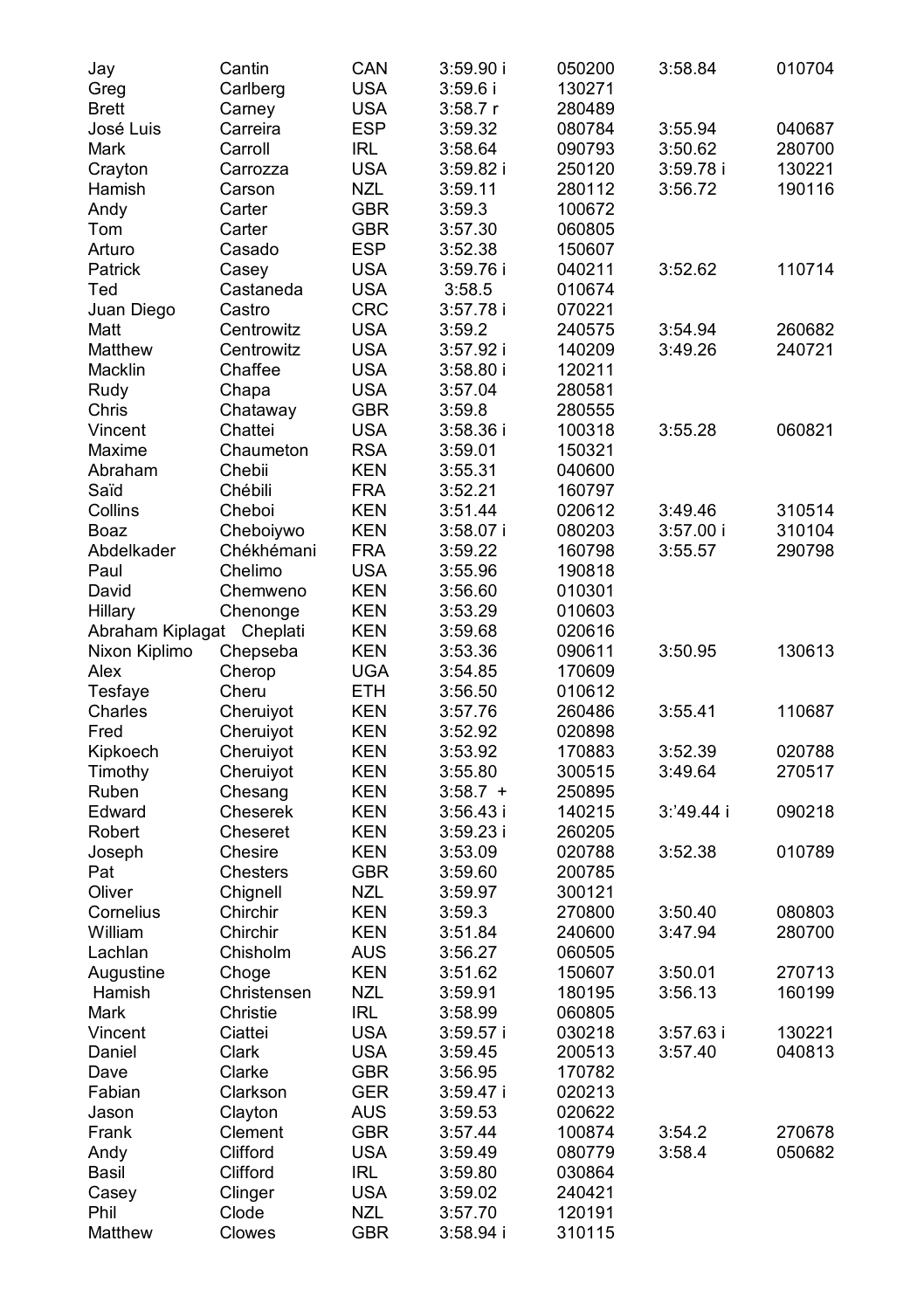| Dale            | Clutterbuck          | GBR        | 3:59.23     | 250715 |             |        |
|-----------------|----------------------|------------|-------------|--------|-------------|--------|
| Michael         | Coccia               | <b>USA</b> | 3:59.90     | 060621 |             |        |
| Michael         | Coe                  | <b>USA</b> | 3:56.18     | 250409 |             |        |
| Sebastian       | Coe                  | GBR        | 3:58.35     | 300876 | 3:47.33     | 280881 |
| Eamonn          | Coghlan              | IRL        | 3:56.2      | 100575 | 3:49.78 i   | 270283 |
| John            | Coghlan              | IRL        | 3:59.32 i   | 280112 |             |        |
| Jamaine         | Coleman              | GBR        | 3:59.89i    | 190119 | 3:59.19i    | 180120 |
| Clyde           | Colenso              | <b>RSA</b> | $3:59.66$ i | 260299 | 3:54.27i    | 100201 |
| Philippe        | Collard              | <b>FRA</b> | 3:59.98     | 130987 |             |        |
| Andrew          | Colley               | <b>USA</b> | 3:59.34     | 120414 | 3:58.17     | 110714 |
| Olivier         | Collin               | CAN        | 3:57.25     | 240410 |             |        |
| Michael         | Coltherd             | GBR        | 3:59.25     | 250807 |             |        |
| Tony            | Colon                | <b>PUR</b> | 3:59.1r     | 270473 |             |        |
|                 | also                 |            | $3:59.3*$   | 200774 |             |        |
|                 | Comber               | USA        | 3:57.80 i   | 090219 |             |        |
| Casey           | Connor               | USA        | 3:58.24 i   | 080203 |             |        |
| lan             |                      |            |             |        |             |        |
| Reed            | Connor               | USA        | 3:59.6      | 110816 |             |        |
| Doug            | Consiglio            | CAN        | $3:55.91$ i | 250186 |             |        |
| Frank           | Conway               | IRL        | 3:58.32 i   | 310188 | 3:56.78i    | 220189 |
| Mark            | Coogan               | USA        | 3:58.81     | 100689 | 3:58.8      | 090691 |
| Piers           | Copeland             | GBR        | 3:56.05     | 190719 | 3:54.91     | 140522 |
| Andrew          | Coscoran             | IRL        | 3:56.89     | 130721 | 3:55.31     | 140522 |
| Garrett         | Corcoran             | <b>USA</b> | 3:59.79 i   | 270216 |             |        |
| Andrea          | Cori                 | ITA        | 3:58.76     | 050993 |             |        |
| Ron             | Cornell              | <b>USA</b> | 3:57.7      | 110580 |             |        |
| Marc            | Corstjens            | BEL        | 3:55.83     | 010791 | 3:54.57     | 100793 |
| Tomas           | Cotter               | IRL        | 3:58.50     | 240715 |             |        |
| Andrew          | Coscoran             | IRL        | $3:56.85$ i | 250120 | $3:53.64$ i | 060222 |
| Donnie          | Cowart               | <b>USA</b> | 3:58.43     | 010814 |             |        |
| Michael         | Cox                  | USA        | 3:59.20     | 200496 |             |        |
| Tom             | Coyle                | <b>USA</b> | 3:59.32i    | 280215 |             |        |
| Steve           | Crabb                | GBR        | 3:54.36     | 210784 | 3:51.76 hc  | 140887 |
| Alistair        | Cragg                | IRL        | 3:59.94 i   | 280203 | $3:55.04$ i | 210106 |
| John            | Craig                | CAN        | 3:58.05     | 080880 |             |        |
| Paul            | Craig                | CAN        | 3:59.8      | 010674 | 3:57.21     | 080880 |
| Steve           | Cram                 | GBR        | 3:57.42     | 020778 | 3:46.32     | 270785 |
| Graham          | Crawford             | <b>USA</b> | 3:56.05     | 050816 |             |        |
| Jim             | Crawford             | USA        | 3:59.6      | 230570 | 3:57.7      | 260671 |
| Robby           | Creese               | USA        | 3:59.52 i   | 110212 | 3:57.11i    | 080213 |
| Shaun           | Creighton            | AUS        | 3:59.8      | 241190 | 3:59.46     | 240695 |
| Bryan           | Crimmins             | USA        | 3:58.73     | 120821 |             |        |
| Yamanebethan    | Crippa               | ITA        | 3:52.08     | 050920 |             |        |
| Johan           | Cronje               | <b>RSA</b> | 3:58.81     | 161205 | 3:50.70     | 310514 |
| Tiarnen         | Crorken              | GBR        | 3:58.89     | 130721 |             |        |
| Graham          | Crouch               | AUS        | 3:58.7      | 181270 | 3:55.59     | 010774 |
|                 |                      | <b>GBR</b> | 3:59.61     | 180920 |             |        |
| lan             | Crowe-Wright<br>Cruz | <b>BRA</b> |             | 130584 |             |        |
| Joaquim<br>Alan |                      | <b>USA</b> | 3:53.00     |        | 3:55.12     | 250798 |
|                 | Culpepper            |            | 3:58.15     | 110597 |             |        |
| Cruz            | Culpepper            | <b>USA</b> | $3:59.53$ i | 300121 |             |        |
| Paul            | Cummings             | USA        | 3:56.4      | 160374 |             |        |
| Eugene          | Curran               | <b>IRL</b> | 3:58.54     | 080786 |             |        |
| Aunese          | Curreen              | SAM        | 3:59.91     | 160208 |             |        |
| Alistair        | Currie               | <b>GBR</b> | 3:59.29     | 020885 |             |        |
| Bobby           | Curtis               | <b>USA</b> | 3:57.20     | 200507 |             |        |
| Dan             | Curtis               | <b>USA</b> | 3:58.29 i   | 210220 |             |        |
| Christian       | Cushing-Murray USA   |            | 3:57.70     | 010791 | 3:55.42     | 040695 |
|                 |                      |            |             |        |             |        |
| Scott           | Daggatt              | <b>USA</b> | 3:59.6      | 200673 | 3:58.8      | 240575 |
| Mark            | Dailey               | <b>USA</b> | 3:57.16     | 100793 |             |        |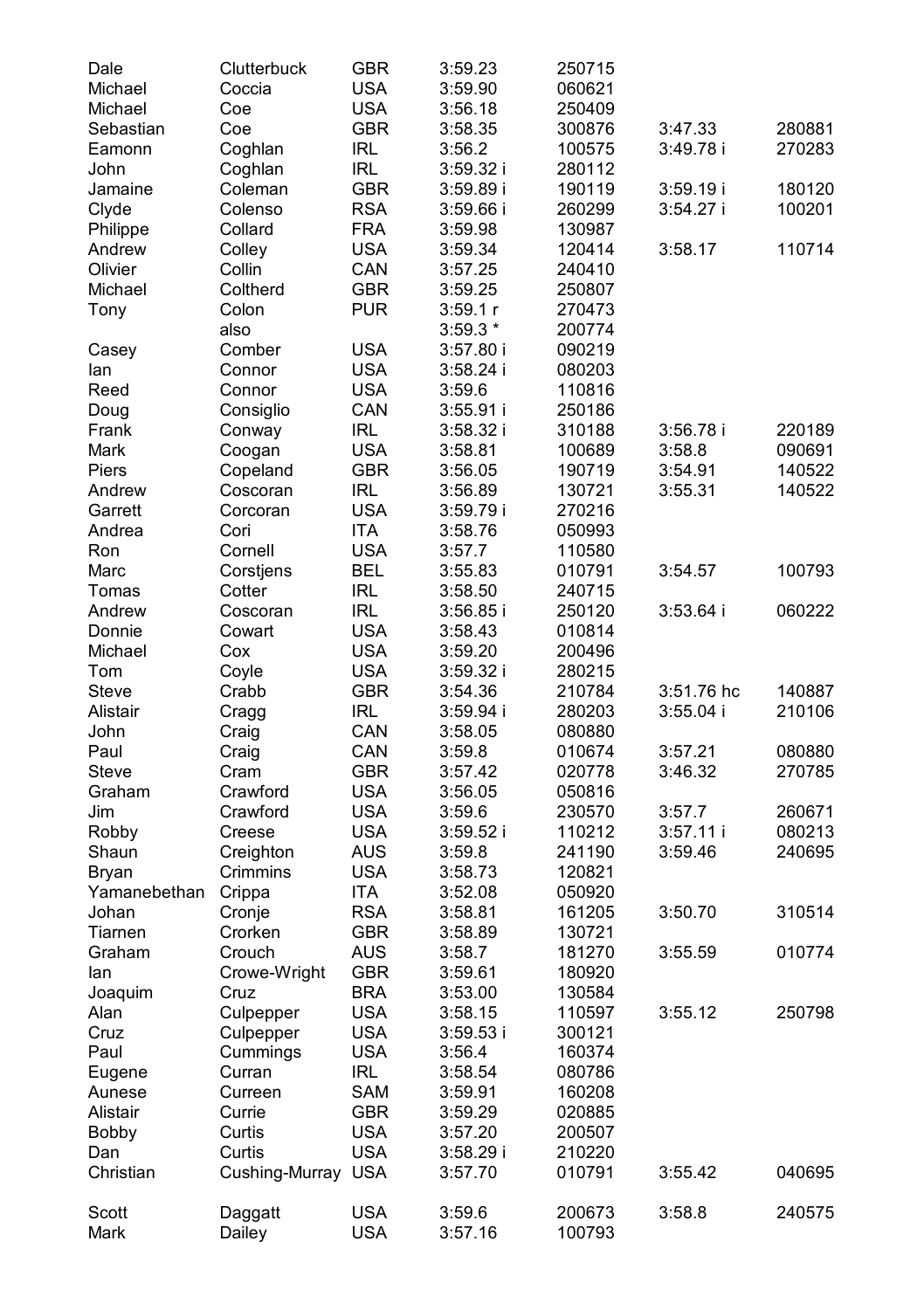| Clive      | Dale            | <b>RSA</b> | 3:58.6                | 210277           |                      |                  |
|------------|-----------------|------------|-----------------------|------------------|----------------------|------------------|
| Colin      | Dalton          | AUS        | 3:59.44               | 110591           |                      |                  |
| Colin      | Daly            | USA        | 3:59.74 i             | 150220           |                      |                  |
| Mickaël    | Damian          | FRA        | 3:55.76 i             | 010394           |                      |                  |
| Matt       | Daniels         | <b>USA</b> | 3:59.89i              | 150215           |                      |                  |
| Tim        | Danielson       | <b>USA</b> | 3:59.4                | 010366           |                      |                  |
| Leo        | Daschbach       | <b>USA</b> | 3:59.54               | 240520           |                      |                  |
| Graham     | Davidson        | <b>RSA</b> | 3:53.86               | 010603           |                      |                  |
| Mark       | Davidson        | USA        | 3:59.97 i             | 070209           |                      |                  |
| John       | Davies          | NZL        | 3:58.8                | 150263           | 3:56.80              | 030765           |
| Jonathan   | Davies          | GBR        | $3:58.46$ i           | 270118           | 3:59.06 i            | 190119           |
| Stephen    | Davies          | GBR        | 3:59.18               | 250807           |                      |                  |
| Paul       | Davies-Hale     | GBR        | 3:56.5                | 200889           |                      |                  |
| Archie     | Davis           | GBR        | 3:54.27               | 130721           |                      |                  |
| Dwight     | Davis           | <b>USA</b> | 3:59.29               | 160400           |                      |                  |
| Jonathan   | Davis           | <b>USA</b> | 3:57.39               | 030621           |                      |                  |
| Marc       | Davis           | <b>USA</b> | 3:54.30               | 160797           |                      |                  |
| Owen       | Dawson          | <b>USA</b> | 3:59.74               | 270413           |                      |                  |
| Bob        | Day             | USA        | 3:58.9                | 050664           | 3:56.4               | 120665           |
| Mark       | Deady           | <b>USA</b> | $3:58.65$ i           | 160291           |                      |                  |
| Ismael     | Debjani         | BEL        | 3:57.33               | 190818           | 3:52.70              | 010721           |
| Billy      | Dee             | <b>GBR</b> | 3:59.17               | 140791           |                      |                  |
| Liam       | Dee             | GBR        | 3:58.19i              | 260217           |                      |                  |
| Matt       | De Freitas      | GBR        | 3:58.48               | 050693           |                      |                  |
| André      | de Hertoghe     | BEL        | 3:57.3                | 040767           | 3:56.0               | 020768           |
| Helder     | de Jesus        | <b>POR</b> | 3:57.51               | 080880           |                      |                  |
| Ron        | Delany          | IRL        | 3:59.0                | 010656           | 3:57.5               | 060858           |
| Pierre     | Délèze          | SUI        | 3:55.29               | 080880           | 3:50.38              | 250882           |
| Jacopo     | De Marchi       | ITA        | 3:59.29               | 040921           |                      |                  |
| Robert     | Denault         | CAN        | 3:59.39i              | 240213           | $3:58.25$ i          | 070215           |
| Rob        | Denmark         | GBR        | 3:59.7                | 020789           | 3:55.38              | 120890           |
| Edgar M.   | de Oliveira     | BRA        | 3:58.38               | 170991           | 3:53.30              | 260596           |
| Eddy       | de Pauw         | BEL        | 3:59.7                | 280787           |                      |                  |
| Degafa     | Deriba          | ETH        | 3:57.92               | 170609           |                      |                  |
| Chris      | Derrick         | <b>USA</b> | 3:59.13i              | 250212           |                      |                  |
| Jordan     | <b>Desilets</b> | USA        | $3:59.83$ i           | 070204           |                      |                  |
| Hudson     | de Souza        | <b>BRA</b> | 3:55.63               | 310598           | 3:51.05              | 290705           |
| Patrick    | Dever           | GBR        | 3:58.62               | 240721           |                      |                  |
| Rudi       | de Wijngaert    | BEL        | 3:58.37               | 200783           |                      |                  |
| Dey        | Dey             | USA        | 3:59.96               | 010613           |                      |                  |
| Andrés     | Díaz            | <b>ESP</b> | 3:56.19               | 190798           | 3:48.38              | 290601           |
| Jon        | Didriksson      | <b>ISL</b> | 3:57.63               | 250882           |                      |                  |
| Brian      | Diemer          | <b>USA</b> | 3:59.93i              | 120283           |                      |                  |
| Andreas    | Dimitrakis      | GRE        | 3:59.22i              | 170120           |                      |                  |
| Gennaro    | di Napoli       | ITA        | $3:59.5+$             | 260591           | 3:51.96              | 300592           |
| Tai        | Dinger          | USA        | 3:57.72               | 060821           |                      |                  |
| Roscoe     | Divine          | USA        | 3:59.1                | 020666           | 3:56.3               | 050670<br>220184 |
| Adam       | Dixon           | USA        | 3:59.39               | 200783           | 3:57.2 i             | 300675           |
| Rod<br>Tom | Dixon<br>Dodd   | NZL<br>GBR | 3:59.6<br>$3:58.47$ i | 260172<br>130221 | 3:53.62<br>3:57.00 i | 120321           |
| Sean       | Dolan           | <b>USA</b> | 3:57.20i              | 120321           |                      |                  |
| Pavel      | Dolgushev       | <b>RUS</b> | 3:58.89               | 250694           |                      |                  |
| Robert     | Domanic         | <b>USA</b> | 3:54.73               | 010617           |                      |                  |
| Gerry      | Donakowski      | <b>USA</b> | 3:59.1                | 090691           |                      |                  |
| Ross       | Donoghue        | <b>USA</b> | 3:58.0                | 230679           | 3:55.26              | 130584           |
| Paul       | Donovan         | IRL        | 3:55.82               | 030784           |                      |                  |
| Mirko      | Döring          | <b>GER</b> | 3:57.50 i             | 010394           |                      |                  |
| Bill       | Dotson          | USA        | 3:59.0                | 230662           |                      |                  |
| Jim        | Douglas         | <b>GBR</b> | 3:58.5                | 230769           | 3:56.0               | 100672           |
|            |                 |            |                       |                  |                      |                  |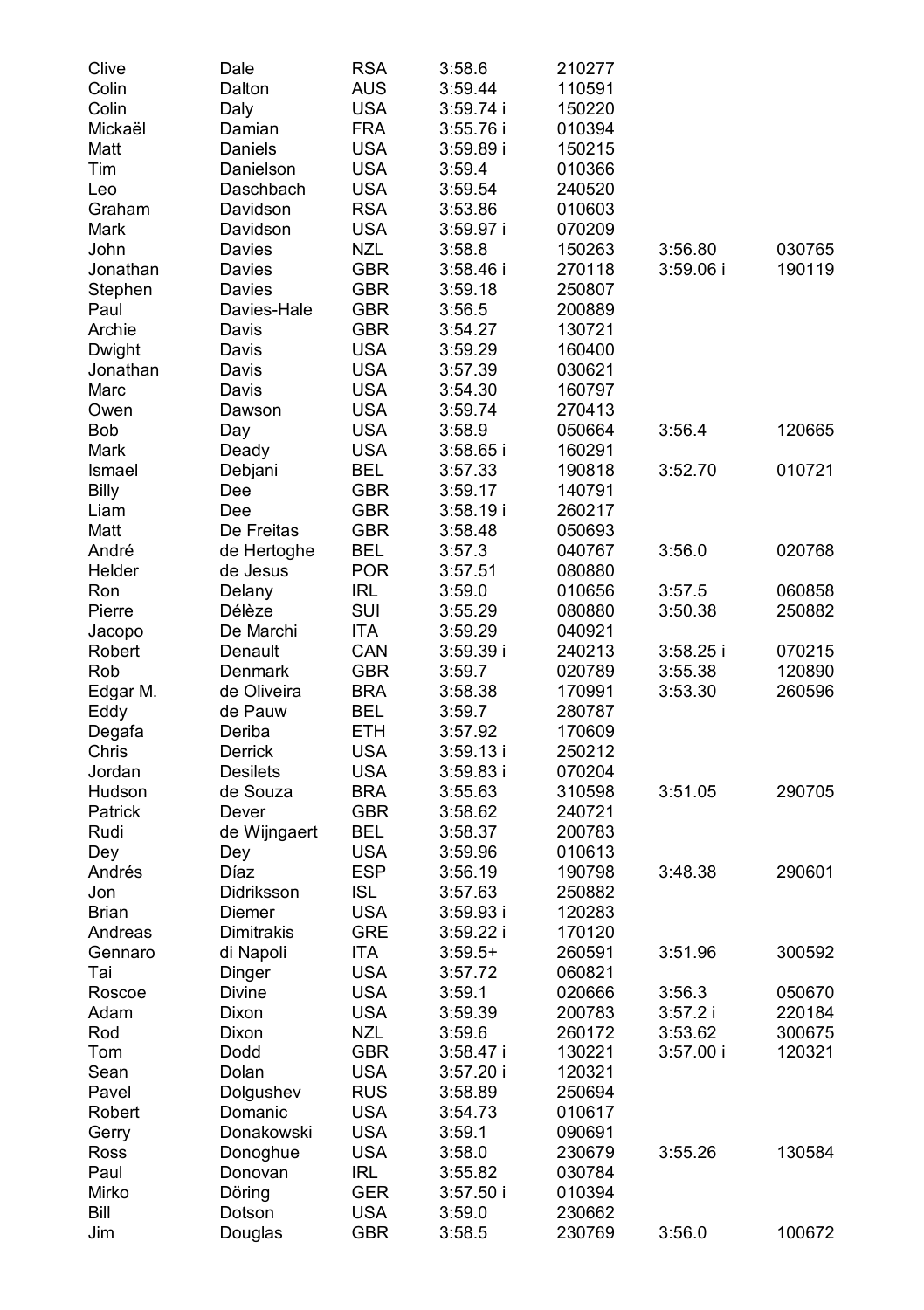| Richard              | Douma            | NED             | 3:57.60     | 220716 |           |        |
|----------------------|------------------|-----------------|-------------|--------|-----------|--------|
| Harry                | Downes           | AUS             | 3:59.7      | 090363 |           |        |
| Mike                 | Downes           | GBR             | 3:56.47     | 310879 | 3:56.04   | 250882 |
| Andy                 | Downin           | <b>USA</b>      | 3:59.39     | 280401 | 3:56.25   | 030601 |
| Simon                | Doyle            | AUS             | 3:59.22     | 150489 | 3:49.91   | 060791 |
| Vince                | Draddy           | <b>USA</b>      | 3:58.2i     | 130282 |           |        |
| Mark                 | Draper           | GBR             | 3:56.80i    | 230110 |           |        |
| Hamza                | Driouch          | QAT             | 3:50.90     | 020612 |           |        |
| Rob                  | Druppers         | NED             | 3:57.22     | 160685 |           |        |
| Éric                 | Dubus            | <b>FRA</b>      | 3:58.63     | 120890 | 3:50.33   | 120895 |
| Paul                 | Duffey           | USA             | 3:59.30 i   | 110217 |           |        |
| George               | Duggan           | <b>GBR</b>      | 3:59.61 i   | 280220 |           |        |
| Neill                | Duggan           | <b>GBR</b>      | 3:59.1      | 040666 | 3:56.1    | 110666 |
| Greg                 | Duhaime          | CAN             | 3:59.8      | 080881 |           |        |
| Tom                  | Duits            | USA             | 3:56.6r     | 140478 |           |        |
|                      |                  | also            | 3:59.2      | 290478 |           |        |
| Jason                | <b>Dullforce</b> | GBR             | $3:58.42$ i | 140392 |           |        |
| Jason                | Dumford          | USA             | 3:59.61     | 150820 |           |        |
| Daniel               | Dunbar           | <b>USA</b>      | 3:59.06     | 150713 |           |        |
| Joe                  | Dunbar           | <b>GBR</b>      | 3:59.9      | 180991 |           |        |
| Trevor               | Dunbar           | USA             | 3:59.06     | 150713 | 3:55.54   | 010617 |
| Mike                 | Durkin           | <b>USA</b>      | 3:56.7      | 310575 |           |        |
| Giuseppe             | d'Urso           | ITA             | 3:52.72     | 070799 |           |        |
| Andrew               | Dusing           | <b>USA</b>      | 3:59.10     | 040817 |           |        |
| Manson               | du Toit          | <b>RSA</b>      | 3:59.78     | 160296 |           |        |
| <b>Byron</b>         | Dyce             | JAM/USA         | 3:59.6      | 160571 | 3:57.34   | 010774 |
| Michael              | East             | GBR             | 3:59.61     | 220701 | 3:52.50   | 210805 |
| Hailu                | Ebba             | ETH             | 3:59.3      | 150472 | 3:57.9    | 190573 |
| Ralf                 | Eckert           | FRG/GER 3:58.42 |             | 080786 |           |        |
| Ferdinand Kvan Edman |                  | <b>NOR</b>      | 3:53.42     | 010721 |           |        |
| Jake                 | Edwards          | <b>USA</b>      | 3:59.47 i   | 010214 | 3:58.09   | 120414 |
| Jye                  | Edwards          | AUS             | 3!57.30     | 191220 | 3:49.27   | 010721 |
| Malcolm              | Edwards          | GBR             | 3:57.8      | 200987 |           |        |
| Gunnar               | Ekman            | SWE             | 3:57.7      | 050772 |           |        |
| Rachid               | El Basir         | <b>MAR</b>      | 3:54.84     | 040792 |           |        |
| <b>Brahim</b>        | El Ghazali       | <b>MAR</b>      | 3:57.75     | 120790 | 3:55.38   | 010791 |
| Salah                | El Ghazi         | <b>MAR</b>      | 3:53.85     | 050898 |           |        |
| Hicham               | El Guerrouj      | <b>MAR</b>      | 3:53.71     | 220794 | 3:43.13   | 070799 |
| Fouad                | El Kaam          | <b>MAR</b>      | 3:54.21     | 310514 |           |        |
| Adil                 | El Kaouch        | <b>MAR</b>      | 3:57.40     | 160798 | 3:51.14   | 150607 |
| Jeremy               | Elkaim           | USA             | 3:59.18i    | 230213 |           |        |
| Andrew               | Ellerton         | CAN             | 3:58.68     | 010704 |           |        |
| David                | Elliott          | <b>USA</b>      | 3:57.38i    | 130216 |           |        |
| Herb                 | Elliott          | AUS             | 3:59.9      | 250158 | 3:54.5    | 060858 |
| Matt                 | Elliott          | <b>USA</b>      | 3:58.96     | 040611 | 3:57.16   | 010613 |
| Peter                | Elliott          | GBR             | 3:58.54     | 280184 | 3:49.20   | 020788 |
| Sam                  | Ellis            | USA             | 3:57.66 i   | 150220 |           |        |
| Ken                  | Elmer            | CAN             | 3:58.5      | 200673 |           |        |
| Tom                  | Elmer            | SUI             | 3:59.06     | 030720 |           |        |
| Hamid                | El Mouaziz       | <b>MAR</b>      | 3:56.76     | 150801 |           |        |
| Lee                  | Emanuel          | <b>GBR</b>      | 3:57.91 i   | 060209 | 3:54.30i  | 250114 |
| Steve                | Emson            | <b>GBR</b>      | 3:58.9      | 310779 | 3:58.62   | 310879 |
| Craig                | Engels           | <b>USA</b>      | 3:53.93 i   | 100218 | 3:51.60   | 300619 |
| Elmar                | Engholm          | SWE             | 3:58.72     | 190718 |           |        |
| Des                  | English          | <b>IRL</b>      | $3:58.71$ i | 250694 |           |        |
| Kirubel              | Erassa           | <b>ETH</b>      | $3:58.84$ i | 030312 |           |        |
|                      |                  | USA             | 3:58.24 i   | 260113 | 3:57.86 i | 270118 |
| Lars                 | Ericsson         | SWE             | 3:59.00     | 090977 | 3:57.67   | 030778 |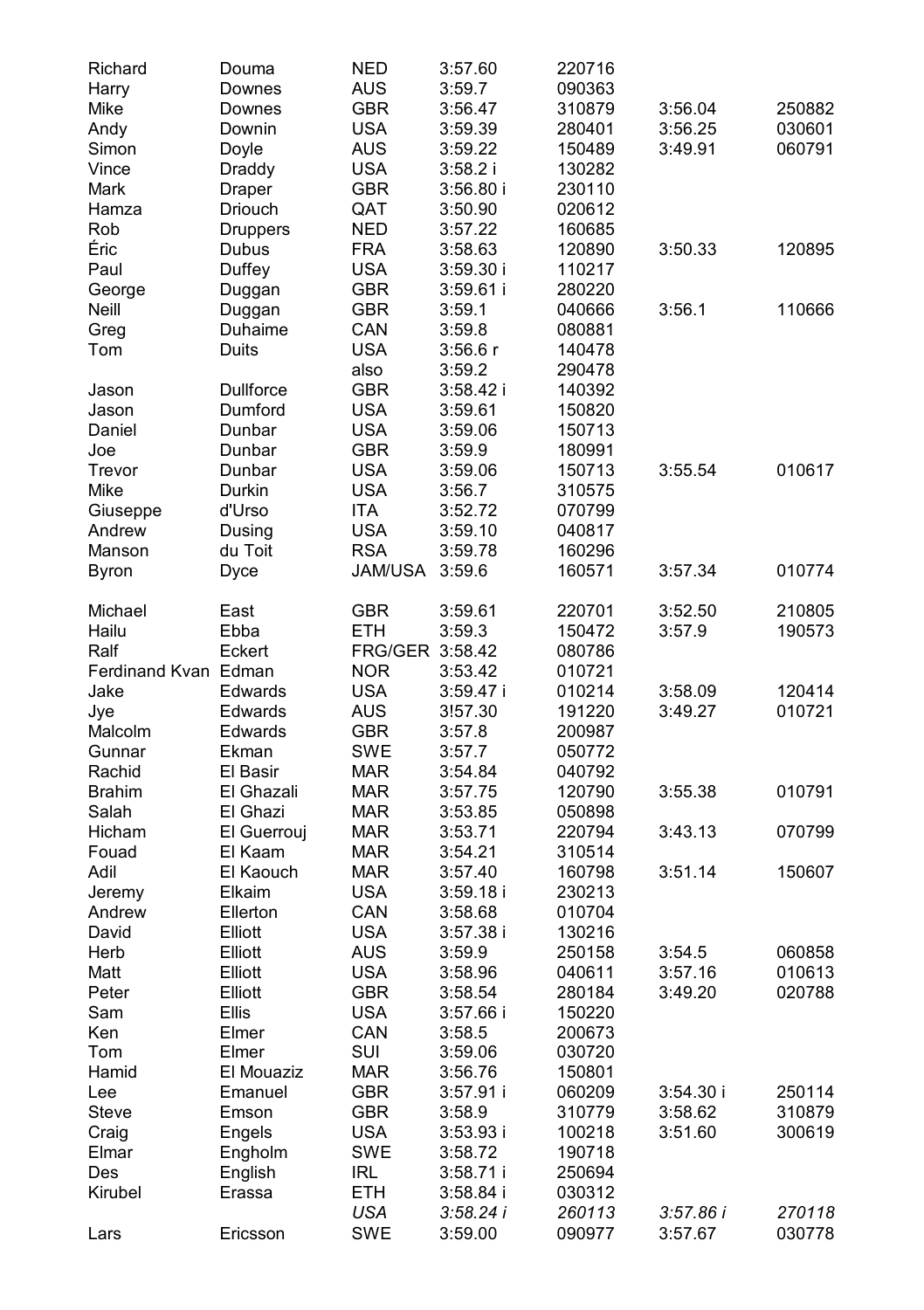| A.J.         | Ernst       | <b>USA</b>      | 3:59.38 i   | 150220 |           |        |
|--------------|-------------|-----------------|-------------|--------|-----------|--------|
| José Juan    | Esparza     | MEX             | $3:58.03$ i | 080214 |           |        |
| James        | Espir       | GBR             | 3:57.91     | 140979 | 3:56.7    | 150881 |
| Younéss      | Essalhi     | <b>MAR</b>      | 3:58.00     | 070618 |           |        |
| Anass        | Essayi      | <b>MAR</b>      | $3:57.37$ i | 260222 |           |        |
| Alberto      | Estebán     | <b>ESP</b>      | 3:59.2      | 020768 |           |        |
|              | Estévez     | <b>ESP</b>      |             |        | 3:51.82   |        |
| Reyes        |             |                 | 3:55.90     | 270895 |           | 120702 |
| Chris        | Estwanik    | USA             | 3:58.17     | 010704 |           |        |
| John         | Evans       | GBR             | 3:59.97 i   | 260191 |           |        |
| Eoin         | Everard     | <b>IRL</b>      | 3:58.93     | 170713 |           |        |
| Joe          | Fabris      | <b>USA</b>      | 3:58.3      | 050682 |           |        |
| Simon        | Fairbrother | GBR             | 3:59.5      | 200889 | 3:56.83   | 170890 |
| Joe          | Falcon      | <b>USA</b>      | 3:56.77 i   | 310187 | 3:49.31   | 140790 |
| Moussa       | Fall        | <b>SEN</b>      | 3:59.44     | 060886 |           |        |
| Christopher  | Fallon      | <b>USA</b>      | 3:59.37 i   | 080213 |           |        |
|              | Famiglietti | USA             |             |        | 3:55.71   | 030606 |
| Anthony      |             |                 | 3:58.23     | 040605 |           |        |
| Mohamed      | Farah       | GBR             | 3:56.49     | 060805 |           |        |
| Angel        | Fariñas     | ESP             | 3:56.19     | 170991 |           |        |
| Tom          | Farrell     | GBR             | $3:58.20$ i | 260113 |           |        |
| Jack         | Fath        | USA             | 3:59.5      | 010668 |           |        |
| <b>Brian</b> | Fay         | <b>IRL</b>      | 3:58.91     | 280721 |           |        |
| Matthew      | Fayers      | <b>GBR</b>      | $3:59.55$ i | 140215 | 3:58.44 i | 100218 |
| Mark         | Feig        | USA             | 3:59.5      | 190573 | 3:58.5    | 270474 |
| <b>Steve</b> | Fein        | <b>USA</b>      | 3:59.35     | 130500 |           |        |
| Luís         | Feiteira    | <b>POR</b>      | 3:59.93     | 270499 |           |        |
| Ebeneza      | Felix       | <b>RSA</b>      | 3:59.59     | 140297 |           |        |
| Graeme       | Fell        | GBR             | 3:57.5      | 010683 |           |        |
| Mason        | Ferlic      | <b>USA</b>      | 3:59.45     | 150820 | 3:58.05   | 190121 |
| German       | Fernandez   | <b>USA</b>      | 3:56.50 i   | 240109 |           |        |
| Dylan        | Ferris      | <b>USA</b>      | 3:58.90 i   | 130210 |           |        |
| Jordan       | Fife        | USA             | 3:59.75i    | 090208 |           |        |
| Denis        | Fikes       | <b>USA</b>      | 3:55.0      | 270474 |           |        |
|              | Finan       | <b>USA</b>      |             |        |           |        |
| Eric         |             |                 | 3:58.73     | 050614 |           | 140718 |
| Willy        | Fink        | <b>USA</b>      | 3:59.44     | 220518 | 3:57.69   |        |
| Robert       | Finnerty    | USA             | 3:59.42     | 150713 |           |        |
| <b>Bruce</b> | Fischer     | <b>USA</b>      | 3:58.5      | 010674 |           |        |
| Reed         | Fischer     | USA             | 3:59.9 i    | 090274 |           |        |
| Chris        | Fisher      | AUS             | 3:59.1      | 180371 | 3:57.37   | 180575 |
| Grant        | Fisher      | USA             | 3:59.38     | 040615 |           |        |
| Enda         | Fitzpatrick | <b>IRL</b>      | 3:56.36     | 090785 |           |        |
| Ben          | Flanagan    | CAN             | 3:57.75     | 050918 |           |        |
| Mac          | Fleet       | <b>USA</b>      | 3:57.70 i   | 130210 | 3:56.77   | 100814 |
| Benjamin     | Fleming     | <b>USA</b>      | 3:59.47 i   | 060221 |           |        |
| Karl         | Fleschen    | FRG/GER 3:56.03 |             | 090776 | 3:54.72   | 260877 |
| Steve        | Flint       | GBR             | 3:58.68     | 260580 |           |        |
| Ray          | Flynn       | IRL             | 3:59.4      | 300477 | 3:49.77   | 070782 |
| Adam         | Fogg        | AUS             | $3:59.03$ i | 130221 | 3:57.32 i | 130321 |
| Steve        | Foley       | AUS             | 3:56.59     | 100779 |           |        |
| Vittorio     | Fontanella  | <b>ITA</b>      | 3:57.01     | 080880 | 3:52.31   | 190881 |
| Ignacio      | Fontes      | <b>ESP</b>      | 3:59.82     | 010721 | 3:54.38   | 280522 |
| Keith        | Forman      | <b>USA</b>      | 3:58.3      | 260562 |           |        |
| Fabio        | Fornarelli  | <b>FRA</b>      | 3:55.51     |        |           |        |
|              |             |                 |             | 150522 |           |        |
| David        | Forrester   | <b>GBR</b>      | 3:59.13 i   | 030312 |           |        |
| Craig        | Forys       | <b>USA</b>      | 3:58.02 i   | 060216 |           |        |
| Brendan      | Foster      | GBR             | 3:58.5      | 310571 | 3:55.9    | 100672 |
| Ryan         | Foster      | <b>AUS</b>      | 3:58.49 i   | 290111 |           |        |
| Steve        | Foster      | <b>USA</b>      | 3:58.5      | 060575 | 3:55.1    | 300477 |
| Deon         | Fouché      | <b>RSA</b>      | 3:58.23     | 121188 |           |        |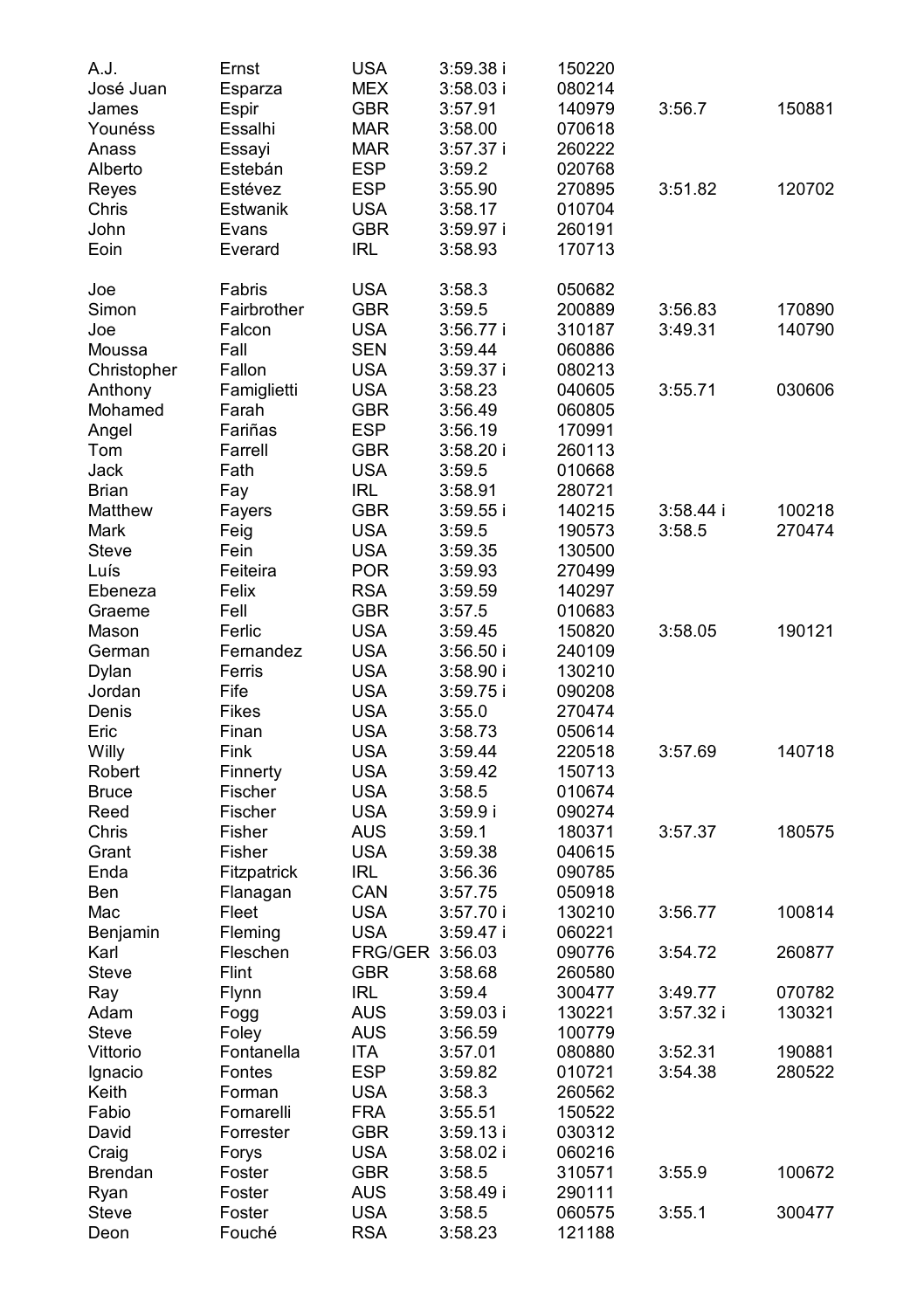| Mark                        | Fountain     | AUS        | 3:59.64     | 240503 | 3:53.24   | 210805 |
|-----------------------------|--------------|------------|-------------|--------|-----------|--------|
| Johan                       | Fourie       | <b>RSA</b> | 3:56.3      | 070579 | 3:50.82   | 110387 |
| Chris                       | Fox          | <b>USA</b> | 3:59.0i     | 150183 |           |        |
| Talem                       | Franco       | <b>USA</b> | $3:58.09$ i | 010220 |           |        |
| Baylor                      | Franklin     | <b>USA</b> | 3:59.12i    | 120221 |           |        |
| Greg                        | Fredericks   | <b>USA</b> | 3:59.7      | 050878 |           |        |
| David                       | Freeman      | <b>PUR</b> | 3:59.61 i   | 110206 |           |        |
| Ernie                       | Freer        | <b>USA</b> | 3:59.04     | 040492 |           |        |
| Darryl                      | Frerker      | USA        | $3:58.1$ i  | 060288 | 3:57.50i  | 140392 |
| Mark                        | Fricker      | <b>USA</b> | 3:58.3      | 080582 |           |        |
| Hauke                       | Fuhlbrügge   | GER        | 3:53.53     | 010791 | 3:50.52   | 060791 |
| Peter                       | Fuller       | AUS        | 3:56.8      | 090174 |           |        |
| Tommy                       | Fulton       | <b>USA</b> | 3:57.8      | 250573 |           |        |
| Passmore                    | Furusa       | ZIM        | $3:58.77$ i | 110395 | 3:57.82i  | 220297 |
| Daniel                      | Gachara      | KEN        | 3:58.49     | 250501 |           |        |
| Brian                       | Gagnon       | USA        | 3:57.91 i   | 110212 |           |        |
| Elroy                       | Galant       | RSA        | 3:59.29     | 200413 |           |        |
| Brian                       | Gallagher    | <b>USA</b> | 3:59.91 i   | 140298 |           |        |
| Sergio                      | Gallardo     | <b>ESP</b> | 3:56.78     | 070903 | 3:52.85   | 150607 |
| David                       | Galván       | MEX        | 3:59.04     | 180499 |           |        |
| Alberto                     | García       | <b>ESP</b> | 3:58.81     | 190798 |           |        |
| Mario                       | Garcia       | <b>ESP</b> | 3:56.46 i   | 120221 |           |        |
| Anders                      | Gärderud     | <b>SWE</b> | 3:58.6      | 240867 | 3:54.45   | 300675 |
| Jesse                       | Garn         | <b>USA</b> | 3:59.37 i   | 020314 | 3:57.23   | 010617 |
| Eric                        | Garner       | <b>USA</b> | 3:58.93i    | 020302 |           |        |
| John                        | Garrison     | <b>USA</b> | 3:58.1      | 290565 |           |        |
| Gideon Mwangi               | Gathimba     | <b>KEN</b> | 3:52.98     | 170609 | 3:50.24   | 070612 |
| Kris                        | Gauson       | <b>USA</b> | 3:59.74 i   | 050311 |           |        |
| John                        | Gay          | CAN        | 3:58.14     | 100721 |           |        |
| Sam                         | Gebremariam  | <b>USA</b> | 3:59.17     | 290400 |           |        |
| Mekonnen                    | Gebremehdin  | <b>ETH</b> | 3:50.74     | 030709 | 3:49.70   | 040612 |
| Haile                       | Gebrselassie | <b>ETH</b> | $3:57.6+$   | 220897 | 3:52.39   | 270699 |
| Andrew                      | Geddes       | GBR        |             | 170787 |           |        |
|                             |              |            | 3:59.28     |        |           |        |
| Moumin (Mumin) Geele (Gala) |              | SOM        | 3:57.82     | 110807 |           |        |
| Paul                        | Geis         | USA        | 3:58.0      | 200673 |           |        |
| Will                        | Geoghegan    | USA        | $3:58.04$ i | 250114 | 3:56.24   | 010617 |
| Rémy                        | Geoffroy     | FRA        | 3:59.36     | 130987 | 3:55.31   | 170888 |
| Alex                        | George       | GBR        | 3:57.91     | 040921 |           |        |
| Henning                     | Gericke      | RSA        | 3:59.4      | 141181 | 3:56.17   | 070384 |
| Matthew                     | Gibney       | AUS        | 3:58.12i    | 120211 |           |        |
| Greg                        | Gibson       | USA        | 3:59.1i     | 160274 |           |        |
| Colby                       | Gilbert      | <b>USA</b> | 3:59.84 i   | 300116 | 3:58.94i  | 140117 |
| Mike                        | Gilchrist    | <b>NZL</b> | 3:59.60     | 260683 |           |        |
| Elliot                      | Giles        | GBR        | 3:56.47     | 300819 | 3:52.49   | 130721 |
| Taylor                      | Gilland      | <b>USA</b> | $3:58.77$ i | 080214 |           |        |
| lan                         | Gillespie    | GBR        | 3:58.64     | 050693 | 3:57.6    | 160698 |
| Matthew                     | Gillespie    | GBR        | $3:58.55$ i | 260113 | 3:58.48 i | 080214 |
| Matt                        | Giusto       | USA        | 3:59.18     | 300391 | 3:55.58   | 260596 |
| Tommy                       | Gjølga       | NOR.       | 3:59.98     | 080893 |           |        |
| John                        | Gladwin      | <b>GBR</b> | 3:54.52     | 120986 | 3:51.02   | 190887 |
| Justin                      | Gloden       | <b>LUX</b> | 3:59.9      | 170880 | 3:59.4    | 220880 |
| Alex                        | Gonzalez     | <b>FRA</b> | 3:59.99     | 170880 | 3:52.78   | 140781 |
| Benjamin                    | González     | <b>ESP</b> | 3:59.49     | 080784 |           |        |
| Christian                   | Gonzalez     | <b>USA</b> | 3:59.98 i   | 280112 |           |        |
| Francis                     | Gonzalez     | <b>FRA</b> | 3:57.3      | 250978 | 3:53.02   | 140781 |
| José Luis                   | González     | <b>ESP</b> | 3:58.91     | 270879 | 3:47.79   | 270785 |
| Mitchell                    | Goose        | <b>GBR</b> | 3:59.26 i   | 170212 |           |        |
| Danie                       | Goosen       | RSA        | 3:57.8      | 210277 |           |        |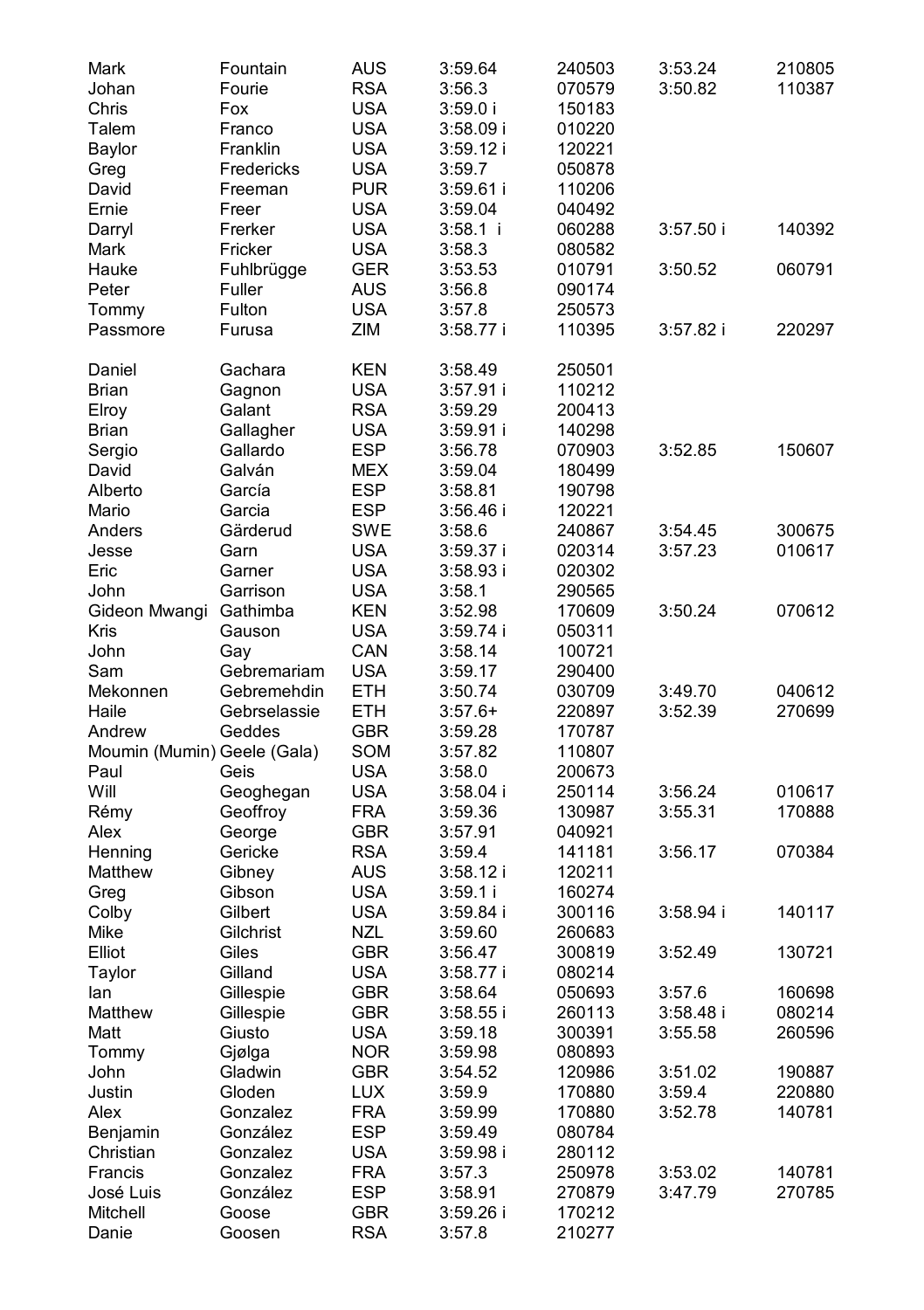| Tim            | Gorman      | <b>USA</b>        | 3:58.78 i   | 110217 |             |        |
|----------------|-------------|-------------------|-------------|--------|-------------|--------|
| Werner         | Gosewinkel  | FRG/GER 3:59.1    |             | 020768 |             |        |
| Adam           | Goucher     | <b>USA</b>        | 3:57.63     | 150599 | 3:54.17     | 300599 |
| Neil           | Gourley     | GBR               | $3:59.58$ i | 050216 | 3:57.11     | 190818 |
| James          | Gowans      | <b>USA</b>        | 3:58.24 i   | 120216 |             |        |
| Chris          | Gowell      | GBR               | $3:57.85$ i | 080213 | 3:57.29 i   | 080214 |
| Christian      | Goy         | GER               | $3:59.61$ i | 100301 | 3:59.43i    | 010302 |
| Allen          | Graffin     | <b>GBR</b>        | 3:59.86     | 050800 |             |        |
| Andy           | Graffin     | GBR               | 3:59.64     | 210899 | 3:54.70     | 230802 |
| Derek          | Graham      | <b>GBR</b>        | 3:59.40     | 130866 | 3:59.24     | 200866 |
| Sean           | Graham      | <b>USA</b>        | 3:58.4      | 100607 |             |        |
| Glen           | Grant       | <b>GBR</b>        | 3:59.47     | 300576 | 3:59.16     | 190676 |
| Andy           | Green       | GBR               | 3:59.2      | 250864 | 3:57.74     | 030765 |
| <b>Steve</b>   | Green       | <b>GBR</b>        | 3:59.6i     | 040394 |             |        |
| Paul           | Greer       | USA               | 3:59.79     | 100689 |             |        |
| John           | Gregorek    | <b>USA</b>        | 3:57.10     | 300581 | 3:51.34     | 260682 |
| Johnny         | Gregorek    | USA               | 3:57.47 i   | 140215 | 3:49.98 i   | 030319 |
| Ben            | Gregory     | <b>USA</b>        | 3:59.69     | 020607 |             |        |
| Ryan           | Gregson     | AUS               | 3:59.67     | 170609 | 3:52.24     | 140810 |
| Jim            | Grelle      | USA               | 3:59.9      | 280462 | 3:55.4      | 150665 |
| <b>Bennie</b>  | Greyling    | <b>RSA</b>        | 3:59.7      | 230382 | 3:54.59     | 091287 |
| Rudolph        |             | <b>RSA</b>        | 3:58.93     |        |             |        |
| Charlie D'Vall | Greyling    |                   |             | 090388 |             | 280716 |
|                | Grice       | GBR<br><b>AUS</b> | 3:57.90     | 140712 | 3:52.64     |        |
| Cameron        | Griffith    |                   | 3:59.68 i   | 260119 |             |        |
| Paul           | Grinsted    | AUS               | 3:58.2      | 171281 |             |        |
| Ben            | Groleau     | <b>USA</b>        | 3:58.93 i   | 260119 |             |        |
| Morgan         | Groth       | <b>USA</b>        | 3:57.9      | 050664 |             |        |
| Charlie        | Gruber      | <b>USA</b>        | $3:58.51$ i | 100301 | 3.56.92     | 040605 |
| Lucas          | Guerra      | <b>USA</b>        | 3:59.54     | 040522 |             |        |
| Mogens         | Guldberg    | DEN               | 3:59.12 i   | 260288 | 3:53.36     | 100791 |
| Jordan         | Gusman      | AUS               | 3:59.47     | 171215 | 3:57.29     | 231217 |
| Gary           | Gustafson   | <b>USA</b>        | 3:58.4      | 010683 |             |        |
| Derek          | Gutierez    | <b>USA</b>        | 3:59.48     | 010518 | $3:58.55$ i | 090219 |
| Gawain         | Guy         | JAM/              | 3:58.21     | 120683 |             |        |
|                |             | USA               | 3:58.56     | 090587 | 3:57.18     | 060687 |
| Rolf           | Gysin       | SUI               | 3:56.88     | 160874 | 3:55.89     | 090776 |
|                |             |                   |             |        |             |        |
| Jürgen         | Haase       | GDR/GER 3:59.6 i  |             | 200266 |             |        |
| Azeddine       | Habz        | <b>FRA</b>        | 3:57.78     | 140522 |             |        |
| Abdelkader     | Hachlaf     | <b>MAR</b>        | 3:52.42     | 280602 | 3:52.20     | 120702 |
| Olin           | Hacker      | USA               | 3:59.04     | 010721 |             |        |
| Tim            | Hacker      | USA               | 3:55.7      | 050688 | 3.55.19     | 220789 |
| Roger          | Hackney     | <b>GBR</b>        | 3:58.77     | 130786 |             |        |
| Markus         | Hacksteiner | SUI               | 3:55.67     | 020787 |             |        |
| Kenneth        | Hagen       | USA               | 3:58.07 i   | 280220 |             |        |
| Jamal          | Hairane     | QAT               | 3:59.34     | 180817 |             |        |
| Ali            | Hakimi      | TUN               | 3:51.94     | 050796 | 3:50.57     | 260897 |
| Murray         | Halberg     | <b>NZL</b>        | 3:57.5      | 060858 | 3:57.10     | 050958 |
| Johnny         | Halberstadt | <b>RSA</b>        | 3:59.9      | 040574 |             |        |
| Ken            | Hall        | AUS               | 3:59.6      | 160275 | 3:55.2      | 120875 |
| Michael        | Hall        | <b>USA</b>        | 3:59.37 i   | 180218 |             |        |
| Steve          | Halliday    | <b>GBR</b>        | 3:59.4      | 170288 | 3:57.43     | 280889 |
| Paul           | Hamblyn     | NZL               | 3:58.41     | 230205 |             |        |
| lan            | Hamer       | <b>GBR</b>        | 3:59.9      | 160788 | 3:56.19     | 050791 |
| Michael        | Hammond     | <b>USA</b>        | 3:58.41 i   | 050311 | 3:57.70     | 120414 |
|                |             |                   |             |        |             | 200216 |
| <b>Blake</b>   | Haney       | <b>USA</b>        | 3:59.10i    | 300116 | 3:56.36i    |        |
| Philimon       | Hanneck     | ZIM               | 3:58.81 i   | 150292 | 3:53.13     | 300592 |
| Pieter-Jan     | Hannes      | <b>BEL</b>        | 3:55.33     | 110614 | 3:51.84     | 110615 |
| Harri          | Hänninen    | <b>FIN</b>        | 3:56.61     | 030790 |             |        |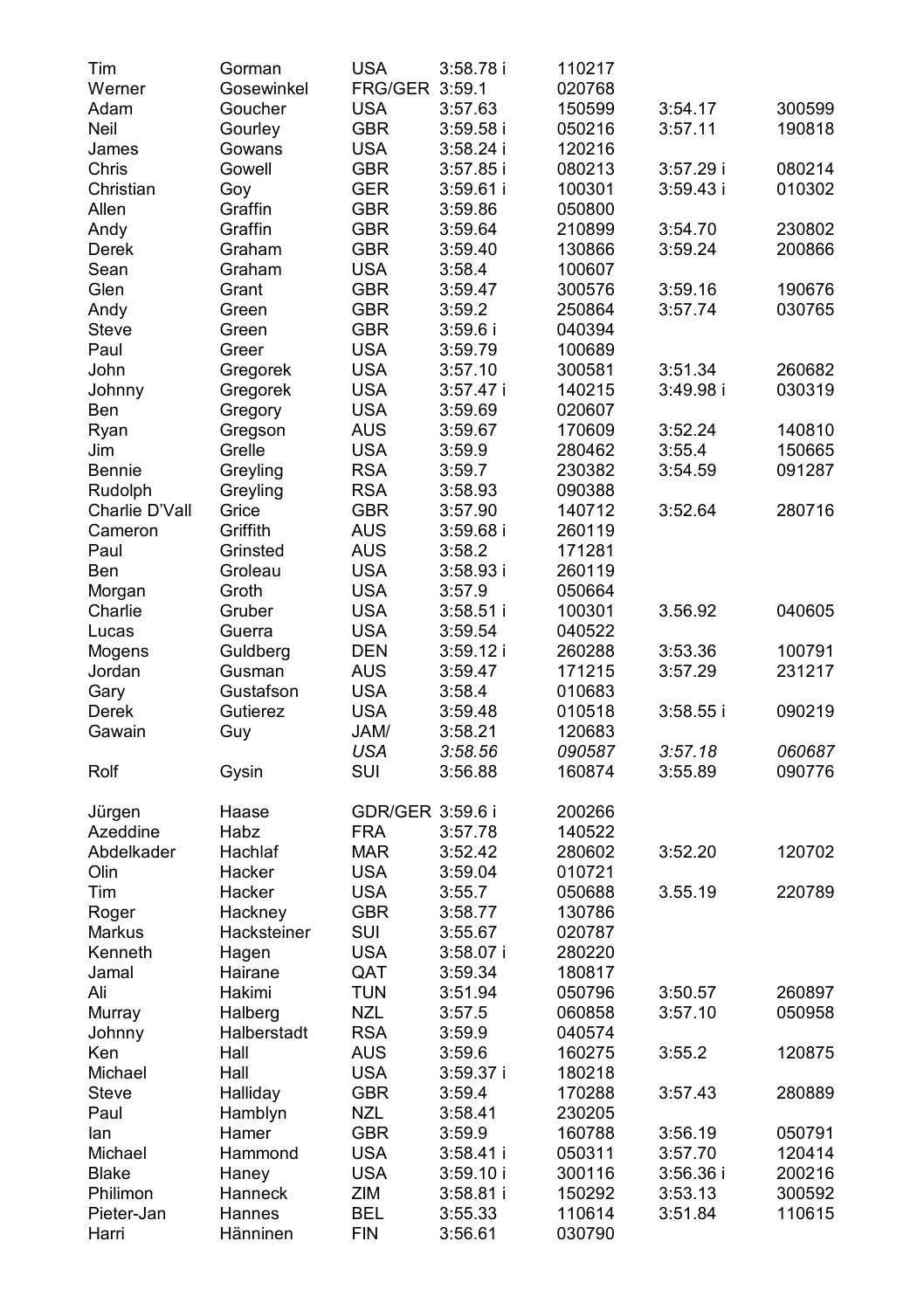| James        | Hansen      | AUS              | 3:59.32     | 231217 |             |        |
|--------------|-------------|------------------|-------------|--------|-------------|--------|
| Tom          | Hansen      | DEN              | 3:57.6      | 080774 | 3:54.78     | 300675 |
| Sebastian    | Hanson      | <b>USA</b>       | 3:58.15     | 150522 |             |        |
| Nick         | Happe       | <b>USA</b>       | 3:58.73 i   | 030312 |             |        |
| Eric         | Harasyn     | <b>USA</b>       | 3:59.97 i   | 130210 | 3:58.99 i   | 110212 |
| Todd         | Harbour     | <b>USA</b>       | 3:58.38     | 070780 | 3:50.34     | 110781 |
| Holt         | Hardy       | AUS              | 3:58.04     | 200297 | 3:57.12     | 250298 |
| Isaiah       | Harris      | <b>USA</b>       | 3:58.30     | 060821 |             |        |
| Jamey        | Harris      | USA              | 3:59.19     | 270597 | 3:54.90     | 050898 |
| Nick         | Harris      | <b>USA</b>       | 3:58.88     | 310518 | 3:57.11     | 250720 |
| Richie       | Harris      | <b>USA</b>       | 3:58.3      | 040780 | 3:51.39     | 290884 |
| Ronnie       | Harris      | <b>USA</b>       | 3:58.03     | 050693 |             |        |
| Scott        | Harris      | <b>RSA</b>       | 3:59.76     | 150494 |             |        |
| Tony         | Harris      | GBR              | 3:58.96     | 030765 |             |        |
| Rob          | Harrison    | <b>GBR</b>       | 3:56.76     | 100684 | 3:53.85     | 150786 |
|              |             | <b>USA</b>       |             |        |             |        |
| Tripp        | Hart        |                  | 3:58.04     | 040919 |             |        |
| John         | Hartnett    | IRL              | 3:58.3      | 120573 | 3:54.7      | 200673 |
| Franek       | Haschke     | GER              | 3:55.85     | 120702 |             |        |
| Abdi         | Hassan      | USA              | 3:59.76 i   | 290110 | 3:58.50i    | 130210 |
| Chris        | Hatler      | USA              | 3:59.21 i   | 110217 | 3:58.52     | 010619 |
| Alex         | Hatz        | USA              | 3:58.68 i   | 110212 |             |        |
| Mats         | Hauge       | <b>NOR</b>       | 3:57.25     | 120820 |             |        |
| Seki         | Hayata      | JPN              | $3:59.03$ i | 250218 |             |        |
| Ryan         | Hayden      | CAN              | 3:58.27     | 180502 |             |        |
| Shane        | Healy       | <b>USA</b>       | 3:59.23     | 250694 |             |        |
| David        | Heath       | <b>GBR</b>       | 3:59.36     | 170789 |             |        |
| Elliott      | Heath       | <b>USA</b>       | 3:58.48     | 170712 | 3:57.91     | 100813 |
| Garrett      | Heath       | <b>USA</b>       | 3:59.60i    | 130107 | 3:53.15     | 270713 |
| Kyle         | Heath       | <b>USA</b>       | 3:59.83 i   | 050310 |             |        |
| Takieddine   | Hedeilli    | ALG              | 3:58.88 i   | 150220 | 3:56.79 i   | 070221 |
| Martin       | Hehir       | <b>USA</b>       | $3:59.81$ i | 310115 |             |        |
| Steve        | Heidenreich | <b>USA</b>       | 3:59.6      | 100575 | 3:58.4      | 230775 |
| Dan          | Heikkinen   | <b>USA</b>       | 3:59.05 i   | 230182 |             |        |
| Dirk         | Heinze      | <b>GER</b>       | $3:57.95$ i | 180102 |             |        |
| Marty        | Hemsley     | <b>USA</b>       | 3:59.70     | 170586 |             |        |
| James        | Henaghan    | GBR              | 3:59.78     | 140721 |             |        |
| Eric         | Henry       | <b>USA</b>       | 3:59.18i    | 100390 | 3:58.72i    | 220291 |
| John         | Henwood     | <b>NZL</b>       | 3:59.35     | 060297 |             |        |
| Christoph    | Herle       | FRG/GER 3:57.52  |             | 050978 |             |        |
| Jeremy       | Hernandez   | USA              | $3:59.01$ i | 250218 | $3:55.66$ i | 030319 |
| Jens-Peter   | Herold      | GDR/GER 3:49.22  |             | 020788 |             |        |
| Daniel       | Herrera     | MEX              | 3:56.13     | 010617 |             |        |
| Terrance     | Herrington  | USA              | 3:55.61     | 070791 | 3:53.64     | 040695 |
| Siegfried    | Herrmann    | GDR/GER 3:59.9 i |             | 250262 | 3:58.6      | 210265 |
| Christian    |             | USA              |             |        |             |        |
| Ivan         | Hesch       |                  | 3:58.68     | 130811 |             |        |
|              | Heshko      | <b>UKR</b>       | 3:56.74     | 270802 | 3:50.04     | 300704 |
| Yassine      | Hethat      | ALG              | 3:59.68     | 200619 |             |        |
| <b>Brian</b> | Hewson      | GBR              | 3:59.8      | 280555 | 3:58.9      | 030958 |
| Jake         | Heyward     | GBR              | 3:54.78     | 190719 | 3:51.99     | 280522 |
| Malcolm      | Hicks       | <b>NZL</b>       | 3:59.87     | 280112 |             |        |
| Adelino      | Hidalgo     | <b>ESP</b>       | 3:59.59     | 130788 |             |        |
| Lorenzo      | Hidalgo     | <b>ESP</b>       | 3:58.88     | 300590 |             |        |
| Juan Carlos  | Higuero     | <b>ESP</b>       | 3:52.49     | 120702 |             |        |
| Daniel       | Hill        | <b>AUS</b>       | 3:58.57     | 040798 |             |        |
| Dave         | Hill        | CAN              | 3:55.89     | 260877 |             |        |
| Jim          | Hill        | <b>USA</b>       | 3:56.41     | 150582 |             |        |
| Ryan         | Hill        | <b>USA</b>       | 3:58.33i    | 030212 | 3:54.89i    | 160213 |
| Mike         | Hillardt    | <b>AUS</b>       | 3:56.87     | 080880 | 3:51.82     | 280885 |
| Matt         | Hillenbrand | <b>USA</b>       | 3:57.00 i   | 150214 |             |        |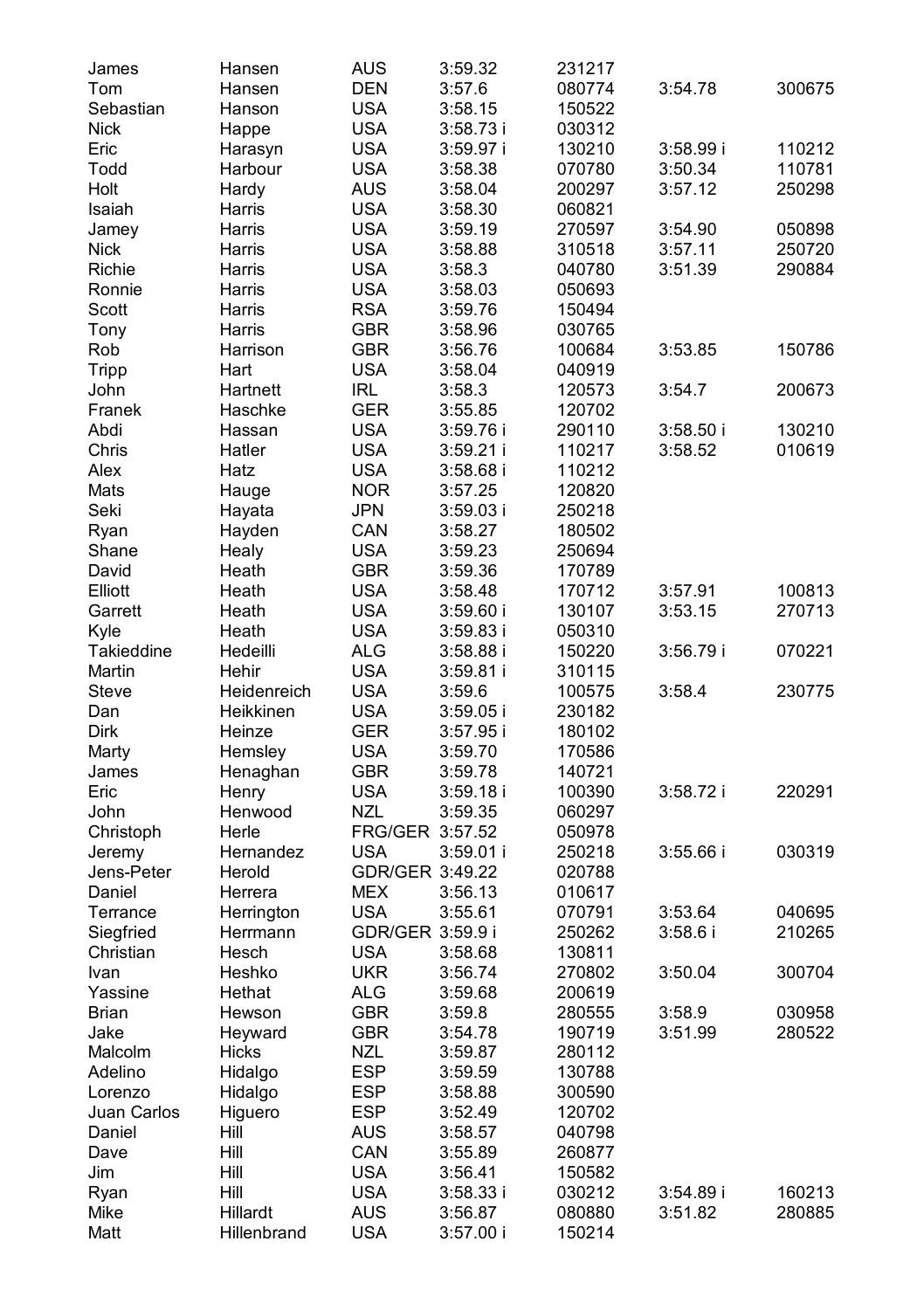| Len<br>Salah   | Hilton<br>Hissou | <b>USA</b><br><b>MAR</b> | 3:59.1 i<br>$3:58.7 +$ | 130271<br>040899 | 3:55.9<br>3:52.54 | 160773<br>070899 |
|----------------|------------------|--------------------------|------------------------|------------------|-------------------|------------------|
| Niels          | Hjørth           | <b>DEN</b>               | 3:58.85                | 100783           |                   |                  |
| Dumisane       | Hlaselo          | <b>RSA</b>               | $3:56.84$ i            | 120211           |                   |                  |
| Oliver         | Hoare            | AUS                      | 3:59.70                | 010617           | 3:50.65           | 280822           |
| Cole           | Hocker           | <b>USA</b>               | 3:58.20i               | 280220           | $3:50.55$ i       | 120221           |
| <b>Brandon</b> | Hodgins          | USA                      | 3:59.68                | 070815           |                   |                  |
| Ulf            | Högberg          | SWE                      | 3:59.8                 | 040767           | 3:54.52           | 010774           |
| E.J.           | Holland          | USA                      | 3:59.95i               | 130221           |                   |                  |
| <b>Steve</b>   | Holman           | <b>USA</b>               | 3:53.31                | 040792           | 3:50.40           | 040797           |
| Derek          | Holmes           | USA                      | 3:59.59                | 080422           |                   |                  |
| Eric           | Holt             | USA                      | 3:58.88                | 010819           | 3:56.56           | 090721           |
| Matt           | Holthaus         | USA                      | 3:58.80i               | 100296           | 3:54.96           | 300599           |
| Jakub          | Holuša           | CZE                      | 3:56.75                | 040610           | 3:53.46           | 110615           |
| Graham         | Hood             | CAN                      | 3:58.75i               | 240192           | 3:51.55           | 260897           |
| <b>Nick</b>    | Hopkins          | GBR                      | 3:59.4                 | 150690           |                   |                  |
| Jordan         | Horn             | <b>USA</b>               | $3:58.67$ i            | 130210           |                   |                  |
| Coby           | Horowitz         | <b>USA</b>               | $3:59.55$ i            | 300116           |                   |                  |
| Neil           | Horsfield        | <b>GBR</b>               | 3:54.39                | 080786           |                   |                  |
| Evert          | Hoving           | NED                      | 3:58.16                | 060876           | 3:57.8            | 300777           |
| Mark           | Howard           | <b>GBR</b>               | 3:59.3                 | 020789           |                   |                  |
| Steve          | Howard           | CAN                      | 3:58.8                 | 140597           |                   |                  |
| Jim            | Howarth          | <b>USA</b>               | 3:59.75                | 040694           |                   |                  |
| Jerome         | Howe             | <b>USA</b>               | 3:59.4                 | 290571           | 3:59.2            | 030575           |
| John           | Howorth          | <b>GBR</b>               | 3:59.59                | 140721           |                   |                  |
| Spýros         | Hristópoulos     | <b>GRE</b>               | 3:56.11                | 300592           |                   |                  |
| Joel           | Hubbard          | <b>USA</b>               | $3:59.64$ i            | 300116           | 3:58.43i          | 130216           |
| Ben            | <b>Hubers</b>    | <b>USA</b>               | $3:59.83$ i            | 250113           |                   |                  |
| Harald         | Hudak            | FRG/GER 3:55.61          |                        | 260877           |                   |                  |
| Brandon        | Hudgins          | <b>USA</b>               | 3:59.67                | 070815           |                   |                  |
| Craig          | Huffer           | AUS                      | 3:59.66                | 050610           | 3:57.81           | 020213           |
| Jeremy         | Huffman          | USA                      | 3:59.81 i              | 010302           |                   |                  |
| Ray            | Hughes           | <b>USA</b>               | 3:59.78i               | 020302           |                   |                  |
| Daniel         | Huling           | USA                      | $3:58.24$ i            | 030312           | 3:57.99i          | 260217           |
| Taton          | Hull             | USA                      | $3:59.56$ i            | 260119           |                   |                  |
| Colin          | Hume             | GBR                      | $3:59.58$ i            | 050383           |                   |                  |
| Thom           | Hunt             | <b>USA</b>               | 3:59.5i                | 130282           | 3:57.88 i         | 260282           |
| Andrew         | Hunter           | USA                      | $3:56.05$ i            | 060216           |                   |                  |
| Charles        | Hunter           | AUS                      | 3:57.76i               | 150219           | 3:53.49i          | 120221           |
| Rorey          | Hunter           | AUS                      | 3:58.59                | 010617           | 3:57.39           | 130721           |
| <b>Tripp</b>   | Hurt             | <b>USA</b>               | 3:59.46                | 040817           | 3:56.02           | 250818           |
| Jake           | Hurysz           | USA                      | 3:58.13i               | 140215           | 3:58.10i          | 200216           |
| Mbarak         | Hussein          | <b>KEN</b>               | 3:59.66                | 210791           |                   |                  |
| Tim            | Hutchings        | <b>GBR</b>               | 3:57.83                | 020778           | 3:54.53           | 310782           |
| Brian          | Hyde             | <b>USA</b>               | 3:59.92i               | 280195           | 3:56.41           | 110597           |
| Gareth         | Hyett            | <b>NZL</b>               | 3:59.80                | 110206           | 3:57.46           | 210707           |
|                |                  |                          |                        |                  |                   |                  |
| Derek          | Ibbotson         | GBR                      | 3:59.4                 | 060856           | 3:57.2            | 190757           |
| Bashar         | Ibrahim          | <b>KUW</b>               | 3:59.84 i              | 100301           | 3:59.55           | 280401           |
| Jimmy          | Igohe            | <b>TAN</b>               | 3:59.06                | 210784           |                   |                  |
| Abdalaati      | Iguider          | <b>MAR</b>               | 3:59.79                | 150607           | 3:49.09           | 310514           |
| Corey          | <b>Ihmels</b>    | <b>USA</b>               | 3:59.70i               | 070397           |                   |                  |
| Christophe     | Impens           | BEL                      | 3:59.43                | 300590           | 3:54.13i          | 120297           |
| Filip          | Ingbrigtsen      | <b>NOR</b>               | 3:55.02                | 090616           | 3:49.60           | 190719           |
| Henrik         | Ingbrigtsen      | <b>NOR</b>               | 3:57.35                | 070612           | 3:50.72           | 110614           |
| Jakob          | Ingbrigtsen      | NOR.                     | 3:58.07                | 270517           | 3:47.24           | 210821           |
| Takashi        | Ishii            | JPN                      | 3:59.7                 | 101277           |                   |                  |
| Mohamed        | Issangar         | MAR                      | 3:57.03                | 120890           |                   |                  |
| John Thuo      | Itati            | KEN                      | 3:58.36                | 110801           | 3:56.97           | 150902           |
|                |                  |                          |                        |                  |                   |                  |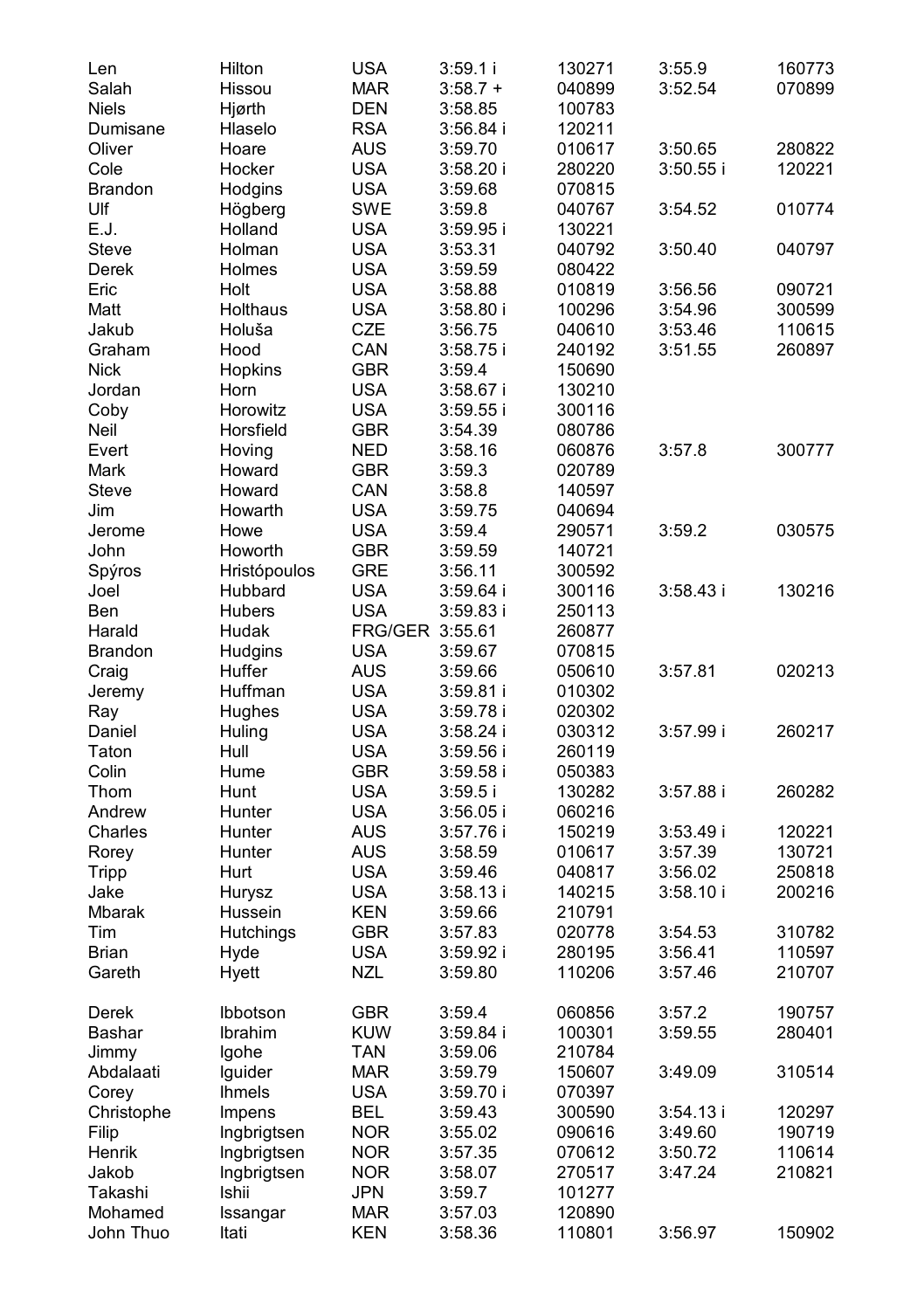| Jason<br>Roosevelt<br>Brian | Jabaut<br>Jackson<br>Jaeger | USA<br>USA<br>USA        | 3:59.07<br>3:59.41 i<br>3:59.47 i | 040506<br>050288<br>270189 | 3:57.26              | 020607           |
|-----------------------------|-----------------------------|--------------------------|-----------------------------------|----------------------------|----------------------|------------------|
| Evan<br>Steve<br>Joeri      | Jager<br>James<br>Jansen    | <b>USA</b><br>GBR<br>BEL | 3:54.35<br>3:59.8<br>3:55.84      | 070609<br>090684<br>290705 | 3:53.33              | 310514           |
| Stijn<br>Michel             | Jaspers<br>Jazy             | NED<br>FRA               | 3:57.28<br>3:59.8                 | 250882<br>031062           | 3:53.6               | 090665           |
| John<br>Sean                | Jefferson<br>Jefferson      | USA<br>USA               | $3:57.85$ i<br>3:56.44 i          | 050205<br>050205           |                      |                  |
| Eric                        | Jenkins                     | USA                      | $3:59.18$ i                       | 110212                     | $3:53.23$ i          | 110217           |
| Gabe                        | Jennings                    | USA                      | 3:59.32                           | 190498                     | 3:58.83 i            | 160208           |
| Andrew                      | Jesien                      | USA                      | 3:58.91 i                         | 130210                     |                      |                  |
| Ben                         | Jipcho                      | KEN                      | 3:59.8                            | 310868                     | 3:52.17              | 020773           |
| Jeff                        | Jirele                      | USA                      | 3:58.26                           | 030778                     |                      |                  |
| Johannes                    | Job                         | <b>RSA</b>               | 3:57.37                           | 140297                     |                      |                  |
| Patrik                      | Johansson                   | SWE                      | 3:59.21                           | 100899                     |                      |                  |
| Martin                      | Johns                       | NZL                      | 3:54.10                           | 260596                     |                      |                  |
| Colton                      | Johnsen                     | USA                      | 3:57.39 i                         | 130221                     |                      |                  |
| Ashley                      | Johnson                     | <b>RSA</b>               | 3:59.79 i                         | 040284                     |                      |                  |
| <b>Brett</b>                | Johnson                     | USA                      | $3:58.62$ i                       | 080213                     |                      |                  |
| Gordon                      | Johnson                     | USA                      | 3:56.24                           | 040695                     |                      |                  |
| Jim                         | Johnson                     | USA                      | 3:58.8                            | 200673                     |                      |                  |
| Kevin                       | Johnson                     | USA                      | 3:59.1 i                          | 150183                     | 3:54.06              | 170884           |
| Luke                        | Johnson                     | <b>USA</b>               | 3:57.72                           | 150522                     |                      |                  |
| Robbie                      | Johnston                    | NZL                      | 3:59.96                           | 190294                     |                      |                  |
| <b>Buck</b>                 | Jones                       | USA                      | 3:57.43                           | 040694                     |                      |                  |
| Earl                        | Jones                       | USA                      | 3:58.76                           | 170586                     |                      |                  |
| Jerald                      | Jones                       | USA                      | 3:57.9                            | 270678                     |                      |                  |
| Roger                       | Jones                       | USA                      | $3:58.4$ i                        | 130282                     |                      |                  |
| Naude                       | Jordaan                     | RSA                      | 3:59.49                           | 050390                     |                      |                  |
| Tony                        | Jordanek                    | USA                      | 3:58.80 i                         | 050310                     |                      |                  |
| Patrick                     | Joseph                      | USA<br>USA               | 3:59.59i<br>3:58.69               | 030218<br>250415           | 3:57.62<br>3:58.47 i | 020819<br>110217 |
| Thomas<br>Stanislav         | Joyce<br>Jungwirth          | TCH/CZE                  | 3:59.1                            | 190757                     |                      |                  |
| Miroslav                    | Juza                        | TCH/CZE                  | 3:59.2                            | 020665                     |                      |                  |
| Peter                       | Kaal                        | <b>RSA</b>               | 3:59.9                            | 270572                     |                      |                  |
| James                       | Kaan                        | AUS                      | 3:57.70                           | 060811                     |                      |                  |
| <b>Brahim</b>               | Kaazouzi                    | <b>MAR</b>               | 3:58.51                           | 200619                     |                      |                  |
| Mahmoud                     | Kalboussi                   | TUN                      | 3:57.00                           | 120790                     |                      |                  |
| Grgegorz                    | Kalinowski                  | POL                      | 3:58.07                           | 240715                     |                      |                  |
| Phil                        | Kane                        | USA                      | 3:59.37                           | 030778                     | 3:55.77              | 250882           |
| James<br>Rolf               | Karanu<br>Kårevik           | KEN<br>SWE               | 3:59.35 i                         | 290100                     | 3:56.72              | 030601           |
| Sharif                      | Karie                       | USA                      | 3:57.96<br>3:59.60 i              | 040777<br>100201           |                      |                  |
| Chris                       | Katon                       | <b>USA</b>               | 3:59.19                           | 040694                     |                      |                  |
| Lars                        | Kaupang                     | <b>NOR</b>               | 3:59.9                            | 310774                     |                      |                  |
| Mitchell                    | Kealey                      | AUS                      | 3:58.45                           | 080707                     |                      |                  |
| Mike                        | Kearns                      | GBR                      | 3:57.86                           | 260677                     |                      |                  |
| David                       | Kebenei                     | KEN                      | 3:59.35                           | 170782                     |                      |                  |
| Jack                        | Keelan                      | USA                      | 3:59.62 i                         | 280117                     |                      |                  |
| Thomas                      | Keen                        | GBR                      | 3:59.86                           | 140721                     | 3:59.05              | 140522           |
| Kipchoge                    | Keino                       | KEN                      | 3:54.16                           | 300865                     | 3:53.1               | 100967           |
| Martin                      | Keino                       | KEN                      | 3:58.73                           | 040694                     | 3:52.33              | 050796           |
| Haron                       | Keitany                     | KEN                      | 3:49.70                           | 060608                     | 3:48.78              | 070609           |
| Andy                        | Keith                       | GBR                      | 3:58.79 i                         | 250192                     | 3:56.29 i            | 220194           |
| Yomif                       | Kejelcha                    | ETH                      | 3:56.95 i                         | 270118                     | 3:47.01 i            | 030319           |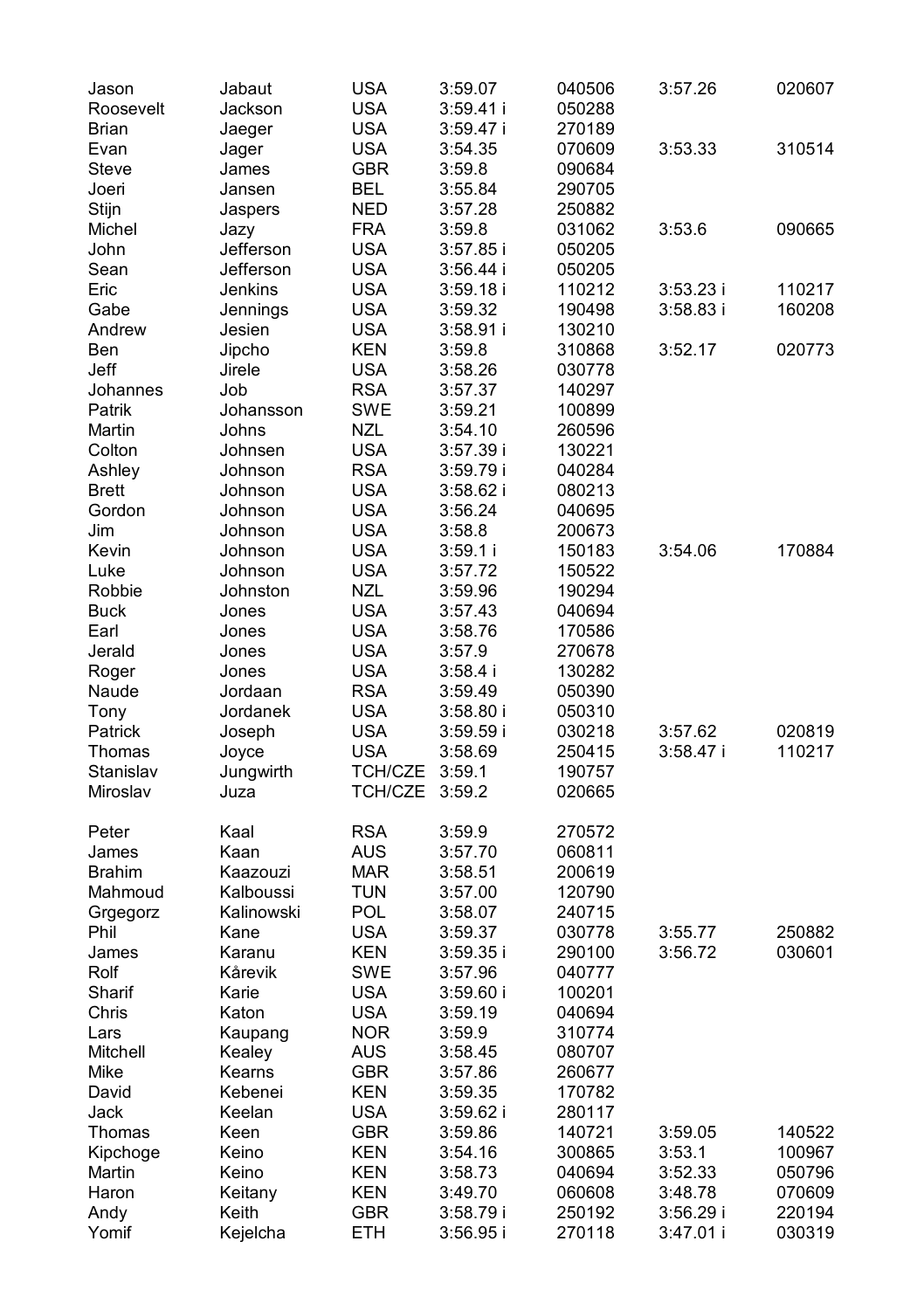| Kevin             | Kelly               | CAN        | 3:57.86     | 090721 |             |        |
|-------------------|---------------------|------------|-------------|--------|-------------|--------|
| Amon              | Kemboi              | KEN        | 3:59.52 i   | 260119 | 3:58.26 i   | 220121 |
| Emmanuel          | Kemboi              | KEN        | 3:59.23     | 280700 |             |        |
| Nicholas Kiptanui | Kemboi              | KEN        | 3:56.19     | 040611 |             |        |
| William           | Kemei               | KEN        | 3:48.80     | 210892 |             |        |
| Rich              | Kenah               | USA        | 3:59.43 i   | 120200 |             |        |
| Mark              | Kennard             | <b>RSA</b> | 3:59.5      | 300379 |             |        |
| Bob               | Kennedy             | <b>USA</b> | 3:58.11i    | 090391 | 3:56.21     | 040694 |
| Josh              | Kerr                | GBR        | 3:59.90 i   | 100317 | $3:52.27$ i | 290122 |
| Michael           | Kerrigan            | <b>USA</b> | 3:59.60     | 140507 |             |        |
| Hobbs             | Kessler             | <b>USA</b> | 3:57.66 i   | 070221 | 3:57.10i    | 060222 |
| John              | Keyworth            | GBR        | 3:59.43     | 140784 |             |        |
| Amine             | Khadri              | <b>CYP</b> | 3:59.33     | 180717 |             |        |
| Mohamed           | Khaldi              | ALG        | 3:54.66     | 250800 |             |        |
| Omer              | Khalifa             | SUD        | 3:56.96     | 090979 | 3:53.74     | 170884 |
| David             | Kibet               | KEN        | 3:56.45     | 170890 | 3:51.80     | 170991 |
| Michael           | Kibet               | KEN        | 3:57.01     | 200619 |             |        |
| Robert            | Kibet               | KEN        | 3:56.34     | 280889 |             |        |
| Vincent           | Kibet               | KEN        | 3:52.15     | 240814 | 3:51.17     | 270517 |
| Yusuf             | Kibet Biwott        | KEN        | 3:58.84     | 170609 |             |        |
| Vinncent          | Kibet Keter         | KEN        | 3:55.41     | 280522 |             |        |
| Samuel            | Kibiri              | KEN        | 3:58.41 i   | 090391 |             |        |
| John              | Kibowen             | KEN        | 3:47.88     | 040797 |             |        |
| Brannon           | Kidder              | <b>USA</b> | 3:59.48 i   | 260113 | 3:56.06i    | 100218 |
| Gerry             | Kiernan             | IRL        | 3:59.12     | 190676 |             |        |
| David             | Kimani              | KEN        | 3:57.07     | 290400 | 3:56.69     | 220401 |
| Isaac Kipruto     | Kimeli              | BEL        | 3:59.35     | 200717 |             |        |
| William           | Kincaid             | USA        | 3:59.23 i   | 280220 |             |        |
| Kevin             | King                | USA        | 3:58.31     | 140686 |             |        |
| Kyle              | King                | USA        | 3:59.84     | 050610 |             |        |
| Anthony           | Kioko               | KEN        | 3:58.72     | 290820 |             |        |
| Alex              | Kipchirchir         | KEN        | 3:53.73     | 240503 | 3:50.25     | 070903 |
| Shadrack          | Kipchirchir         | USA        | $3:55.52$ i | 270118 |             |        |
| Eliud             | Kipchoge            | KEN        | 3:50.40     | 300704 |             |        |
| Gilbert           | Kipchoge            | KEN        | 3:59.36     | 060608 |             |        |
| Wilson            | Kipketer            | KEN        | 3:59.57     | 050793 |             |        |
| Stephen Arusei    | Kipkorir            | KEN        | $3:57.0+$   | 120795 |             |        |
| Luke              | Kipkosgei           | KEN        | $3:55.0+$   | 050698 |             |        |
| Benjamin          | Kipkurui            | KEN        | 3:49.34     | 250800 |             |        |
| Richard           | Kiplagat            | KEN        | 3:57.40i    | 130106 |             |        |
| Silas             | Kiplagat            | KEN        | 3:52.32     | 140810 | 3:47.88     | 310514 |
| David             | Kiplak              | KEN        | 3:52.45     | 280602 |             |        |
| Joseph            | Kiprobon            | KEN        | 3:59.34     | 210691 |             |        |
| <b>Brimin</b>     | Kiprono             | KEN        | 3:59.43     | 190518 |             |        |
| Asbel             | Kiprop              | KEN        | 3:48.50     | 070609 |             |        |
| Abel              | Kipsang             | KEN        | 3:52.20     | 210821 | 3:50.87     | 280522 |
| Eliud             | Kipsang             | KEN        | 3:57.83 i   | 060221 | $3:55.93$ i | 130321 |
| Moses             | Kiptanui            | KEN        | 3:57.70     | 170890 | 3:54.01     | 060791 |
| Nicholas          | Kiptanui Kemboi KEN |            | 3:58.12     | 100607 | 3:50.83     | 060608 |
| Julius            | Kiptoo              | <b>KEN</b> | 3:53.53     | 030997 |             |        |
| Bernard           | Kiptum              | <b>KEN</b> | 3:59.74 i   | 110206 | 3:58.32     | 110807 |
| lan               | Kirk                | <b>USA</b> | 3:56.50     | 150522 |             |        |
| Mark              | Kirk                | <b>GBR</b> | 3:59.67     | 130786 |             |        |
| John              | Kirkbride           | <b>GBR</b> | 3:58.0      | 230769 | 3:56.5      | 100672 |
| Wilfred           | Kirochi             | <b>KEN</b> | 3:58.59     | 130788 | 3:49.77     | 060791 |
| David             | Kisang              | <b>KEN</b> | 3:59.5      | 120898 | 3:55.24     | 040600 |
| Silas             | Kisorio             | KEN        | 3:57.34 i   | 130210 | 3:55.84 i   | 110212 |
| Josphat Mutunga   | Kithii              | <b>KEN</b> | 3:55.16     | 030710 |             |        |
| Kennedy           | Kithuka             | <b>KEN</b> | 3:59.53 i   | 260113 |             |        |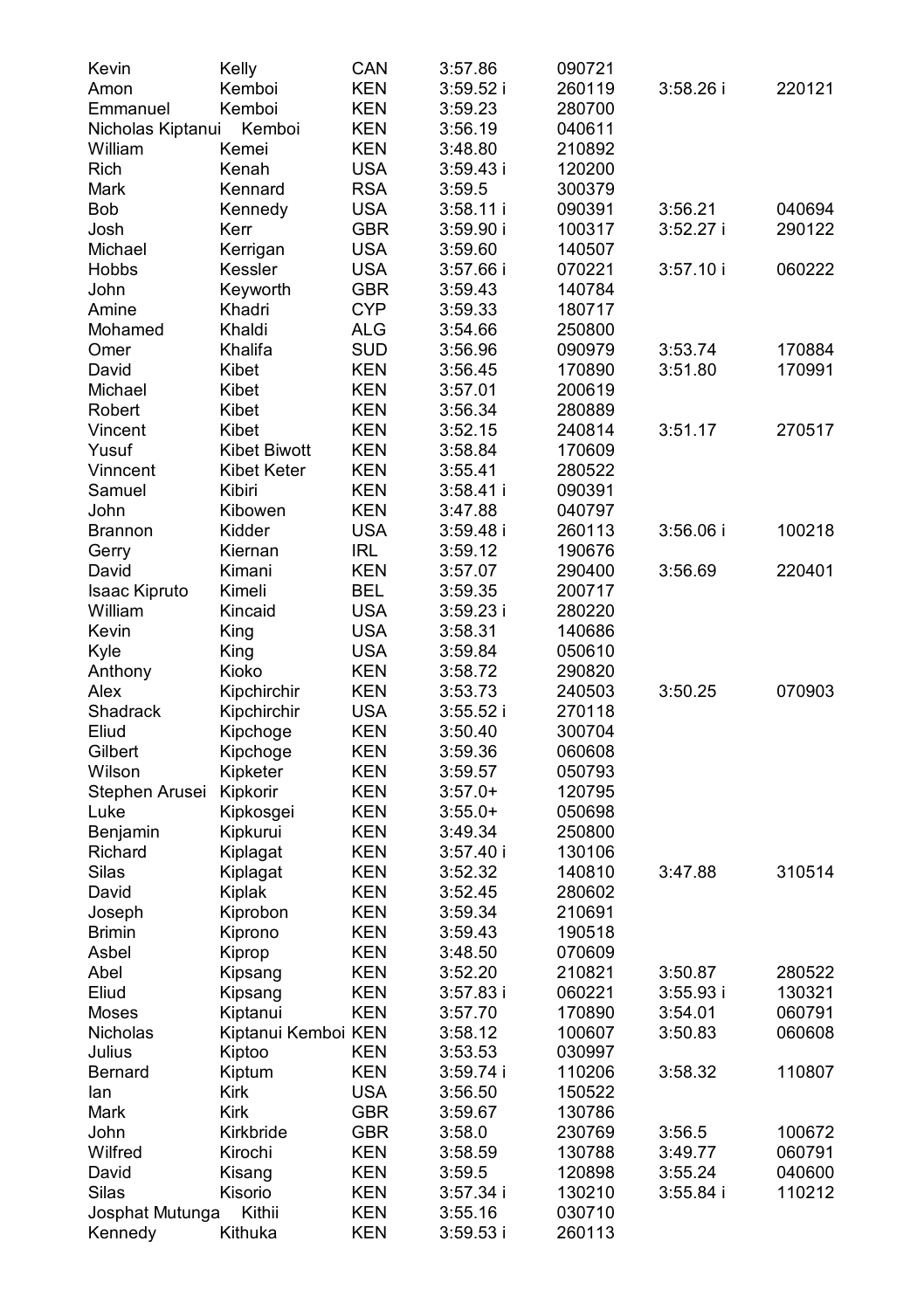| Felix              | Kitur        | <b>KEN</b> | 3:56.9r     | 240410 |             |        |
|--------------------|--------------|------------|-------------|--------|-------------|--------|
| <b>Brian</b>       | Kivlan       | <b>USA</b> | 3:57.4      | 010668 |             |        |
| Allan              | Klassen      | CAN        | 3:57.31     | 050693 |             |        |
| Joe                | Klecker      | <b>USA</b> | $3:58.51$ i | 230219 |             |        |
| Ryan               | Kleimenhagen | <b>USA</b> | 3:59.00i    | 280106 |             |        |
| Kaseg              | Knevelbaard  | <b>USA</b> | 3:58.54 i   | 260119 | 3:58.08     | 150820 |
| Justyn             | Knight       | CAN        | $3:59.51$ i | 310115 | $3:55.82$ i | 270118 |
| István             | Knipl        | HUN        | 3:55.13     | 290884 |             |        |
| Shane              | Knoll        | USA        | 3:57.36 i   | 070909 |             |        |
| Fumikazu           | Kobayashi    | JPN        | 3:59.06     | 150602 |             |        |
| Benson             | Koech        | KEN        | 3:55.45     | 150201 |             |        |
| Enock              | Koech        | KEN        | 3:51.50     | 290601 |             |        |
| Marko              | Koers        | NED        | 3:59.70 i   | 200196 | 3:53.47     | 300896 |
| Daniel             | Komen        | <b>KEN</b> | $3:58.0+$   | 100896 | 3:46.38     | 260897 |
| Daniel Kipchirchir | Komen        | KEN        | 3:54.02     | 010704 | 3:48.28     | 100607 |
| Amos               | Korir        | KEN        | 3:59.3 i    | 120179 |             |        |
| <b>Barnabas</b>    | Korir        | KEN        | 3:59.32     | 090688 |             |        |
| Paul               | Korir        | KEN        |             |        |             |        |
|                    |              |            | 3:48.17     | 080803 |             |        |
| Shedrack Kibet     | Korir        | KEN        | 3:55.72     | 220701 | 3:50.49     | 080608 |
| Silas              | Korisio      | KEN        | 3:56.64 i   | 120211 |             |        |
| Shem               | Kororia      | KEN        | $3:58.8+$   | 100896 |             |        |
| John               | Kosgei       | KEN        | $3:57.8+$   | 100896 | $3:54.7+$   | 010996 |
| Kipsubai           | Koskei       | KEN        | 3:59.95     | 290877 |             |        |
| Sammy              | Koskei       | KEN        | 3:56.79     | 220882 |             |        |
| Aleksandr          | Kostyetskiy  | URS/RUS    | 3:59.32     | 030784 |             |        |
| Rachid             | Kram         | ALG        | 3:58.84     | 180786 |             |        |
| Ahmed              | Krama        | ALG        | 3:58.64     | 300896 | 3:52.72     | 160797 |
| Jan                | Kraus        | TCH/CZE    | 3:59.41     | 090688 |             |        |
| Zack               | Krieger      | USA        | 3:59.57     | 150522 |             |        |
| Johnny             | Kroon        | SWE        | 3:55.17     | 150886 |             |        |
| David              | Krummenacker | <b>USA</b> | $3:58.62$ i | 070298 | 3:54.23     | 250798 |
| Han                | Kulker       | NED        | 3:53.93     | 140885 |             |        |
| Yevgeniy           | Kunts        | RUS        | 3:59.22 i   | 040218 |             |        |
| Harold             | Kuphaldt     | <b>USA</b> | 3:59.73     | 160587 |             |        |
| Piotr              | Kurek        | <b>POL</b> | 3:58.44     | 010983 |             |        |
| Edwin              | Kurgat       | KEN        | $3:58.62$ i | 150220 |             |        |
| George             | Kusche       | <b>RSA</b> | 3:58.96     | 220318 | 3:57.74i    | 130221 |
| Arne               | Kvalheim     | <b>NOR</b> | 3:59.4      | 060567 | 3:56.4      | 060671 |
| Knut               | Kvalheim     | <b>NOR</b> | 3:58.2      | 270473 | 3:56.2      | 310774 |
| Ferdinand          | Kvan Edman   | <b>NOR</b> | 3:53.42     | 010721 |             |        |
| James              | Kwalia       | KEN        | 3:50.39     | 010603 |             |        |
| Ronald             | Kwemoi       | KEN        | 3:52.57     | 300515 | 3:49.04     | 270517 |
| Eero               | Kytölä       | FIN        | 3:58.61     | 020787 |             |        |
| Amine              | Laâlou       | MAR        | 3:50.22     | 030710 |             |        |
| Sampson            | Laari        | GHA        | 3:58.78 i   | 260217 | $3:58.65$ i | 250218 |
| Lee                | LaBadie      | USA        | 3:58.8      | 110571 |             |        |
| Chuck              | LaBenz       | USA        | 3:58.4      | 310569 | 3:56.9      | 300570 |
| Steve              | Lacy         | <b>USA</b> | 3:59.64     | 270577 | 3:54.7i     | 160279 |
| Bernard            | Lagat        | KEN/       | 3:55.65 i   | 060399 | 3:47.28     | 290601 |
|                    |              | USA        | 3.53.61 i   | 290105 |             |        |
| Haron              | Lagat        | KEN        | 3:58.48 i   | 090208 |             |        |
| Phillip            | Lagat        | KEN        | 3:57.55     | 240410 |             |        |
| Brahim             | Lahlafi      | MAR        | $3:59.8+$   | 180800 |             |        |
| El Hassan          | Lahssini     | <b>MAR</b> | $3:59.4+$   | 100896 |             |        |
| Boaz Kiplagat      | Lalang       | KEN        | 3:58.34i    | 150208 | 3:52.18     | 040610 |
| Lawi               | Lalang       | <b>KEN</b> | 3:59.13 i   | 120211 | $3:52.88$ i | 150214 |
| Craig              | Lambert      | <b>RSA</b> | 3:58.41     | 151284 |             |        |
| Alessandro         | Lambruschini | <b>ITA</b> | 3:59.46     | 300592 |             |        |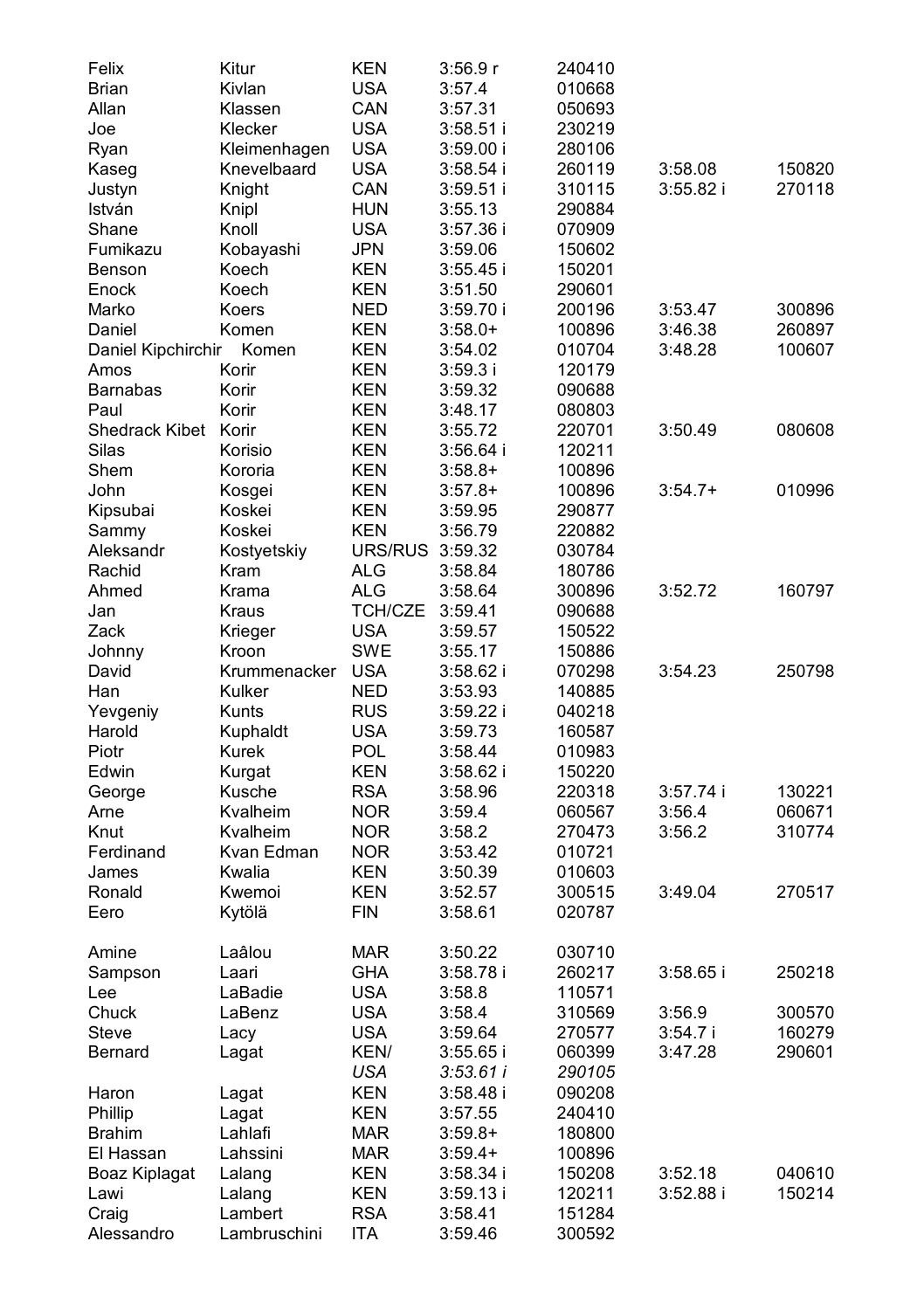| De Villiers                      | Lamprecht     | <b>RSA</b>      | 3:59.7      | 131164 | 3:57.7     | 131170 |
|----------------------------------|---------------|-----------------|-------------|--------|------------|--------|
| Tom                              | Lancashire    | <b>GBR</b>      | 3:58.52i    | 020306 | 3:53.39    | 140810 |
| Johan                            | Landsman      | RSA             | 3:59.41     | 040391 | 3:56.61    | 251191 |
| John                             | Landy         | AUS             | 3:57.9      | 210654 |            |        |
| Matthew                          | Lane          | <b>USA</b>      | 3:57.57     | 260502 |            |        |
| Shadrack                         | Langat        | <b>KEN</b>      | 3:58.87 i   | 130200 |            |        |
| Kyle                             | Langford      | GBR             | 3:59.14     | 140721 |            |        |
| Aaron                            | Lanzel        | <b>USA</b>      | 3:59.88     | 190604 |            |        |
| Paul                             | Larkins       | GBR             | 3:59.52 i   | 080286 | 3:56.65    | 170787 |
| <b>Brandon</b>                   | Lasater       | <b>USA</b>      | 3:59.24     | 060615 | 3:59.11 i  | 090219 |
| Seneca                           | Lassiter      | USA             | 3:59.60i    | 130298 | 3:54.21 i  | 100201 |
| Ashworth                         | Laukam        | GBR             | 3:59.1      | 160685 |            |        |
| Cyrille                          | Laventure     | FRA             | 3:59.00     | 020885 |            |        |
| John                             | Lawson        | USA             | 3:59.5      | 310569 | 3:59.2     | 300570 |
| Paul                             | Lawther       | GBR             | 3:58.49     | 190776 | 3:57.81    | 130783 |
| Joshua                           | Lay           | GBR             | 3:56.31     | 130721 |            |        |
| Lorenzo                          | Lazzari       | ITA             | 3:55.89     | 070799 |            |        |
|                                  | Leblanc       | USA             |             | 240515 |            |        |
| Jarrett                          |               |                 | 3:59.95     |        |            |        |
| Michael                          | Lederer       | FRG/GER 3:58.30 |             | 290877 | 3:57.74    | 050978 |
| Michael                          | Lederhouse    | <b>USA</b>      | 3:59.54     | 140215 | 3:58.42 i  | 060216 |
| Bert                             | Leenaerts     | <b>BEL</b>      | 3:54.90     | 250800 |            |        |
| Will                             | Leer          | <b>USA</b>      | $3:59.83$ i | 260108 | 3:51.82    | 110714 |
| Frezer                           | Legesse       | <b>USA</b>      | $3:58.95$ i | 110212 | 3:57.24    | 020616 |
| Henok                            | Legesse       | ETH             | 3:54.81     | 070609 | 3:57.48 i  | 150214 |
| Collin                           | Leibold       | USA             | $3:59.51$ i | 090219 |            |        |
| David Kipkoech Lelei             |               | KEN             | 3:54.98     | 160798 | 3:53.14    | 070799 |
| Wijbo                            | Lelieveld     | NED             | 3:59.78     | 220581 | $3:59.6$ i | 110283 |
| Daniel                           | Lemashon      | KEN             | 3:54.72     | 170609 |            |        |
| Shannon                          | Lemora        | <b>USA</b>      | 3:57.47     | 040694 |            |        |
| Tony                             | Leonard       | GBR             | 3:59.92     | 080779 |            |        |
| Bob                              | Lesko         | <b>USA</b>      | 3:58.23     | 050693 |            |        |
| Cory                             | Leslie        | USA             | $3:57.97$ i | 290111 | 3:53.44    | 110714 |
| Vincent                          | Letting       | <b>KEN</b>      | 3:57.44     | 110714 |            |        |
| Bruno                            | Levant        | FRA             | 3:59.18     | 130987 |            |        |
| Cameron                          | Levins        | CAN             | $3:59.80$ i | 300110 | 3:54.74 i  | 310115 |
| Marcin                           | Lewandowski   | POL             | 3:56.41 i   | 130219 | 3:49.11    | 010721 |
| David                            | Lewis         | GBR             | 3:59.6      | 270782 | 3:55.96    | 230883 |
| Gary                             | Lewis         | USA             | 3:58.6      | 250585 |            |        |
| Louis                            | Liebenberg    | RSA             | 3:59.2      | 300379 | 3:58.1     | 070579 |
| Greg                             | Liefeldt      | RSA             | 3:59.06     | 250383 | 3:58.6     | 101283 |
| Gert-Jan                         | Liefers       | NED             | 3:51.39     | 010603 |            |        |
| <b>Bjørnar Sandnes Lillefoss</b> |               | <b>NOR</b>      | 3:59.81     | 120820 |            |        |
| Benjamin                         | Limo          | <b>KEN</b>      | $3:59.4+$   | 040899 |            |        |
| Daniel                           | Lincoln       | USA             | 3:57.68     | 300704 |            |        |
| Matt                             | Lincoln       | CAN             | 3:59.39i    | 270107 |            |        |
|                                  |               |                 |             |        |            |        |
| Merv                             | Lincoln       | AUS             | 3:58.9      | 230357 | 3:55.9     | 060858 |
| Cole                             | Lindhorst     | <b>USA</b>      | 3:59.28 i   | 130221 |            |        |
| <b>Bryan</b>                     | Lindsay       | USA             | 3:59.16     | 090405 |            |        |
| Marty                            | Liquori       | USA             | 3:59.8      | 230667 | 3:52.2     | 170575 |
| Andrew                           | Lloyd         | AUS             | 3:56.52     | 270590 |            |        |
| Andrey                           | Loginov       | <b>RUS</b>      | 3:57.99i    | 140295 |            |        |
| Antti                            | Loikkanen     | <b>FIN</b>      | 3:57.6      | 030777 | 3:56.18    | 030778 |
| Klaas                            | Lok           | NED             | 3:58.9      | 090978 | 3:57.69    | 220581 |
| Joseph Lopez                     | Lomong        | <b>SUD</b>      | 3:58.54     | 140407 |            |        |
|                                  |               | USA             | 3:53.97     | 060608 | 3:51.21i   | 160213 |
| Rob                              | Lonergan      | CAN             | 3:59.29     | 180786 | 3:58.10    | 050886 |
| Jason                            | Long          | USA             | 3:59.99i    | 150203 |            |        |
| Antonio                          | Lopez         | <b>ESP</b>      | 3:59.60i    | 060221 |            |        |
| Jaime                            | López de Egea | ESP             | 3:59.60     | 100682 |            |        |
|                                  |               |                 |             |        |            |        |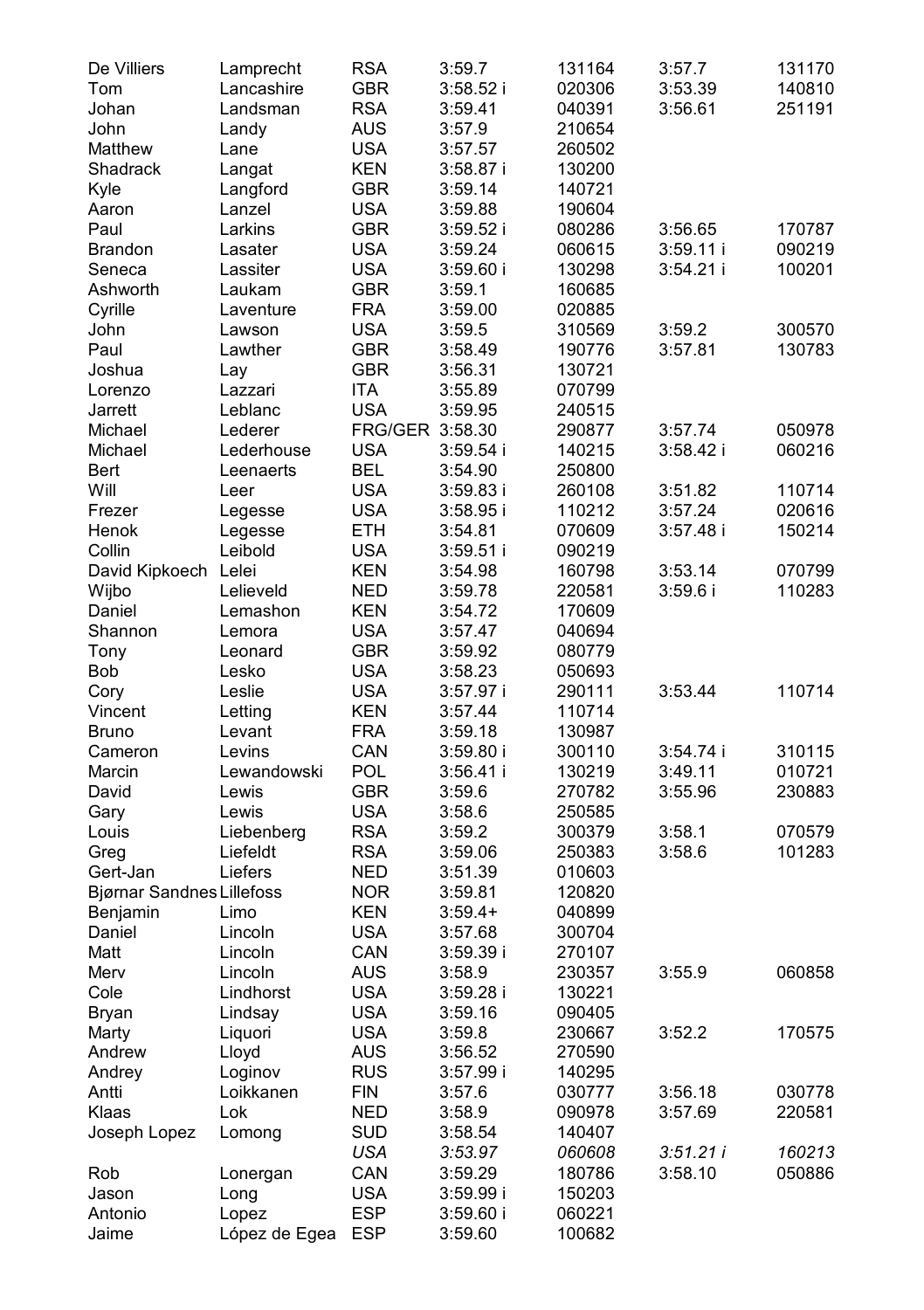| Gary<br>Greg    | Lough<br>Love               | GBR<br><b>USA</b> | 3:59.98<br>3:57.9r       | 040994<br>260485 | 3:55.91                | 270895           |
|-----------------|-----------------------------|-------------------|--------------------------|------------------|------------------------|------------------|
| Dan<br>Ken      | Lowry<br>Lucks              | <b>USA</b><br>CAN | 3:59.30<br>3:58.96       | 040813<br>160784 | 3:58.52i               | 140215           |
| Chris<br>Kieran | Lukezic                     | <b>USA</b><br>CAN | $3:58.53$ i              | 280106           | 3:54.46                | 280506           |
| Jason           | Lumb<br>Lunn                | USA               | 3:57.41<br>3:58.42 i     | 100721<br>290100 | 3:54.43                | 240503           |
| Erik            | Luu                         | <b>USA</b>        | 3:56.22                  | 150522           |                        |                  |
| Juris           | Luzins                      | USA               | 3:58.2                   | 270572           |                        |                  |
| Duncan          | Macdonald                   | USA               | 3:59.6                   | 160570           | 3:58.4                 | 270572           |
| Ron             | Macdonald                   | GBR               | 3:59.7                   | 300875           | 3:59.1                 | 010975           |
| Scott           | MacDonald                   | CAN               | 3:59.40i                 | 050294           |                        |                  |
| Ben<br>James    | Macmillan<br>MacMurray      | GBR<br>GBR        | 3:57.76<br>3:58.18       | 210522<br>130721 |                        |                  |
|                 | McAfee                      | <b>USA</b>        | 3:59.3                   | 210473           | 3:57.8                 | 120573           |
| Reggie<br>lan   | McCafferty                  | <b>GBR</b>        | 3:56.8                   | 110669           |                        |                  |
| Luke            | McCann                      | IRL               | 3:56.93                  | 130721           | $3:53.87$ i            | 060222           |
| Seamus          | McCann                      | GBR               | 3:59.84                  | 050788           |                        |                  |
| David           | McCarthy                    | IRL               | 3:57.75                  | 140209           | 3:55.75i               | 280112           |
| Bill            | McChesney                   | <b>USA</b>        | 3:59.1                   | 260780           | 3:56.36                | 280581           |
| Nate            | McClafferty                 | <b>USA</b>        | $3:59.95$ i              | 140215           |                        |                  |
| Alex            | McClary                     | <b>USA</b>        | 3:57.32i                 | 130210           |                        |                  |
| Andy            | McClary                     | USA               | $3:58.95$ i              | 130210           |                        |                  |
| Peter           | McColgan                    | <b>GBR</b>        | 3:59.37                  | 180786           |                        |                  |
| Nick            | McCormick                   | GBR               | 3:52.02                  | 290705           |                        |                  |
| Morgan          | McDonald                    | AUS               | $3:57.83$ i              | 060216           | 3:55.79                | 120717           |
| Josh            | McDougal                    | <b>USA</b>        | 3:57.46                  | 310307           |                        |                  |
| Darragh         | McElhinney                  | <b>IRL</b>        | 3:58.20                  | 280721           |                        |                  |
| Sam             | McEntee                     | AUS               | $3:57.86$ i              | 280112           | 3:57.05                | 180718           |
| Chris           | McGeorge                    | <b>GBR</b>        | 3:58.97                  | 270686           | 3:56.71                | 050788           |
| Sean<br>Scott   | McGorty<br>McGowan          | USA<br><b>USA</b> | $3:59.34$ i<br>3:58.91 i | 170115<br>290105 | $3:53.95$ i<br>3:57.21 | 270216<br>040605 |
| Michael         | McGrath                     | USA               | 3:59.25i                 | 040306           |                        |                  |
| Pat             | McGregor                    | USA               | 3:58.70i                 | 080214           |                        |                  |
| Jim             | <b>McGuinness</b>           | GBR               | 3:59.2                   | 300875           | 3:55.0                 | 110777           |
| James           | McIlroy                     | <b>IRL</b>        | 3:59.48                  | 050998           |                        |                  |
| Benny           | McIntosh                    | USA               | 3:58.25                  | 040694           |                        |                  |
| Kevin           | McKay                       | GBR               | 3:59.0                   | 070589           | 3:53.64                | 220794           |
| Ryan            | McKenzie                    | CAN               | 3:58.52                  | 010704           |                        |                  |
| Jim             | McKeon                      | <b>USA</b>        | $3:58.62$ i              | 190185           | 3:56.48                | 110786           |
| Bill            | <b>McKim</b>                | GBR               | 3:59.4                   | 220764           |                        |                  |
| Grant           | McLaren                     | CAN               | 3:59.0                   | 290772           |                        |                  |
| Hayden          | McLaren                     | NZL               | 3:59.50i                 | 260108           | 3:57.78 i              | 140209           |
| Mick            | McLeod                      | GBR               | 3:59.38                  | 230878           | 3:56.38                | 310879           |
| Henry           | McLuckie                    | GBR               | 3:59.24                  | 140522           |                        |                  |
| Dave            | <b>McMeekin</b><br>McMullen | <b>GBR</b>        | 3:59.7                   | 300875           | 3:58.05                | 300876           |
| Charlie<br>Paul |                             | USA<br><b>USA</b> | 3:59.7                   | 260573<br>040295 | 3:56.9                 | 200774           |
| Jordan          | McMullen<br>McNamara        | <b>USA</b>        | 3:57.34 i<br>3:59.87     | 160709           | 3:54.94<br>3:52.42     | 220701<br>270713 |
| Ryan            | McNiff                      | <b>USA</b>        | 3:59.11i                 | 080213           |                        |                  |
| Stewart         | McSweyn                     | <b>AUS</b>        | 3:55.97                  | 180717           | 3:48.37                | 010721           |
| Danny           | Maas                        | <b>USA</b>        | 3:58.83                  | 050693           |                        |                  |
| Ali Nabil       | Maâtaoui                    | MAR               | 3:58.10                  | 270802           |                        |                  |
| Driss           | Maazouzi                    | FRA               | 3:52.62                  | 020898           | 3:51.79                | 250800           |
| Robert          | Mack                        | USA               | 3:59.70                  | 290512           |                        |                  |
| James Kiplagat  | Magut                       | KEN               | 3:54.16                  | 010612           | 3:49.43                | 310514           |
| Travis          | Mahoney                     | USA               | $3:58.61$ i              | 080214           | $3:57.86$ i            | 030319           |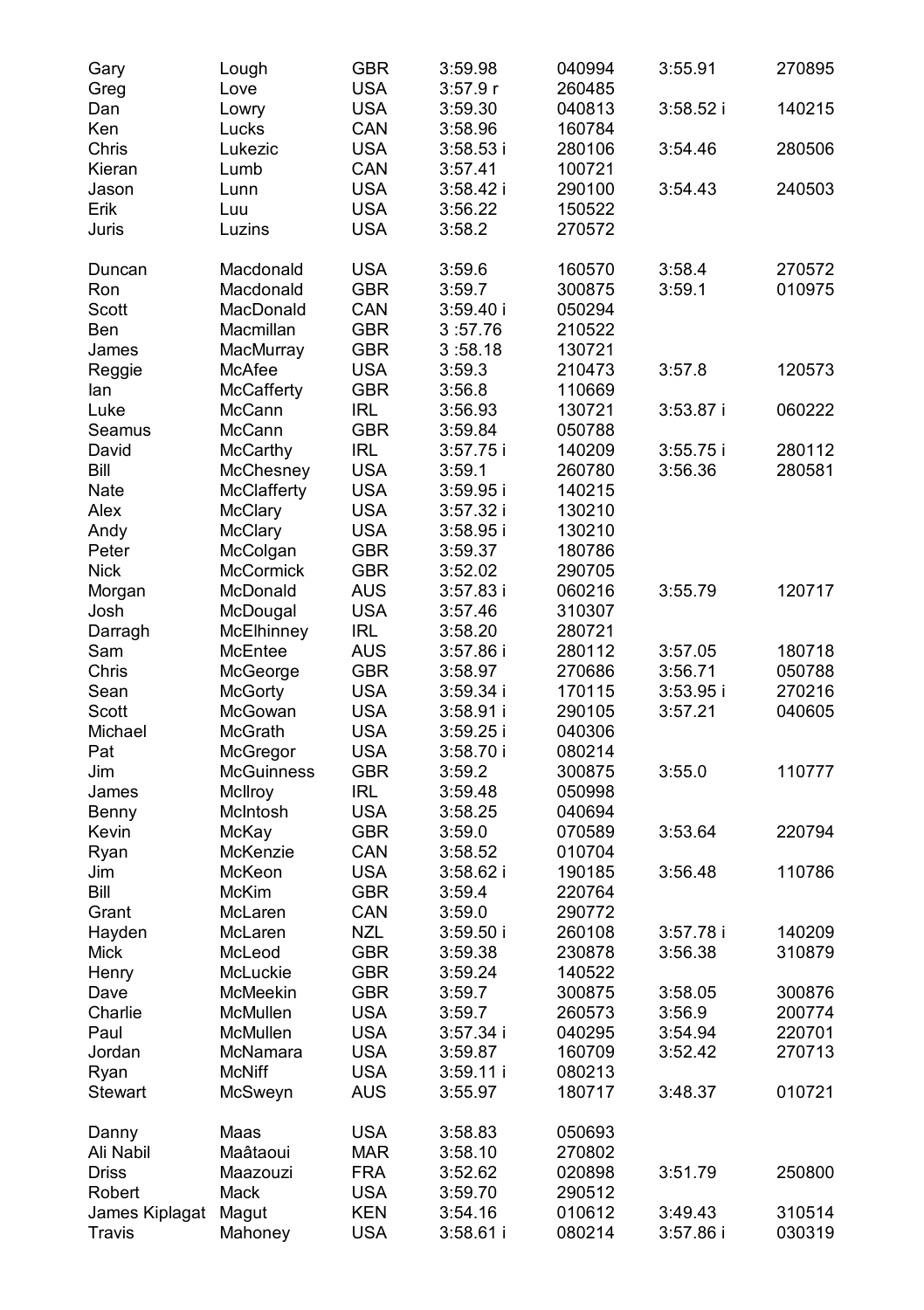| Alex             | Maier            | USA                | 3:56.44            | 120222           |             |                  |
|------------------|------------------|--------------------|--------------------|------------------|-------------|------------------|
| Jonah            | Maiyo            | KEN                | $3:59.08$ i        | 260205           |             |                  |
| Charles          | Makau            | KEN                | 3:57.5             | 270800           |             |                  |
| Euan             | Makepeace        | GBR                | 3:59.92            | 020622           |             |                  |
| Taoufik          | Makhloufi        | ALG                | 3:52.94            | 010613           | 3:52.16     | 310514           |
| Vincent          | Malakwen         | KEN                | 3:54.65            | 050796           |             |                  |
| Danie            | Malan            | <b>RSA</b>         | 3:56.7             | 170275           | 3:54.6      | 260275           |
| Matt             | Maldonado        | <b>USA</b>         | $3:59.08$ i        | 250212           |             |                  |
| <b>Bronisław</b> | Malinowski       | <b>POL</b>         | 3:57.59            | 160874           | 3:55.40     | 090876           |
| Benjamlin        | Malone           | <b>USA</b>         | 3:58.90i           | 090219           |             |                  |
| Fernando         | Mamede           | <b>POR</b>         | 3:59.43            | 060876           |             |                  |
| Ryan             | Manahan          | USA                | $3:58.57$ i        | 140215           |             |                  |
| Elijah Motonei   | Manangoi         | <b>KEN</b>         | 3:52.39            | 280516           | 3:49.08     | 270517           |
| Larry            | Mangan           | <b>USA</b>         | 3:58.4             | 160580           | 3:56.9      | 190783           |
| Steve            | Mangan           | <b>USA</b>         | $3:58.24$ i        | 140215           |             |                  |
| Mike             | Manke            | <b>USA</b>         | 3:58.83            | 180878           |             |                  |
| Jordan           | Mann             | <b>USA</b>         | $3:58.94$ i        | 250218           |             |                  |
| Ali Bilal        | Mansoor          | <b>BRN</b>         | 3:56.18            | 020606           | 3:52.35     | 150607           |
| Leonel           | Manzano          | USA                |                    |                  | 3:50.64     |                  |
| Bob              |                  | GBR                | 3:59.86 i          | 260205<br>190772 |             | 140810<br>250573 |
|                  | Maplestone       | FRA                | 3:59.5i            |                  | 3:58.5      |                  |
| Jose             | Marajo           |                    | 3:59.2             | 100978           | 3:50.98     | 090783<br>030601 |
| Edwin            | Maranga<br>Maree | KEN<br><b>RSA/</b> | 3:58.3<br>3:57.9   | 120898           | 3:55.80     |                  |
| Sydney           |                  |                    | 3:48.83            | 151276           |             |                  |
|                  |                  | USA                |                    | 090981           |             |                  |
| Moncho           | Marinov          | BUL                | 3:58.9             | 090774           |             |                  |
| Justin           | Marpole-Bird     | CAN                | 3:58.76i           | 130210           |             |                  |
| Charlie          | Marquardt        | <b>USA</b>         | 3:55.97            | 030818           |             |                  |
| Charles          | Marsala          | <b>USA</b>         | 3:58.73i           | 160291           |             |                  |
| Mike             | Marsella         | <b>USA</b>         | 3:59.97i           | 310115           | 3:59.13i    | 090219           |
| Henry            | Marsh            | <b>USA</b>         | 3:59.31            | 160885           |             |                  |
| Tom              | Marshall         | GBR                | $3:59.84$ i        | 150217           | 3:58.31     | 120717<br>230883 |
| Eamonn           | Martin           | GBR<br><b>USA</b>  | 3:59.7             | 120683           | 3:59.30     |                  |
| Gary<br>Ken      | Martin<br>Martin | USA                | 3:57.89<br>3:57.84 | 020622<br>280581 |             |                  |
| Ron              | Martin           | GBR                | 3:58.0r            | 270474           |             |                  |
|                  |                  | also               | 3:58.9             | 110574           |             |                  |
| Steve            | Martin           | GBR                | 3:56.71            | 100684           | 3:56.36     | 050886           |
| Ferdinand        | Martinez         | MEX                | 3:57.92            | 130418           |             |                  |
| Juan             | Martínez         | <b>MEX</b>         | 3:58.4             | 240575           |             |                  |
| Martin           | Martinez         | USA                | 3:59.38i           | 100218           |             |                  |
| Elijah           | Maru             | <b>KEN</b>         | 3:53.49            | 200297           |             |                  |
| Craig            | Masback          | USA                | 3:59.6             | 170678           | 3:52.02     | 170779           |
| Chris            | Mason            | GBR                | 3:59.9             | 300570           |             |                  |
| John             | Mason            | USA                | 3:58.4             | 300570           | 3:57.9      | 170471           |
| Riley            | Masters          | USA                | 3:59.97 i          | 130210           | 3:56.15i    | 070215           |
| Matthew          | Maton            | USA                | 3:59.38            | 080515           | 3:58.34 i i | 110217           |
| Julian           | Matthews         | NZL                | $3:58.57$ i        | 120211           | $3:56.91$ i | 200216           |
| Luke             | <b>Matthews</b>  | AUS                | 3:56.2             | 230216           | 3:54.53     | 270517           |
| <b>Brendan</b>   | Matthias         | CAN                | 3:58.83            | 020690           |             |                  |
| Mark             | Matusak          | USA                | 3:58.36 i          | 130210           |             |                  |
| Kyle             | Mau              | <b>USA</b>         | 3:59.17i           | 290118           |             |                  |
| Simon            | Maunder          | NZL                | 3:59.28            | 220100           |             |                  |
| Jürgen           | May              | GDR/GER 3:55.92    |                    | 300865           | 3:53.8      | 111265           |
| Tom              | Mayo             | GBR                | 3:55.57            | 220701           | 3:55.37     | 080803           |
| John             | Mayock           | <b>GBR</b>         | 3:56.90            | 150991           | 3:50.32     | 050796           |
| Marco            | Mayr             | SUI                | 3:58.02            | 280885           |             |                  |
| Jermaine         | Mays             | <b>GBR</b>         | 3:59.64            | 250807           |             |                  |
| Zakaria          | Mazouzi          | <b>MAR</b>         | 3:59.68            | 250715           |             |                  |
| Hassan           | Mead             | USA                | 3:59.89            | 080815           | 3:55.91     | 030818           |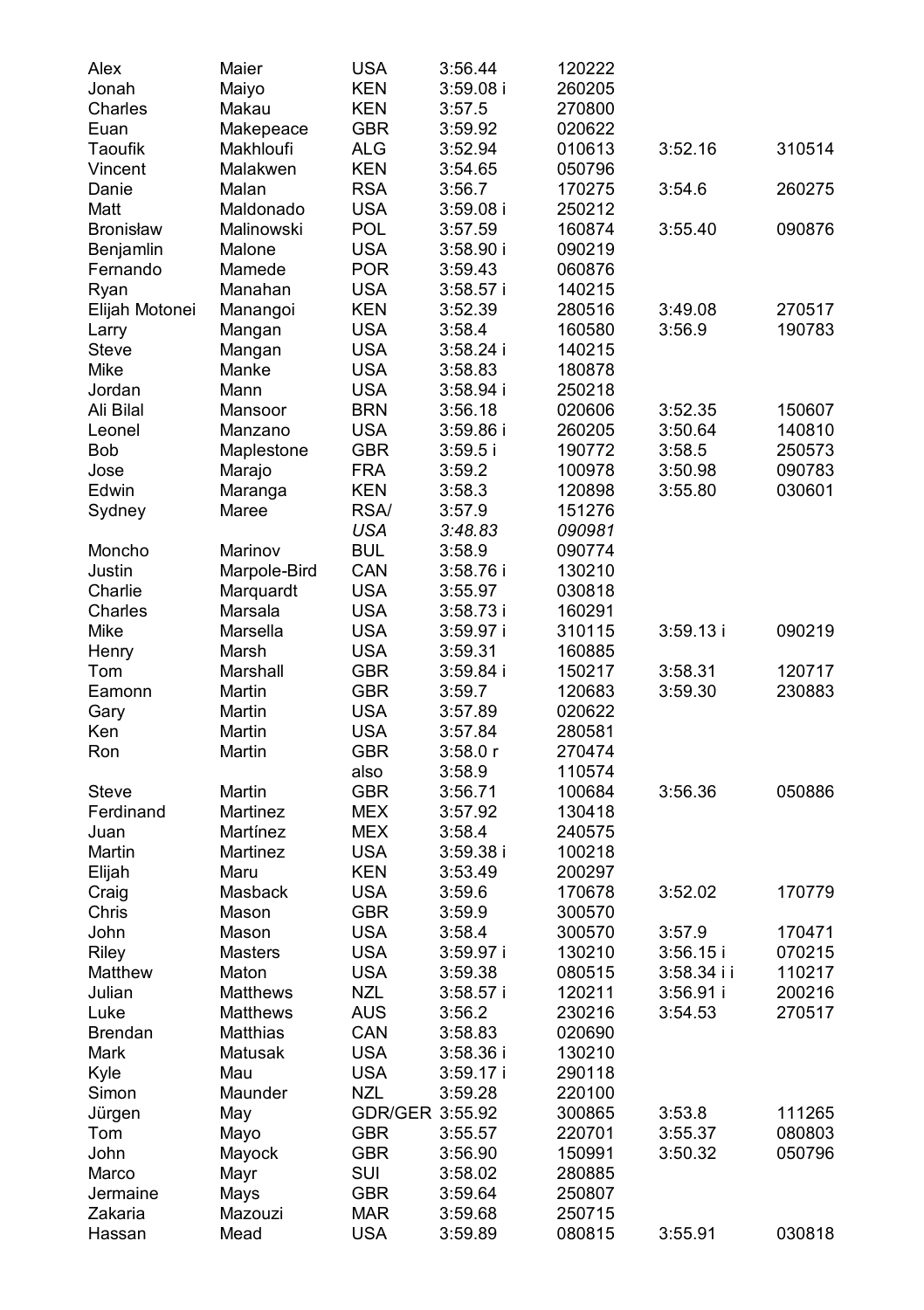| Luis                        | Medina                 | CUB               | 3:58.1               | 110579           |             |          |
|-----------------------------|------------------------|-------------------|----------------------|------------------|-------------|----------|
| Stefano                     | Mei                    | <b>ITA</b>        | 3:55.96              | 010983           |             |          |
| Liam                        | Meirow                 | <b>USA</b>        | 3:59.40              | 180721           |             |          |
| Mahiedine Mehkissi-Benabbad |                        | FRA               | 3:51.55              | 110614           |             |          |
| Deresse                     | Mekonnen               | ETH               | 3:49.72              | 060608           | 3:48.95     | 030709   |
| Hailu                       | Mekonnen               | ETH               | 3:54.78 i            | 130200           | 3:53.40     | 280700   |
| Jonathan                    | Mellor                 | GBR               | 3:58.76              | 270713           |             |          |
| Josphat Kiprono Menjo       |                        | KEN               | 3:53.62              | 210810           |             |          |
| Kyle                        | Merber                 | USA               | 3:58.52i             | 050310           | $3:52.22$ i | 260217   |
| Lee                         | Merrien                | GBR               | 3:59.18              | 060805           |             |          |
| Osmaran                     | Meslek                 | <b>ITA</b>        | 3:55.39              | 140522           |             |          |
| Jackson                     | Mestler                | <b>USA</b>        | 3:59.77 i            | 160219           |             |          |
| <b>Brett</b>                | Meyer                  | USA               | 3:59.77              | 310518           | 3:56.14     | 140821   |
| Greg                        | Meyer                  | USA               | 3:59.1 i             | 280178           |             |          |
| Wesley                      | Meyer                  | USA               | 3:59.69              | 060621           |             |          |
| Howell                      | Michael                | USA               | 3:59.0               | 300570           | 3:56.4      | 110574   |
| Mike                        | Michno                 | USA               | 3:58.94 i            | 160291           |             |          |
| John                        | Mickowski              | USA               | 3:57.59 i            | 030312           |             |          |
| Sadik                       | Mikhou                 | BRN               | 3:57.10              | 070618           |             |          |
| Chartt                      | Miller                 | USA               | 3:59.99 i            | 250218           |             |          |
| Cliffie                     | Miller                 | <b>RSA</b>        | 3:58.84              | 181291           |             |          |
| Craig                       | Miller                 | <b>USA</b>        | 3:59.09 i            | 070309           | $3:55.09$ i | 150214 i |
| Kyle                        | Miller                 | <b>USA</b>        | 3:55.38              | 040611           |             |          |
| Mike                        | Miller                 | <b>USA</b>        | 3:59.86              | 130500           | 3:57.13     | 120501   |
| Ross                        | Millington             | GBR               | 3:59.86 i            | 290111           |             |          |
| George                      | Mills                  | GBR               | 3:58.73              | 130721           | 3:55.48     | 150522   |
| Taylor                      | Milne                  | CAN               | 3:56.54              | 110609           | 3:54.29     | 200412   |
| Dietmar                     | Millonig               | AUT               | 3:57.7               | 130679           |             |          |
| Matt                        | Miner                  | USA               | 3:59.01 i            | 230213           |             |          |
| Gu                          | Ming                   | CHN               | 3:59.75              | 030606           |             |          |
| <b>Baptiste</b>             | Mischler               | <b>FRA</b>        | 3:59.72              | 030720           |             |          |
| Craig                       | Mochrie                | GBR               | 3:59.6               | 280889           |             |          |
| Roger                       | Moens                  | BEL               | 3:58.9               | 040957           |             |          |
| Rantso                      | Mokopane               | RSA               | 3:58.92              | 220318           |             |          |
| Tom                         | Moloney                | IRL               | 3:57.70              | 130783           | 3:54.68     | 080786   |
| Abdelmajid                  | Moncef                 | <b>MAR</b>        | 3:59.52              | 010791           |             |          |
| Uwe                         | Mönkemeyer             | FRG/GER 3:56.84   |                      | 170884           |             |          |
| David                       | Moorcroft              | GBR               | 3:59.9               | 260775           | 3:49.34     | 260682   |
| Connor                      | Mora                   | USA               | 3:59.36 i            | 280117           |             |          |
| Abderrahmane                | Morceli                | ALG               | 3:58.19              | 090981           | 3:54.63     | 010983   |
| Noureddine                  | Morceli                | ALG               | 3:59.79              | 100689           | 3:44.39     | 050993   |
| Javier                      | Moro                   | ESP<br><b>GBR</b> | 3:58.02 i            | 150201           |             | 140790   |
| Tony                        | Morrell                | GBR               | 3:58.5<br>3:58.7     | 090988           | 3:51.31     |          |
| Norman<br>Bashir            | Morrison<br>Mosavel-Lo | USA               |                      | 310571<br>060221 |             |          |
| Shane                       | Moskovitz              | USA               | 3:59.60 i            | 250113           |             |          |
| Jerry                       | Motsau                 | <b>RSA</b>        | 3:59.48 i<br>3:58.84 | 200413           | 3:56.62     | 220716   |
| Alan                        | Mottershead            | GBR               | 3:58.8               | 120977           | 3:58.23     | 140979   |
| Craig                       | Mottram                | AUS               | 3:53.06              | 130701           | 3:48.98     | 290705   |
| Abdi Waiss                  | Mouhyadinj             | DJI               | 3:57.97              | 300515           |             |          |
| Mohammed                    | Mourhit                | <b>MAR</b>        | 3:56.49              | 170991           |             |          |
| Wander                      | Moura                  | <b>BRA</b>        | 3:58.2               | 150495           |             |          |
| Mohammed                    | Moustaoui              | <b>MAR</b>        | 3:53.03              | 020606           | 3:50.08     | 060608   |
| Ryan                        | Mphahlele              | <b>RSA</b>        | 3:59.44              | 220318           |             |          |
| Leonard                     | Mucheru                | KEN               | 3:56.43              | 291000           | 3:49.75     | 290601   |
| Austin                      | Mudd                   | <b>USA</b>        | 3:59.33 i            | 020213           | 3:57.93 i   | 090313   |
| Simon                       | Mugglestone            | <b>GBR</b>        | 3:58.9               | 190590           |             |          |
| Tyler                       | Mulder                 | <b>USA</b>        | 3:57.37              | 270413           |             |          |
| Willem                      | Muldner                | <b>RSA</b>        | 3:56.65              | 140297           |             |          |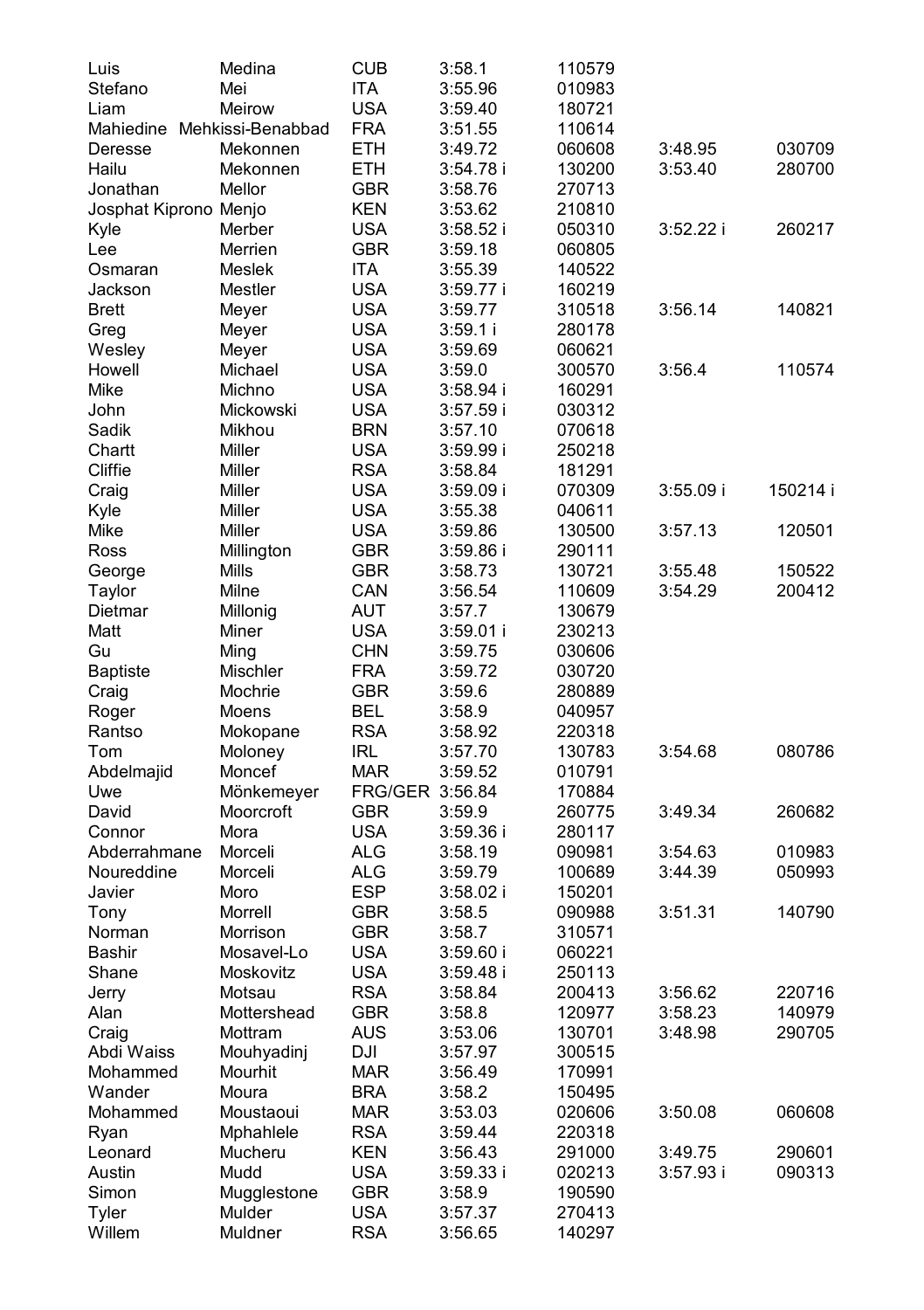| Rob             | Mullett       | GBR             | 3:59.37 i   | 130210 |           |        |
|-----------------|---------------|-----------------|-------------|--------|-----------|--------|
| Chris           | Mulvaney      | GBR             | $3:58.94$ i | 150203 | 3:58.35   | 140605 |
| Keith           | Munson        | <b>USA</b>      | 3:58.5 i    | 220375 |           |        |
| James           | Munyala       | KEN             | 3:59.8i     | 110378 | 3:59.6    | 290478 |
| Ciaran          | Murphy        | GBR             | 3:58.68     | 240695 |           |        |
| Clayton         | Murphy        | <b>USA</b>      | $3:57.11$ i | 060216 | 3:51.99   | 270517 |
| Frank           | Murphy        | IRL             | 3:58.6      | 010668 | 3:58.1    | 070669 |
| James           | Murphy        | <b>USA</b>      | 3:59.99i    | 160187 |           |        |
| Gary            | Murray        | <b>IRL</b>      | 3:59.52     | 060805 |           |        |
| Ross            | Murray        | GBR             | 3:52.77     | 140712 |           |        |
| Adam Ali        | Musab         | QAT             | 3:53.15     | 010721 |           |        |
| Ronald          |               | UGA             |             |        |           |        |
|                 | Musagala      |                 | 3:53.04     | 010721 |           |        |
| Rick            | Musgrave      | USA             | 3:59.3      | 290576 | 3:58.00   | 050682 |
| Sammy           | Mutai         | KEN             | 3:52.19     | 070899 | 3:50.60   | 290601 |
| Paul            | Mwangi        | KEN             | 3:54.81     | 070798 |           |        |
| Dub             | Myers         | USA             | 3:57.06     | 140583 | 3:55.31   | 170586 |
| Rob             | Myers         | USA             | $3:58.64$ i | 080203 | 3:53.78   | 300704 |
| Klaus-Peter     | Nabein        | FRG/GER 3:54.11 |             | 020986 |           |        |
| Dustin          | Nading        | <b>USA</b>      | $3:59.77$ i | 010220 | 3:59.25i  | 150220 |
| Cory            | Nanni         | <b>USA</b>      | 3:59.5r     | 240410 |           |        |
| Rob             | Napolitano    | <b>USA</b>      | 3:58.98 i   | 120216 | 3:54.28 i | 030319 |
| Ken             | Nason         | IRL             | 3:58.91     | 010495 | 3:58.09   | 240695 |
| Jacinto         | Navarette     | COL             | $3:59.87$ i | 130287 |           |        |
| Caleb Mwangangi | Ndiku         | <b>KEN</b>      | 3:49.77     | 040611 |           |        |
| Keffri W.       | Neal          | CAN             | $3:58.02$ i | 140215 |           |        |
| Erik            | Nedeau        | <b>USA</b>      | $3:59.68$ i | 270293 | 3:57.28i  | 250295 |
| Seyoume         | Negatu        | ETH             | 3:59.81     | 070681 |           |        |
| Ted             | Nelson        | <b>USA</b>      | 3:59.4      | 100866 |           |        |
| Robert          | Nemeth        | AUT             | 3:58.43     | 170879 | 3:52.42   | 090981 |
| Mario           | Neumann       | GER             | 3:56.09     | 170890 |           |        |
| Marc            | <b>Nevens</b> | BEL             | 3:58.03     | 060876 |           |        |
| Ken             | Newton        | GBR             | 3:59.8      | 120977 |           |        |
| Noah            | Ngeny         | KEN             | 3:50.41     | 160797 | 3:43.40   | 070799 |
| John            | Ngugi         | KEN             | 3:56.75     | 120890 |           |        |
| Ben             | Nibbelink     | USA             | $3:59.04$ i | 060221 |           |        |
| Anton           | Nicolaisen    | <b>RSA</b>      | 3:59.30     | 181291 |           |        |
| Claude          | Nicolas       | FRA             | 3:59.1      | 020665 |           |        |
| Gunnar          | Nielsen       | DEN             | 3:59.1      | 010656 |           |        |
|                 |               |                 |             |        |           |        |
| Whaddon         | Niewoudt      | <b>RSA</b>      | 3:58.24     | 060393 | 3:57.21   | 150494 |
| Vladimir        | Nikitin       | RUS             | $3:56.44$ i | 040218 | 3:54.77 i | 030219 |
| Björn           | Nilsson       | SWE             | 3:57.78     | 090977 |           |        |
| Vénuste         | Niyongabo     | <b>BDI</b>      | 3:54.71     | 030993 | 3:46.70   | 260897 |
| James           | Njoroge       | KEN             | 3:58.78i    | 090199 |           |        |
| Eliud           | Njubi         | KEN             | 3:56.84     | 280401 |           |        |
| Chad            | Noelle        | USA             | $3:59.57$ i | 080213 | 3:57.02   | 010617 |
| Tom             | Nohilly       | <b>USA</b>      | 3:59.75     | 290495 |           |        |
| James           | Nolan         | <b>IRL</b>      | 3:56.31     | 270699 | 3:54.62   | 070903 |
| Narve Gilje     | Nordås        | <b>NOR</b>      | 3:56.62     | 120820 |           |        |
| Harald          | Norpoth       | FRG/GER 3:58.8  |             | 190566 | 3:57.2    | 070971 |
| Jim             | Norris        | <b>USA</b>      | 3:59.5      | 230690 |           |        |
| Rob             | Novak         | <b>USA</b>      | 3:59.70 i   | 220111 |           |        |
| Craig           | Nowak         | <b>USA</b>      | 3:59.98i    | 110217 | 3:57.97   | 180721 |
| Bartosz         | Nowicki       | <b>POL</b>      | 3:57.19     | 060811 |           |        |
| Yared           | Nuguse        | <b>USA</b>      | $3:57.93$ i | 130219 | 3:55.62i  | 290220 |
| Tiidrek         | Nurme         | EST             | 3:59.74     | 090811 |           |        |
| John            | Nuttall       | GBR             | 3:58.83     | 140891 |           |        |
| Suleiman        | Nyambui       | <b>TAN</b>      | 3:58.7i     | 020279 | 3:51.94   | 140781 |
| Tom             | Nyariki       | <b>KEN</b>      | 3:59.6      | 100896 | $3:58.0+$ | 030997 |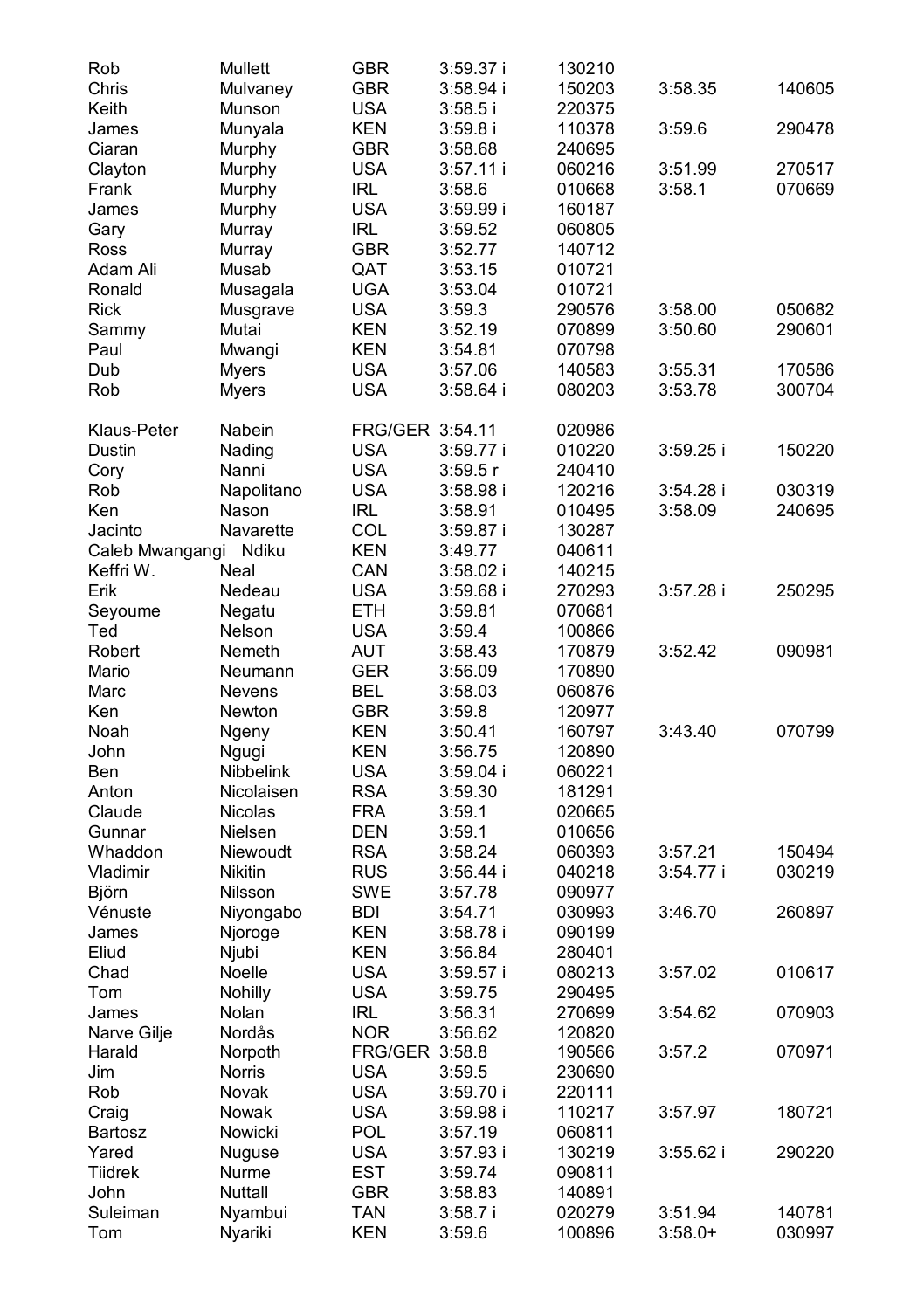| Julian                         | Oakley        | <b>NZL</b>      | 3:58.89                            | 050614 | 3:55.10 i  | 100218 |
|--------------------------------|---------------|-----------------|------------------------------------|--------|------------|--------|
| Sean                           | O'Brien       | USA             | $3:59.05$ i                        | 140106 | 3:58.8     | 100607 |
| Christian                      | Obrist        | ITA             | 3:59.74                            | 290601 | 3:55.55    | 120702 |
| Josef                          | Odložil       | TCH/CZE         | 3:56.4                             | 171164 | 3:55.55    | 300865 |
| Peter                          | O'Donoghue    | <b>NZL</b>      | 3:58.20                            | 300182 | 3:57.69    | 160784 |
| Chris                          | O'Donovan     | <b>IRL</b>      | $3:58.95$ i                        | 150220 |            |        |
| Tom                            | O'Hara        | USA             | 3:59.2 i                           | 150263 | $3:56.4$ i | 060364 |
| Chris                          | O'Hare        | <b>GBR</b>      | 3:56.48 i                          | 110211 | 3:52.91 i  | 200216 |
| Harald                         | Olbrich       | FRG/GER 3:59.33 |                                    | 210885 |            |        |
| Marc                           | Olesen        | CAN             | 3:58.08                            | 160683 |            |        |
| Ciaran                         | O'Lionaird    | IRL             | 3:57.99                            | 080711 | 3:52.10i   | 160213 |
| Fabio                          | Olivo         | ITA             | 3:55.94                            | 300592 |            |        |
| Vegard                         | Ølstad        | <b>NOR</b>      | 3:58.79 i                          | 140215 |            |        |
| Ovidiu                         | Olteanu       | ROU             | 3:58.18                            | 290594 |            |        |
| Frank                          | O'Mara        | IRL             | 3:58.82                            | 230681 | 3:51.06    | 100986 |
| Yobes                          | Ondieki       | KEN             | 3:57.80                            | 200690 | 3:55.32    | 100791 |
| Sean                           | O'Neill       | IRL             | 3:58.42                            | 070787 |            |        |
| Michael                        | Openshaw      | <b>GBR</b>      | 3:57.2                             | 290598 |            |        |
| Saul                           | Ordóňez       | <b>ESP</b>      | $3:55.27$ i                        | 060222 |            |        |
| Gerry                          | O'Reilly      | <b>IRL</b>      | 3:54.63                            | 140686 |            |        |
| Logan                          | Orndorf       | <b>USA</b>      | 3:59.94 i                          | 120119 |            |        |
| Zbigniew                       | Orywal        | <b>POL</b>      | 3:59.7                             | 030958 |            |        |
| Niall                          | O'Shaughnessy | <b>IRL</b>      | 3:58.1                             | 010576 | $3:55.4$ i | 280177 |
| Alexander                      | Ostberg       | USA             | $3:59.31$ i                        | 260119 |            |        |
| Marcus                         | O'Sullivan    | <b>IRL</b>      | $3:58.84$ i                        | 220183 | 3:50.94 i  | 130288 |
| Osame                          | Oszoglami     | ITA             | 3:56.86                            | 050920 |            |        |
| Scott                          | Overall       | <b>GBR</b>      | $3:58.61$ i                        | 290110 |            |        |
| Steve                          | Ovett         | <b>GBR</b>      | 3:59.4                             | 170774 | 3:48.40    | 260881 |
| Neil                           | Ovington      | <b>GBR</b>      | 3:57.07                            | 110786 |            |        |
| Ilham Tanui                    | Özbilen       | <b>TUR</b>      | 3:52.30                            | 130613 | 3:51.71    | 110614 |
| (formerly William Biwott Tanui |               |                 | KEN) - see listing under that name |        |            |        |
| Doug                           | Padilla       | <b>USA</b>      | 3:56.6 i                           | 210281 | 3:54.2     | 060889 |
| Cameron                        | Page          | AUS             | 3:54.77                            | 020713 |            |        |
| Don                            | Paige         | <b>USA</b>      | 3:58.10                            | 070578 | 3:54.19    | 160582 |
| Adam                           | Palamar       | CAN             | $3:59.91$ i                        | 140215 | 3:55.60    | 310816 |
| Ford                           | Palmer        | USA             | 3:57.61                            | 010814 | 3:54.92 i  | 260217 |
| Keith                          | Palmer        | USA             | 3:59.2                             | 010674 |            |        |
| Victor                         | Palumbo       | USA             | 3!58.79                            | 121220 |            |        |
| Manuel                         | Pancorbo      | <b>ESP</b>      | 3:59.58                            | 130788 | 3:52.96    | 100793 |
| Karl                           | Paranya       | USA             | 3:57.6                             | 140597 | 3:54.83    | 300599 |
| Sam                            | Parsons       | USA/GER 3:59.70 |                                    | 050918 |            |        |
| Adrian                         | Passey        | <b>GBR</b>      | 3:58.38                            | 180786 | 3:54.9     | 200889 |
| Dave                           | Patrick       | USA             | 3:59.3i                            | 170267 | 3:56.8     | 010668 |
| Claudio                        | Patrignani    | ITA             | 3:59.18                            | 070681 | 3:57.92    | 090981 |
| Zak                            | Patterson     | AUS             | 3:59.56                            | 191215 |            |        |
| William                        | Paulson       | CAN             | 3:59.94 i                          | 260119 | 3:52.42i   | 280522 |
| Jean-Pierre                    | Paumen        | BEL             | 3:59.6                             | 220880 |            |        |
| Ari                            | Paunonen      | FIN             | 3:55.65                            | 260677 |            |        |
| Roland                         | Pauwels       | BEL             | 3:58.8                             | 280787 |            |        |
| Tyler                          | Pennel        | <b>USA</b>      | 3:58.99                            | 040615 |            |        |
| Ken                            | Penney        | <b>GBR</b>      | 3:59.90                            | 140791 |            |        |
| Sam                            | Penzenstadler | <b>USA</b>      | $3:58.21$ i                        | 080214 | 3:57.29i   | 060216 |
| Zach                           | Perrin        | <b>USA</b>      | 3:59.00 i                          | 270216 |            |        |
| Kyle                           | Perry         | <b>USA</b>      | 3:59.16 i                          | 020208 |            |        |
| Jan                            | Persson       | SWE             | 3:57.23                            | 070782 |            |        |
|                                |               |                 |                                    |        |            |        |
| Richard                        | Peters        | GBR             | 3:58.26 i                          | 120211 | 3:56.04 i  | 140213 |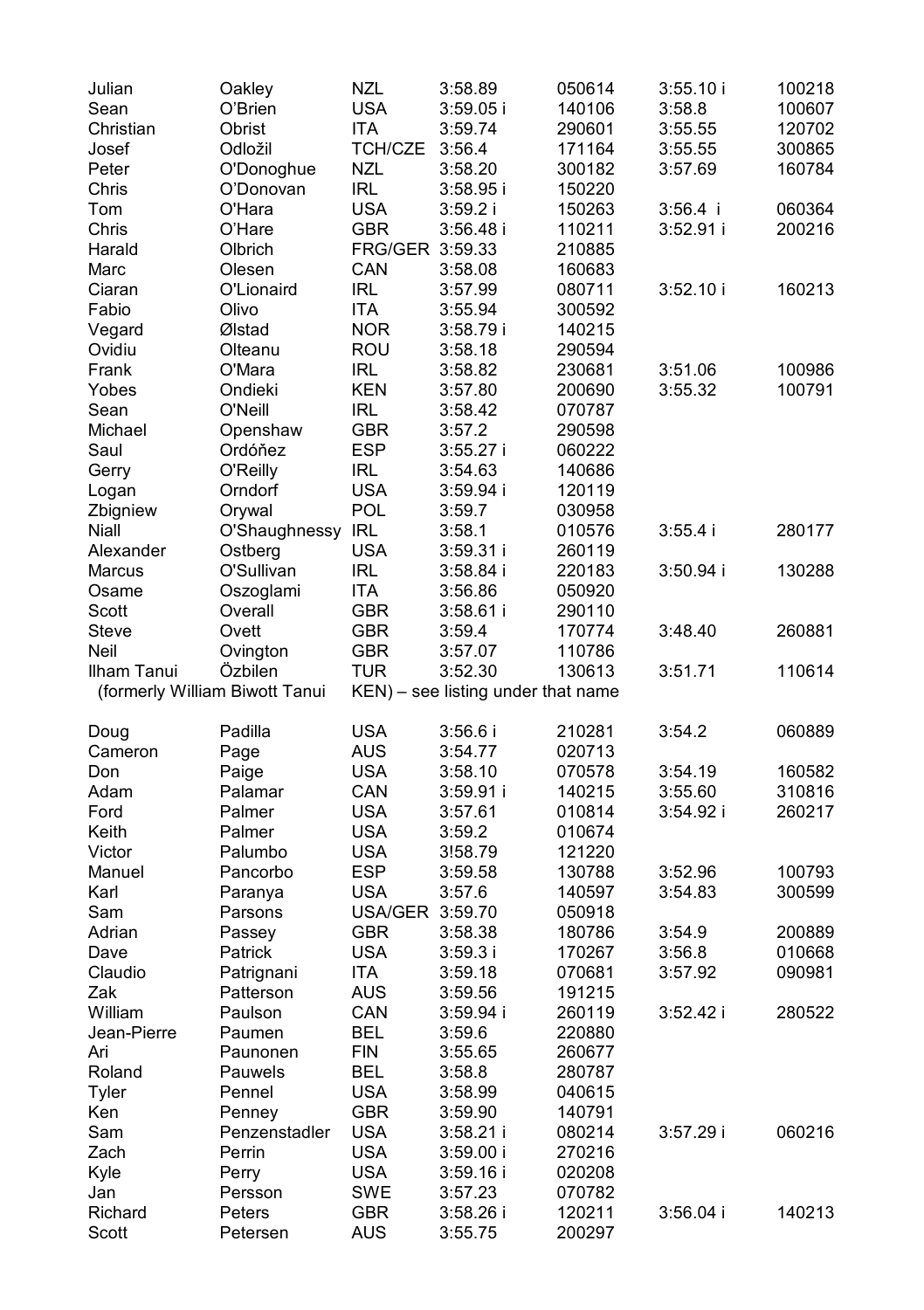| Hervé        | Phélippeau      | <b>FRA</b> | 3:52.57     | 180889 |             |        |
|--------------|-----------------|------------|-------------|--------|-------------|--------|
| Charles      | Philbert-Tibout | CAN        | 3:58.85     | 100714 | 3:53.82     | 220522 |
| Peter        | Philipp         | SUI        | 3:59.74     | 090698 |             |        |
| Duncan       | Phillips        | <b>USA</b> | $3:58.82$ i | 120211 | 3:56.10     | 050614 |
| Drew         | Piazza          | USA        | 3:59.03     | 040817 | 3:56.75     | 160718 |
|              |                 |            |             |        |             |        |
| Spencer      | Pickren         | USA        | 3:57.64     | 150522 |             |        |
| Stephen      | Pifer           | USA        | $3:59.55$ i | 110206 | 3:56.12     | 030710 |
| Gordon       | Pirie           | GBR        | 3:59.9      | 230960 |             |        |
| Jozef        | Plachý          | TCH/SVK    | 3:54.68     | 040777 | 3:52.59     | 030778 |
| Malcolm      | Plant           | GBR        | 3:59.61     | 310879 |             |        |
| Steve        | Plasencia       | USA        | 3:58.34     | 170782 |             |        |
| Konstantin   | Plokhotnikov    | <b>RUS</b> | 3:59.01 i   | 040218 | $3:58.63$ i | 030219 |
| Vinko        | Pokrajčić       | YUG/BIH    | 3:58.41     | 040681 |             |        |
| Tony         | Polhill         | <b>NZL</b> | 3:59.0      | 150771 | 3:57.0      | 150972 |
| Willy        | Polleunis       | BEL        | 3:57.9      | 090978 |             |        |
| Vickson      | Polonet         | <b>KEN</b> | 3:54.09     | 170609 |             |        |
| Cameron      | Ponder          |            |             |        |             |        |
|              |                 | USA        | 3:59.34 i   | 220121 |             |        |
| Andrew       | Poore           | USA        | 3:58.85 i   | 250113 |             |        |
| Ken          | Popejoy         | USA        | 3:59.7      | 090672 | 3:57.0      | 050573 |
| Wes          | Porter          | USA        | 3:58.84     | 040522 |             |        |
| Richard      | Potts           | NZL        | 3:59.80     | 151293 |             |        |
| Mike         | Power           | AUS        | 3:58.03     | 040695 |             |        |
| Sam          | Prakel          | USA        | $3:57.95$ i | 130216 | 3:50.94 i   | 030319 |
| Steve        | Prefontaine     | USA        | 3:57.4      | 050670 | 3:54.6      | 200673 |
| Isaac        | Presson         | <b>USA</b> | 3:58.67     | 010613 |             |        |
| Junior       | Prinsloo        | <b>RSA</b> | 3:59.37     | 121287 |             |        |
| Cameron      | Proceviat       | CAN        | 3:57.35     | 100721 |             |        |
| David        | Proctor         | GBR        | 3:59.14 i   | 270107 |             |        |
| Ross         |                 |            |             | 080714 |             |        |
|              | Proudfoot       | CAN        | 3:59.62     |        |             |        |
| Emiel        | Puttemans       | BEL        | 3:56.19     | 020773 |             |        |
| Jason        | Pyrah           | <b>USA</b> | 3:58.43 i   | 110295 | 3:55.14     | 260596 |
| John         | Quade           | USA        | 3:57.3 i    | 060288 | 3:54.6      | 060889 |
| James        | Quattlebaum     | <b>USA</b> | 3:58.62     | 020819 |             |        |
| <b>Dick</b>  |                 | <b>NZL</b> |             |        |             | 090776 |
|              | Quax            |            | 3:57.8      | 180370 | 3:56.23     |        |
| Theo         | Quax            | NZL        | $3:58.13$ i | 150220 |             |        |
| Daniel       | Quigley         | <b>USA</b> | 3:59.59 i   | 010214 |             |        |
| Victor       | Radebe          | <b>RSA</b> | 3:54.62     | 110387 |             |        |
| Jeremy       | Rae             | CAN        | 3:59.62 i   | 060211 | $3:57.25$ i | 080214 |
| Jonas        | Raess           | SUI        | 3:58.83     | 030720 |             |        |
|              |                 |            |             |        |             |        |
| Andrew       | Rafla           | USA        | 3:57.84     | 180721 |             |        |
| Azat         | Rakipov         | <b>BLR</b> | 3:57.88     | 260794 |             |        |
| Aaron        | Ramirez         | USA        | 3:59.57     | 150593 |             |        |
| Ruben        | Ramoleti        | RSA        | 3:59.69     | 110311 |             |        |
| Matthew      | Ramsden         | AUS        | 3:59.80     | 270517 | 3:51.23     | 050920 |
| Rashid       | Ramzi           | <b>BRN</b> | 3:51.33     | 040605 |             |        |
| James        | Randon          | USA        | $3:58.85$ i | 060316 | 3:56.51     | 130619 |
| Jon          | Rankin          | USA        | 3:57.89     | 090405 | 3:54.24     | 110807 |
| Thomas       | Ratcliffe       | <b>USA</b> | 3:59.26 i   | 270221 |             |        |
| Bill         | Rathbun         | <b>USA</b> | 3:59.94 i   | 160291 |             |        |
| Henry        | Raymond         | <b>USA</b> | 3:58.62     | 150522 |             |        |
|              | Rayner          | <b>AUS</b> | 3:58.7      | 120217 |             |        |
| Jack<br>Tim  | Redman          | <b>GBR</b> | 3:59.3      |        |             |        |
|              |                 |            |             | 160685 |             |        |
| José Antonio | Redolat         | ESP        | 3:49.60     | 290601 |             |        |
| Troy         | Reeder          | <b>USA</b> | 3:59.90     | 310519 |             |        |
| Ben          | Reese           | GBR        | $3:59.8$ i  | 140297 |             |        |
| Dave         | Reid            | CAN        | 3:58.03     | 160683 | 3:57.93     | 230785 |
| Reuben       | Reina           | <b>USA</b> | 3:58.88 i   | 180289 | 3:57.08 i   | 250191 |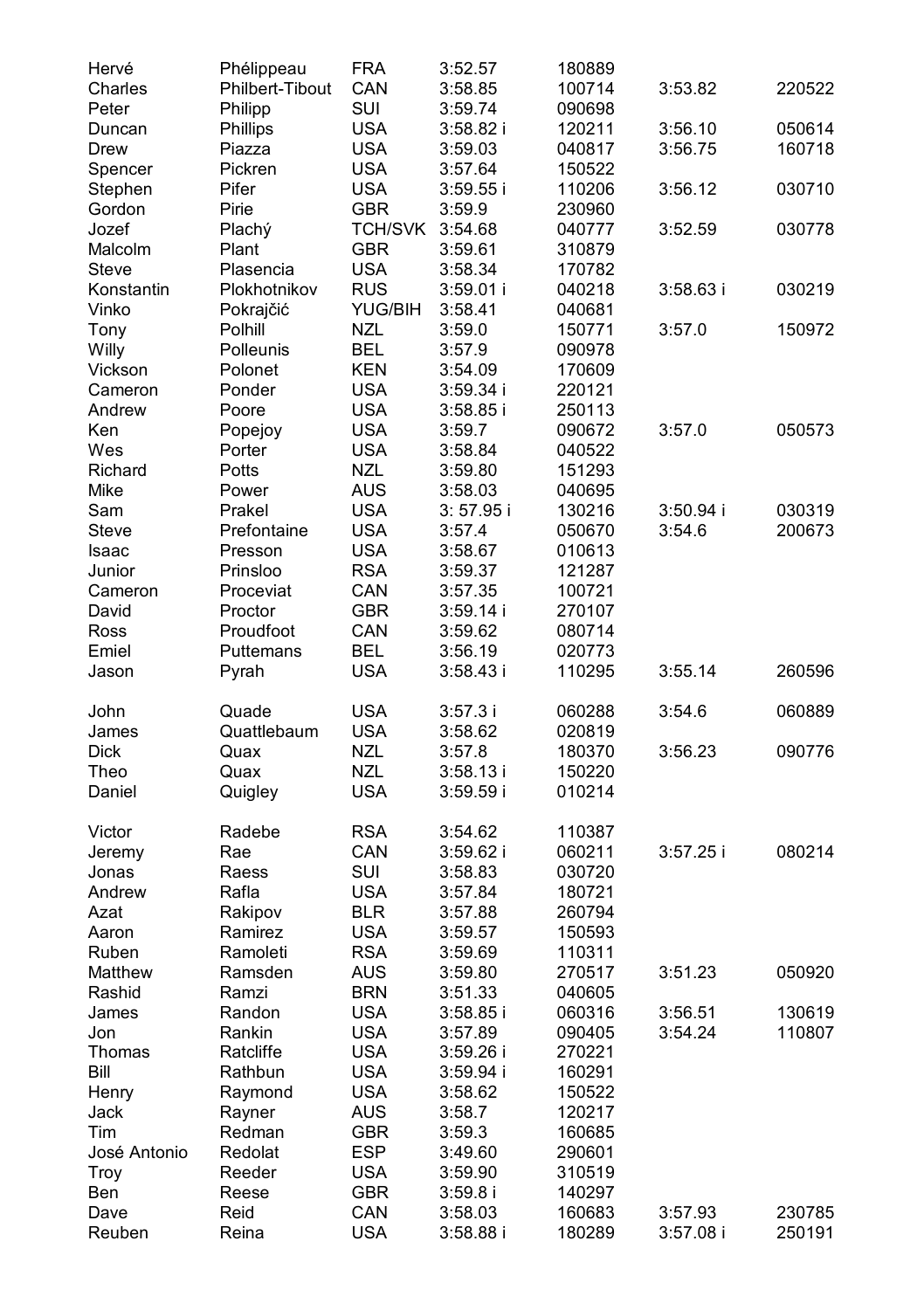| Colin                  | Reitz           | <b>GBR</b> | 3:55.41     | 310782 |         |        |
|------------------------|-----------------|------------|-------------|--------|---------|--------|
| Peter                  | Renner          | NZL        | 3:59.7      | 130285 |         |        |
| <b>Blaine</b>          | Reynolds        | <b>USA</b> | 3:58.39     | 150522 |         |        |
| Alex                   | Riba            | <b>USA</b> | 3:59.12 i   | 090218 |         |        |
| David                  | Ribich          | <b>USA</b> | $3:58.88$ i | 070118 | 3:57.83 | 020819 |
| Bryce                  | Richards        | <b>USA</b> | 3:57.61     | 030621 |         |        |
| Jon                    | <b>Richards</b> | <b>GBR</b> | 3:59.94     | 070787 |         |        |
| John                   | Richardson      | <b>USA</b> | 3:59.35     | 020208 |         |        |
| Jerry                  | Richey          | <b>USA</b> | 3:58.6      | 010668 |         |        |
| Colin                  | Ridding         | <b>GBR</b> | 3:57.42     | 050788 |         |        |
| Jonathon               | Riley           | <b>USA</b> | 3:58.72i    | 060299 | 3:57.07 | 110807 |
| Rick                   | Riley           | <b>USA</b> | 3:59.2      | 160570 |         |        |
| Jeff                   | Riseley         | AUS        | 3:54.24     | 130309 | 3:51.25 | 030709 |
| Alec                   | Ritchie         | CAN        | 3:59.59     | 160683 |         |        |
| Glen                   | Ritchie         | AUS        | 3:58.43     | 050788 |         |        |
| Timothy                | Ritchie         | <b>USA</b> | $3:58.49$ i | 280112 |         |        |
| Sam                    | Ritz            | <b>USA</b> | 3:59.36 i   | 090219 |         |        |
| Pietro                 | Riva            | ITA        | 3:57.99     | 050920 |         |        |
| Thomas                 | Riva            | CAN        | 3:59.00i    | 140215 |         |        |
| Alemayehu              | Roba            | ETH        | 3:58.13     | 190792 |         |        |
| Stanley                | Roberts         | RSA        | 3:58.97     | 060393 |         |        |
| Euan                   | Robertson       | <b>NZL</b> | 3:58.94     | 260877 |         |        |
| Kevin                  | Robertson       | CAN        | 3:59.85i    | 150220 |         |        |
| Zane                   | Robertson       | <b>NZL</b> | 3:56.13     | 200412 | 3:53.72 | 110714 |
| <b>Brett</b>           | Robinson        | AUS        | 3:58.56     | 010617 |         |        |
| Paul                   | Robinson        | IRL        | 3:59.99     | 080711 | 3:54.77 | 110614 |
| Ricky                  | Robinson        | <b>RSA</b> | 3:59.9      | 160381 | 3:58.95 | 250383 |
| Grant                  | Robison         | <b>USA</b> | 3:57.9r     | 270402 |         |        |
|                        |                 | also       | $3:58.95$ i | 080303 |         |        |
| Nathan                 | Robison         | USA        | 3:59.99 i   | 140204 |         |        |
| John                   | Robson          | <b>GBR</b> | 3:58.81     | 290877 | 3:52.44 | 110781 |
| Cole                   | Rockhold        | <b>USA</b> | $3:59.55$ i | 110217 |         |        |
| Kerry                  | Rodger          | <b>NZL</b> | 3:59.5      | 130285 |         |        |
| Alvaro                 | Rodriguez       | <b>ESP</b> | 3:58.15     | 090611 |         |        |
| Jeremy                 | Roff            | AUS        | 3:55.05     | 250709 |         |        |
| Alex                   | Rogers          | USA        | $3:59.01$ i | 190119 |         |        |
| Tony                   | Rogers          | <b>NZL</b> | 3:59.50     | 200382 | 3:55.18 | 160784 |
| Johan                  | Rogestedt       | SWE        | 3:55.01     | 220716 |         |        |
| Richard                | Romo            | <b>USA</b> | 3:58.8      | 100866 |         |        |
| Geoffrey Kipkoech Rono |                 | KEN        | 3:58.60i    | 210106 | 3:54.37 | 040610 |
| Henry                  | Rono            | KEN        | 3:59.2i     | 200377 |         |        |
| Peter                  | Rono            | KEN        | 3:56.91     | 160788 | 3:51.41 | 100791 |
| Robert                 | Rono            | KEN        | 3:54.05     | 130701 | 3:50.98 | 070903 |
| Sammy                  | Rono            | KEN        | 3:53.63     | 290798 |         |        |
| Vincent                | Rono            | KEN        | 3:59.63     | 140407 |         |        |
| Francis                | Rop             | KEN        | 3:59.53     | 160296 |         |        |
| Larry                  | Rose            | USA        | 3:59.5      | 160471 | 3:59.2i | 090274 |
| Nick                   | Rose            | GBR        | 3:58.4      | 250773 | 3:57.49 | 080880 |
| Ray                    | Roseman         | GBR        | 3:59.8      | 230769 |         |        |
| Nick                   | Ross            | <b>USA</b> | 3:59.73     | 020616 |         |        |
| Anthony                | Rotich          | <b>KEN</b> | 3:59.94 i   | 130315 | 3:59.93 | 250415 |
| David                  | Rotich          | <b>KEN</b> | 3:59.50 i   | 040306 |         |        |
| Laban                  | Rotich          | <b>KEN</b> | $3:59.5+$   | 290596 | 3:47.65 | 040797 |
| Vincent                | Rousseau        | BEL        | 3:54.69     | 140885 |         |        |
| <b>Brenton</b>         | Rowe            | AUS/       | 3:59.93     | 130309 |         |        |
|                        |                 | AUT        | 3:58.05     | 200412 |         |        |
| Jack                   | Rowe            | <b>GBR</b> | 3:58.76     | 280721 |         |        |
| Mark                   | Rowland         | <b>GBR</b> | 3:55.72     | 110786 | 3:52.99 | 100986 |
| István                 | Rózsavölgyi     | <b>HUN</b> | 3:59.0      | 260856 |         |        |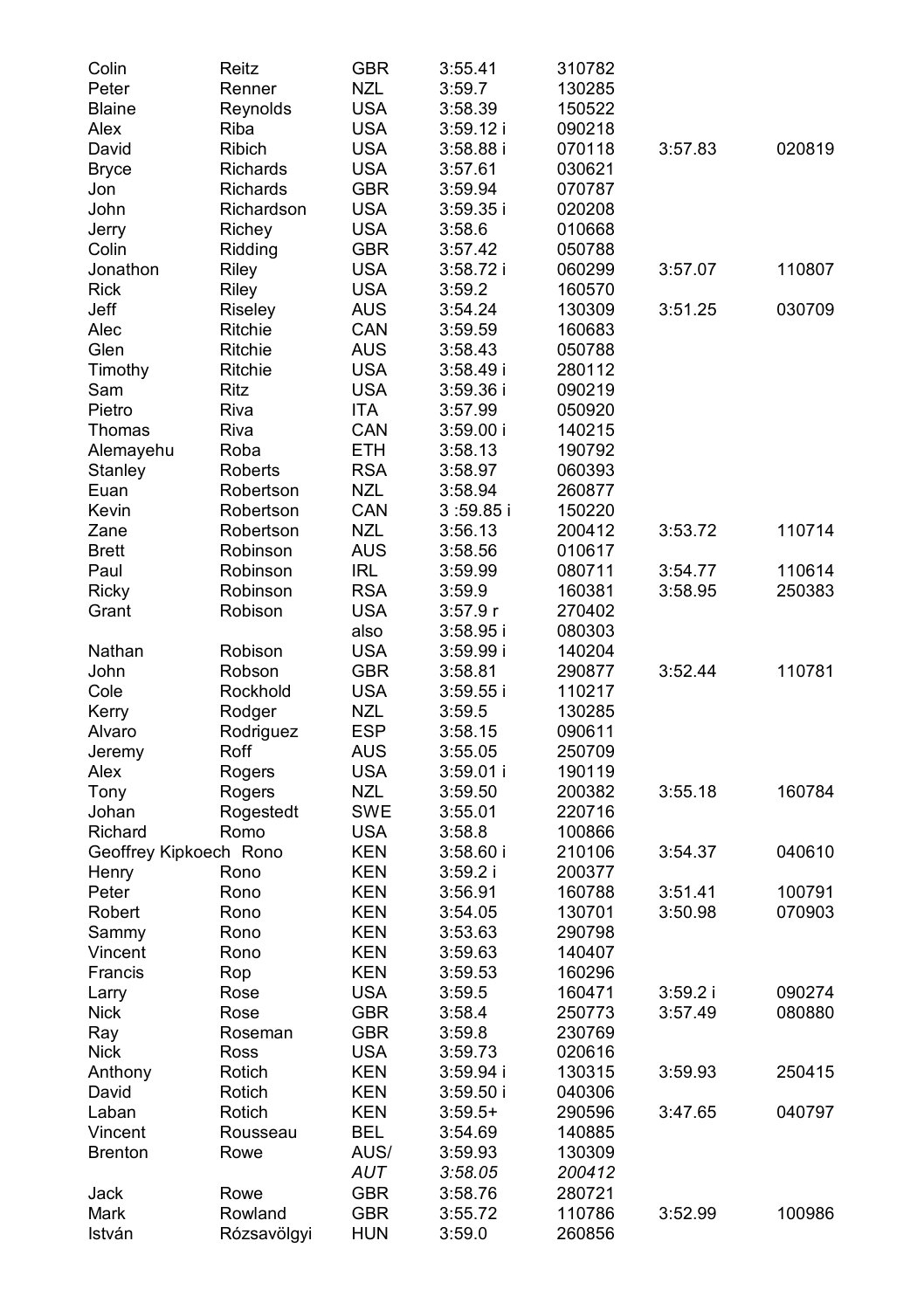| Michal                  | Rozmys      | POL        | 3:59.82     | 200619 |           |        |
|-------------------------|-------------|------------|-------------|--------|-----------|--------|
| Paul                    | Rugut       | KEN        | 3:59.93i    | 050383 | 3:56.35   | 310883 |
| Diego                   | Ruiz        | <b>ESP</b> | 3:57.21     | 090611 |           |        |
| Galen                   | Rupp        | USA        | $3:57.86$ i | 070309 | 3:50.92 i | 260113 |
| Allan                   | Rushmer     | GBR        | 3:58.7      | 260867 |           |        |
| Michael                 | Rutt        | <b>USA</b> | 3:57.18     | 270413 |           |        |
|                         |             |            |             |        |           |        |
| Kevin                   | Ryan        | <b>USA</b> | 3:57.60     | 040683 | 3:55.9    | 190783 |
| Paul                    | Ryan        | <b>USA</b> | 3:58.79i    | 230219 | 3:55.95   | 020622 |
| Markus                  | Ryffel      | SUI        | 3:58.05     | 290884 |           |        |
| Jim                     | Ryun        | <b>USA</b> | 3:59.0      | 050664 | 3:51.1    | 230667 |
| Ben                     | St Lawrence | AUS        | 3:59.58     | 140913 |           |        |
| Yasin                   | Sado        | USA        | 3:58.92     | 040522 |           |        |
| Donald                  | Sage        | <b>USA</b> | 3:59.49i    | 020302 |           |        |
| Abdelaziz               | Sahere      | MAR        | 3:59.52     |        | 3:56.14   | 140790 |
|                         |             |            |             | 250889 |           |        |
| Colin                   | Sahlman     | USA        | 3:56.24     | 280522 |           |        |
| Ali                     | Saïdi-Sief  | ALG        | 3:56.28     | 160797 | 3:48.23   | 130701 |
| Jack                    | Salisbury   | USA        | 3:56.22     | 010521 |           |        |
| Olavi                   | Salonen     | FIN        | 3:59.1      | 210862 |           |        |
| Alan                    | Salter      | GBR        | 3:58.31     | 090682 | 3:56.99   | 090785 |
| Edgard                  | Salvé       | BEL        | 3:57.4      | 200969 |           |        |
| Fred                    | Samoei      | KEN        | 3:59.34     | 300411 |           |        |
| Alberto                 | Sánchez     | <b>ESP</b> | 3:57.97     | 170713 |           |        |
| Meshak                  | Sang        | <b>KEN</b> | 3:59.65     | 100899 |           |        |
| Archie                  | San Romani  | USA        | 3:57.6      | 050664 |           |        |
| Alfredo                 | Santana     | <b>PUR</b> | $3:58.03$ i | 270118 |           |        |
| Filip                   | Sasafanek   | CZE        | 3:59.82     | 200619 |           |        |
|                         |             |            |             |        |           |        |
| Steve                   | Savage      | <b>USA</b> | 3:59.2      | 050670 |           |        |
| Jukka                   | Savonhiemo  | <b>FIN</b> | 3:56.37     | 030790 |           |        |
| Jonathan Kiplimo        | Sawe        | KEN        | 3:57.03     | 270413 |           |        |
| Pat                     | Scammell    | AUS        | 3:59.01     | 130382 | 3:53.58   | 070291 |
| Matthew                 | Schadler    | <b>USA</b> | 3:58.45     | 150220 |           |        |
| Haico                   | Scharn      | NED        | 3:59.3      | 040973 | 3:57.18   | 160874 |
| Jeff                    | Schemmel    | USA        | 3:59.4      | 010674 | 3:58.18   | 190576 |
| Mark                    | Schilling   | <b>USA</b> | 3:58.6      | 090673 |           |        |
| Brad                    | Schlapak    | <b>USA</b> | 3:59.91     | 100689 | 3:58.5    | 090691 |
| Marius-Hugo             | Schlechter  | <b>RSA</b> | 3:59.0      | 141285 |           |        |
| Jon                     | Schmidt     | <b>USA</b> | 3:59.0r     | 280480 |           |        |
| Tommy                   | Schmitz     | <b>USA</b> | 3:58.92     | 250409 | 3:56.45   | 050614 |
| Bob                     | Schul       | USA        | 3:59.1      | 130664 | 3:58.9    | 120864 |
| Clay                    | Schwabe     | <b>USA</b> | 3:59.43     | 120501 | 3:58.91   | 070701 |
| Derek                   | Scott       | USA        | 3:57.87     | 230509 |           |        |
| <b>Steve</b>            |             |            |             |        |           | 070782 |
|                         | Scott       | USA        | 3:59.7i     | 150177 | 3:47.69   |        |
| Mark                    | Scruton     | GBR        | 3:58.95     | 100684 |           |        |
| Bob                     | Seaman      | USA        | 3:58.07     | 180862 |           |        |
| Zak                     | Seddon      | GBR        | 3:58.90     | 190719 |           |        |
| Azzeddine               | Sediki      | MAR        | 3:55.67     | 170894 |           |        |
| Jeff                    | See         | USA        | 3:58.70     | 020607 | 3:55.24   | 130811 |
| Mark                    | See         | AUS        | 3:58.61     | 290116 |           |        |
| Anas                    | Selmouni    | <b>MAR</b> | 3:52.66     | 010603 |           |        |
| Hezekiel                | Sepeng      | <b>RSA</b> | 3:57.33     | 160296 |           |        |
| Louis                   | Serafini    | <b>USA</b> | 3:59.33 i   | 250218 |           |        |
| Tony                    | Settle      | GBR        | 3:59.4      | 300875 | 3:58.8    | 290576 |
| Benson                  | Seurei      | <b>KEN</b> | 3:56.78     | 150613 |           |        |
| Ismaïl                  | Sghir       | <b>MAR</b> | $3:54.0+$   | 120795 |           |        |
|                         |             |            |             |        |           |        |
| Vyacheslav              | Shabunin    | <b>RUS</b> | 3:53.54     | 260794 | 3:49.83   | 290601 |
| Dan                     | Shafer      | <b>USA</b> | 3:58.44     | 150521 |           |        |
| Mohamed Othman Shahween |             | <b>KSA</b> | 3:52.52     | 060608 | 3:52.00   | 090611 |
| Aléxis                  | Sharangabo  | <b>RWA</b> | 3:57.82     | 190800 |           |        |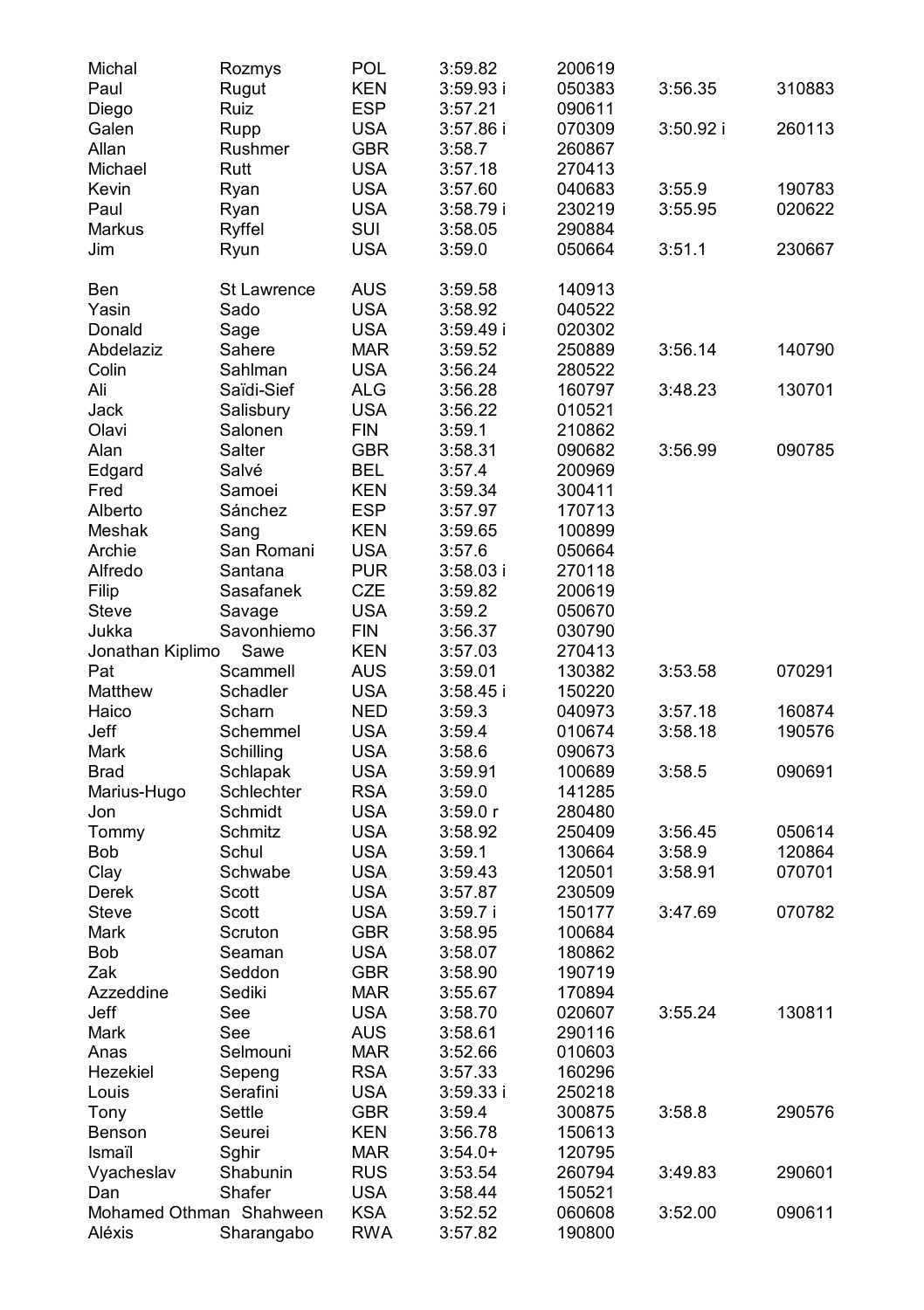| Jackson                 | Sharp          | AUS        | 3:59.25 i  | 120221 |           |        |
|-------------------------|----------------|------------|------------|--------|-----------|--------|
| David                   | Sharpe         | GBR        | 3:59.02    | 270590 |           |        |
| Blake                   | Shaw           | <b>USA</b> | 3:59.85 i  | 060310 |           |        |
| Darin                   | Shearer        | USA        | 3:59.76    | 160897 | 3:58.6    | 210599 |
| Cliff                   | Sheehan        | USA        | 3:59.2     | 270485 |           |        |
| William                 | Sheeran        | USA        | 3:59.15 i  | 280117 |           |        |
| Steve                   | Sherer         | USA        | 3:56.00 i  | 020208 |           |        |
| Kiyonari                | Shibata        | JPN        | 3:58.89    | 110596 |           |        |
| Matthew                 | Shone          | GBR        | 3:58.66    | 060805 |           |        |
| <b>Brian</b>            | Shrader        | USA        | 3:59.41 i  | 190118 |           |        |
| Lahoussine              | Siba           | <b>MAR</b> | 3:59.33    | 240793 |           |        |
| Mário                   | Silva          | <b>POR</b> | 3:58.90    | 130788 | 3:53.30   | 170991 |
| Rui                     | Silva          | <b>POR</b> | 3:58.95    | 270499 | 3:49.50   | 120702 |
| Abbabiya                | Simbissa       | <b>USA</b> | 3:58.71    | 060821 |           |        |
| John                    | Simons         | USA        | 3:59.32 i  | 020313 | 3:58.95   | 070618 |
| Charles Cheboi Simotwo  |                | KEN        | 3:59.24    | 190518 | 3:49.40   | 010721 |
| Suleiman Kipses Simotwo |                | KEN        | 3:50.82    | 290705 |           |        |
| Alan                    | Simpson        | GBR        | 3:56.6     | 070665 | 3:55.68   | 300865 |
| O'Niel                  | Simpson        | <b>RSA</b> | 3:59.38    | 071187 |           |        |
| Len                     | Sitko          | USA        | 3:59.29 i  | 140392 |           |        |
| Mark                    | Sivieri        | USA        | 3:59.85 i  | 280194 |           |        |
| Mike                    | Slack          | USA        | 3:59.7 i   | 260174 | 3:58.7 i  | 090274 |
|                         |                |            |            |        |           |        |
| Miichael                | Slagowski      | USA        | 3:59.53    | 020616 |           |        |
| Steve                   | Slattery       | USA        | 3:59.78    | 190604 | 3:56.75   | 030606 |
| Eddie                   | Slowikowski    | USA        | 3:59.36 i  | 180290 | 3:58.62 i | 230290 |
| Chris                   | Sly            | GBR        | 3:59.69    | 080779 | 3:58.85   | 080880 |
| Ray                     | Smedley        | GBR        | 3:59.0     | 150972 | 3:57.7    | 270474 |
| Valentin                | Smirnov        | <b>RUS</b> | 3:56.06 i  | 040218 |           |        |
| Hendrik                 | Smit           | <b>RSA</b> | 3:59.8     | 230474 | 3:59.0    | 151175 |
| Andrew                  | Smith          | GBR        | 3:59.46    | 140721 |           |        |
| Ashley                  | Smith          | <b>RSA</b> | 3:58.63    | 150321 |           |        |
| Barry                   | Smith          | GBR        | 3:58.96    | 040775 | 3:57.46   | 080880 |
| Christian               | Smith          | USA        | 3:59.60 i  | 040306 |           |        |
| Geoff                   | Smith          | GBR        | 3:55.8     | 150881 |           |        |
| Maurice                 | Smith          | <b>USA</b> | 3:59.70    | 300686 | 3:55.53   | 290790 |
| Max                     | Smith          | NZL        | 3:59.33    | 270106 | 3:56.46   | 210707 |
| Tom                     | Smith          | <b>USA</b> | 3:58.3     | 040779 | 3:54.65   | 130584 |
| Everett                 | Smulders       | USA        | 3:58.93 i  | 300121 |           |        |
| Peter                   | Snell          | <b>NZL</b> | 3:54.4     | 270162 | 3:54.03   | 171164 |
| Steve                   | Sodaro         | USA        | 3:59.42    | 240410 |           |        |
| Justus                  | Soget          | KEN        | 3:57.90    | 130619 |           |        |
| Pablo                   | Solares        | MEX        | 3:58.50 i  | 150208 | 3:54.52 i | 070209 |
| Chris                   | Solinsky       | USA        | 3:57.80    | 060506 | 3:54.52 i | 120211 |
| Isaac Kiprono           |                | KEN        | 3:54.56    |        |           |        |
| Christian               | Songok         | USA        |            | 200801 |           | 110217 |
|                         | Soratos        |            | 3:55.27 i  | 140215 | 3:54.23 i |        |
| Jim                     | Sorensen       | USA        | 3:59.70    | 150593 | 3:59.16 i | 020396 |
| Ruben                   | Sørensen       | DEN        | 3:57.70    | 090979 | 3:57.16   | 140979 |
| Ayanleh                 | Souleiman      | DJI        | 3:50.21    | 020612 | 3:47.32   | 310514 |
| Neil                    | Speaight       | GBR        | 3:58.49 i  | 280106 |           |        |
| Eric                    | Speakman       | <b>NZL</b> | 3:57.30    | 190116 | 3:56.56   | 300121 |
| Ron                     | Speirs         | <b>USA</b> | 3:56.9     | 300477 |           |        |
| Lawrie                  | Spence         | <b>GBR</b> | 3:58.8     | 120977 |           |        |
| Sarel                   | Spies          | <b>RSA</b> | 3:58.22    | 010392 |           |        |
| Ed                      | Spinney        | <b>USA</b> | 3:57.34    | 280581 |           |        |
| Peter                   | Spir           | CAN        | 3:58.71    | 140677 |           |        |
| Jim                     | Spivey         | <b>USA</b> | 3:58.9i    | 090280 | 3:49.80   | 050786 |
| Kieran                  | Stack          | <b>IRL</b> | $3:59.4$ i | 060288 |           |        |
| Mike                    | Stahr          | <b>USA</b> | 3:58.79 i  | 260186 | 3:57.25   | 110786 |
| Gary                    | <b>Staines</b> | GBR        | 3:59.24    | 200785 | 3:53.82   | 120890 |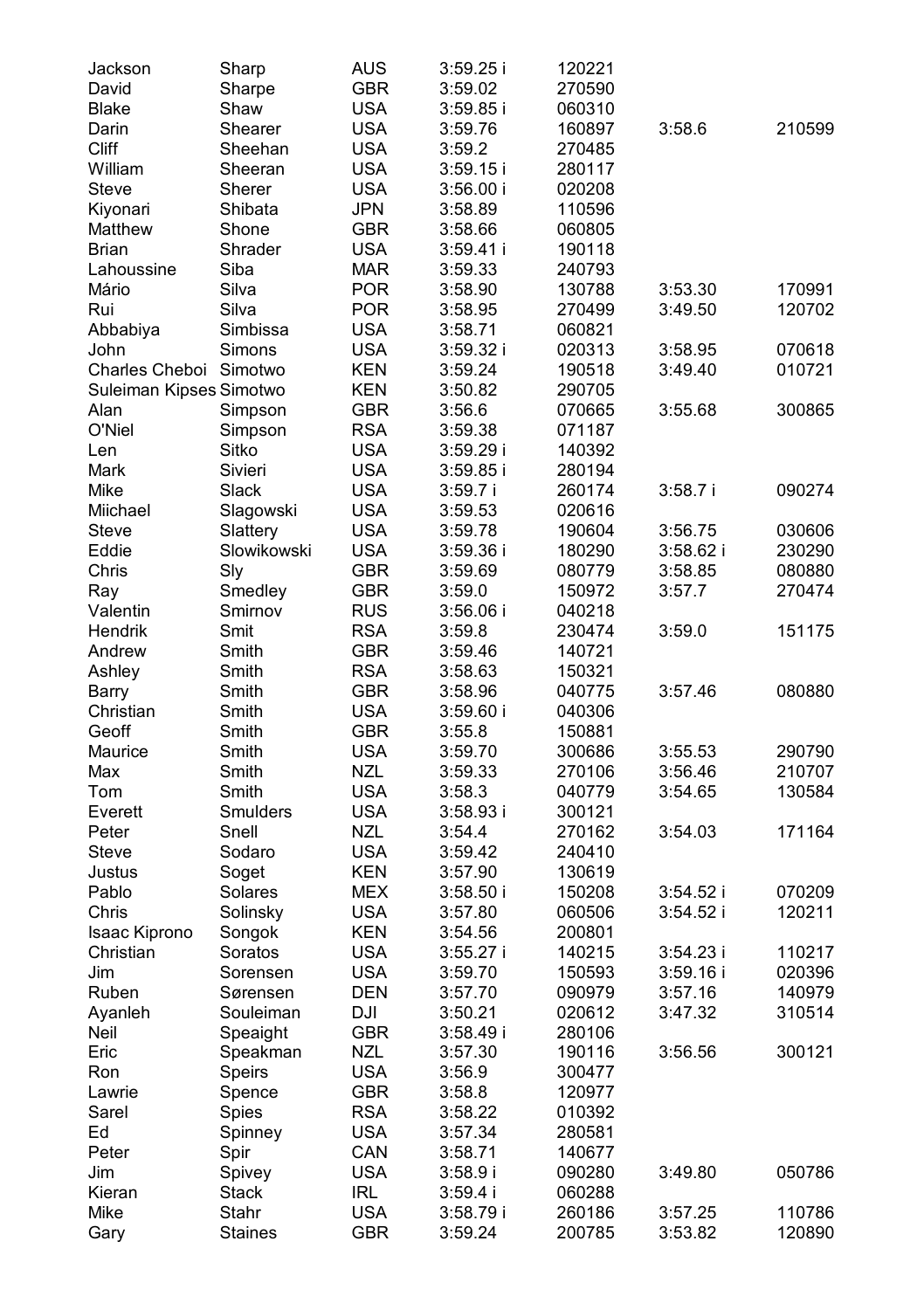| Zachary        | Stallings     | USA             | 3:58.13i    | 130221 |             |        |
|----------------|---------------|-----------------|-------------|--------|-------------|--------|
| Mick           | Stanovsek     | AUS             | 3:57.90i    | 270118 | 3:56.90     | 190718 |
| Paul           | <b>Steeds</b> | CAN             | 3:59.6      | 120480 | 3:59.5      | 080882 |
| Róbert         | Štefko        | <b>SVK</b>      | 3:58.20     | 070798 |             |        |
| Michael        | Stember       | USA             | 3:59.31     | 040798 | $3:58.40$ i | 290100 |
| Rüdiger        | Stenzel       | GER             | 3:56.02     | 210892 | 3:52.46     | 260897 |
| Alastair       | Stevenson     | AUS             | 3:58.40     | 220100 |             |        |
| Ricky          | Stevenson     | GBR             | 3:57.90     | 250709 | 3:56.31 i   | 230110 |
| Glen           | Stewart       | GBR             | 3:59.56     | 250896 |             |        |
| lan            | Stewart 1     | GBR             | 3:57.3      | 110669 |             |        |
| lan            | Stewart 2     | GBR             | 3:58.94     | 260580 | 3:53.20     | 250882 |
| Peter          | Stewart       | GBR             | 3:58.7      | 110669 | 3:55.3      | 100672 |
| Joe            | Stilin        | USA             | 3:59.98i    | 030312 | 3:58.66 i   | 260113 |
| <b>Bruce</b>   | Stirling      | USA             | 3:59.1      | 020788 |             |        |
| Parker         | Stokes        | USA             | 3:59.89     | 010521 |             |        |
| Matthew        | Stonier       | GBR             | 3:54.89     | 140522 |             |        |
|                |               |                 |             |        |             |        |
| Boujamaa       | Stouti        | MAR<br>USA      | 3:58.44     | 160798 |             |        |
| Dan            | Strackeljahn  |                 | 3:59.77     | 060609 |             |        |
| David          | Strang        | GBR             | 3:59.40i    | 220292 | 3:54.30     | 220794 |
| Jürgen         | Straub        | GDR/GER 3:55.34 |             | 260877 |             |        |
| Shane          | Streich       | USA             | 3:58.03     | 010721 |             |        |
| Lars Ove       | Strømø        | <b>NOR</b>      | 3:59.66     | 200785 | 3:59.10     | 280885 |
| <b>Brandon</b> | Strong        | USA             | 3:59.59i    | 020302 |             |        |
| lan            | Studd         | NZL             | 3:58.61     | 130866 |             |        |
| Tyler          | Stutzman      | USA             | $3:58.85$ i | 230213 | 3:58.57 i   | 150214 |
| Alejandro      | Suárez        | MEX             | 3:59.81     | 140605 |             |        |
| Carlos         | Suárez        | ESP             | $3:59.27$ i | 260299 |             |        |
| Mohammed       | Suleiman      | QAT             | 3:58.58     | 150991 | 3:51.12     | 120895 |
| Waleed         | Suliman       | USA             | 3:56.78i    | 090219 | 3:55.60i    | 120221 |
| Kevin          | Sullivan      | CAN             | 3:59.29     | 190693 | 3:50.26     | 280700 |
| Terry          | Sullivan      | RHO/ZIM         | 3:59.8      | 230960 |             |        |
| Seth           | Summerside    | USA             | 3:57.84     | 210707 |             |        |
| <b>Brad</b>    | Sumner        | <b>USA</b>      | 3:59.11     | 290495 |             |        |
| Jim            | Svenøy        | NOR             | 3:58.74     | 220794 |             |        |
| Sol            | Sweeney       | GBR             | $3:59.85$ i | 190219 |             |        |
| Ken            | Swenson       | USA             | 3:59.1      | 030575 |             |        |
| Justin         | Switzer       | <b>USA</b>      | 3:58.86 i   | 070209 |             |        |
| Nick           | Symmonds      | USA             | 3:56.72 i   | 130107 |             |        |
| Henryk         | Szordykowski  | POL             | 3:58.9i     | 120271 | 3:58.8      | 050772 |
|                |               |                 |             |        |             |        |
| László         | Tábori        | HUN             | 3:59.0      | 280555 |             |        |
| Bouabdellah    | Tahri         | FRA             | 3:52.95     | 120702 |             |        |
| Kumari         | Taki          | KEN             | 3:59.20     | 070618 |             |        |
| Samuel         | Tanner        | NZL             | 3:58.41     | 020319 | 3:54.93     | 300121 |
| William        | Tanui         | KEN             | $3:56.87$ i | 040392 | 3:50.57     | 260897 |
| Damé           | Tasama Faisa  | ETH             | 3:58.74     | 210707 |             |        |
| Ryuji          | Tatezawa      | JPN             | $3:57.43$ i | 250218 |             |        |
| Richard        | Tayler        | NZL             | 3:58.8      | 230171 |             |        |
| David          | Taylor        | IRL             | 3:59.19     | 240680 | 3:54.48     | 130783 |
| Gary           | Taylor        | GBR             | 3:58.26 i   | 170186 | 3:57.15     | 050788 |
| Matt           | Taylor        | <b>USA</b>      | $3:57.84$ i | 250191 |             |        |
| Stan           | Taylor        | <b>GBR</b>      | 3:58.01     | 180862 |             |        |
| Cooper         | Teare         | <b>USA</b>      | 3:59.29 i   | 270118 | 3:50.39i    | 120221 |
| Samuel         | Tefera        | ETH             | 3:51.26     | 260518 | 3:49.45     | 190719 |
| Abel           | Teffra        | <b>USA</b>      | 3:59.82     | 040522 |             |        |
| Matt           | Tegenkamp     | <b>USA</b>      | 3:56.38     | 060506 |             |        |
| Matthews       | Temane        | RSA             | 3:55.4      | 090383 |             |        |
| Paul           | Tergat        | <b>KEN</b>      | 3:58.4      | 120896 |             |        |
| Homiyu         | Tesfaye       | <b>GER</b>      | 3:49.86     | 110614 |             |        |
|                |               |                 |             |        |             |        |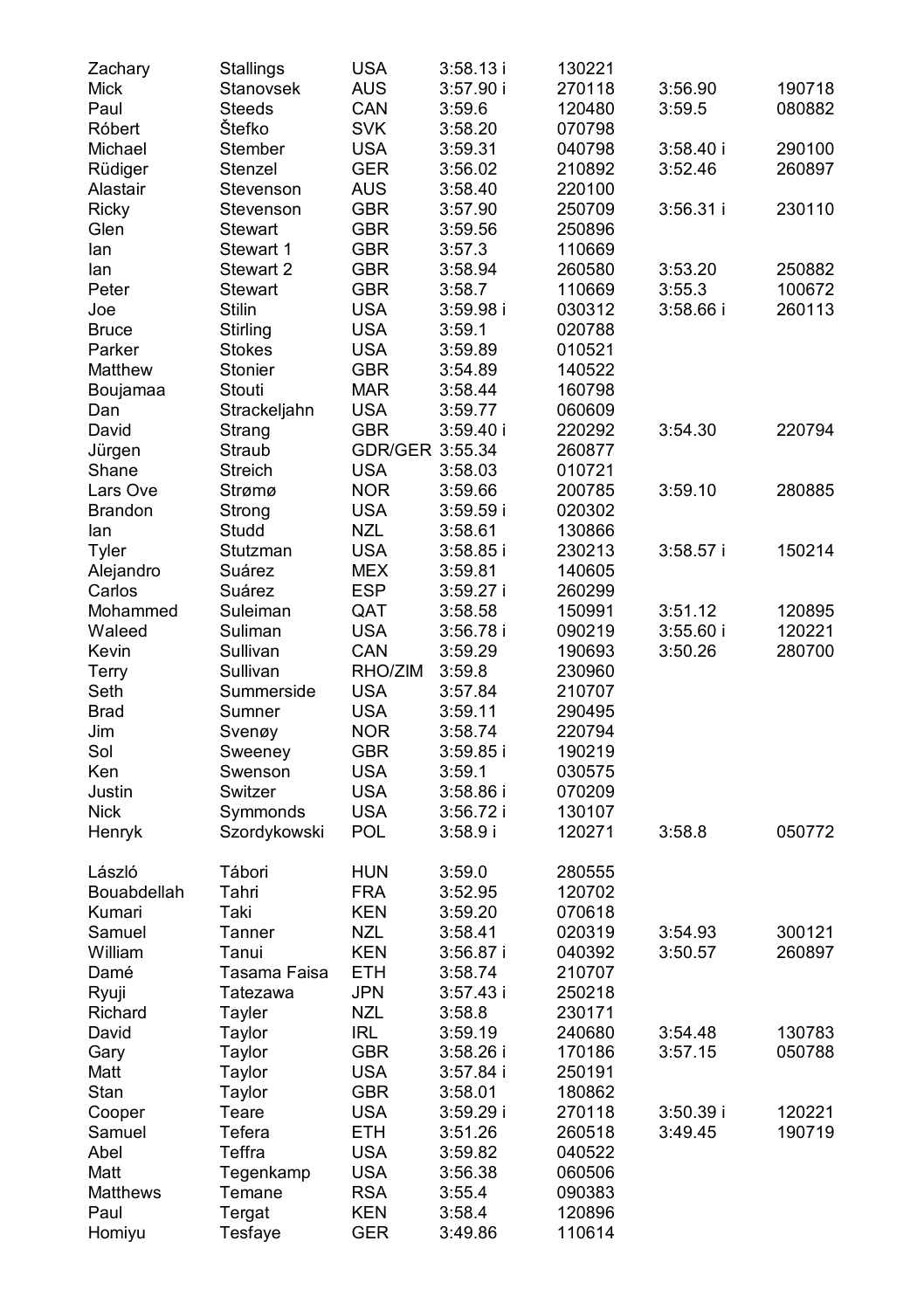| Josef          | Tessema                | USA               | 3:59.46     | 300519 |             |        |
|----------------|------------------------|-------------------|-------------|--------|-------------|--------|
| Walter         | Teitelbaum             | USA               | 3:57.08     | 150522 |             |        |
| Brian          | Theriot                | USA               | 3:56.10     | 210784 |             |        |
| James          | Thie                   | GBR               | 3:58.26     | 150902 | $3:57.71$ i | 140203 |
| Jeff           | Thies                  | USA               | 3:59.89i    | 090219 | 3:58.07     | 040919 |
| Pascal         | Thiébaut               | <b>FRA</b>        | 3:52.02     | 210784 |             |        |
| Jeff           | Thode                  | USA               | 3:58.72i    | 050311 |             |        |
| Albie          | Thomas                 | AUS               | 3:58.6      | 060858 | 3:58.3      | 210364 |
| leuan          | Thomas                 | GBR               | 3:59.31 i   | 050217 |             |        |
| Gavin          | Thompson               | GBR               | $3:59.05$ i | 070204 |             |        |
| John           | Thompson               | <b>USA</b>        | 3:58.39     | 170819 |             |        |
| Joshua         | Thompson               | <b>USA</b>        | $3:58.33$ i | 130216 | 3:56.89i    | 110217 |
| Mark           | Thompson               | <b>USA</b>        | 3:59.29     | 260709 |             |        |
| Jacob          | Thomson                | <b>USA</b>        | 3:57.07     | 030818 |             |        |
| Karl           | Thornton               | USA               | 3:57.9      | 270474 |             |        |
| Patrick        | Tiernan                | AUS               | 3:57.59     | 180717 | 3:56.82i    | 130221 |
| David          | Timlin                 | USA               | 3:57.69     | 070618 |             |        |
| Sean           | Tobin                  | IRL               | 3:59.91 i   | 150214 | 3:57.00     | 180717 |
| Patrick        | Todd                   | USA               | 3:59.76     | 040611 |             |        |
| Balázs         | Tölgyesi               | HUN               | 3:55.34     | 250896 |             |        |
| Jeremy         | Tolman                 | USA               | 3:59.99 i   | 100301 |             |        |
| Taresa         | Tolosa                 | ETH               | 3:57.92     | 070618 |             |        |
| Michael        | Too                    | KEN               | 3:54.60     | 280602 | 3:53.69     | 010603 |
| Aidan          | Tooker                 | USA               | 3:59.39 i   | 260119 |             |        |
| Valeriy        | Toropov                | URS/RUS 3:58.92   |             | 170879 |             |        |
| Sean           | Torpy                  | USA               | 3:59.04     | 060621 |             |        |
| David          | Torrence               | USA/              | 3:58.62     | 280407 | 3:52.01     | 020612 |
|                |                        | PER               | 3:53.21     | 010617 |             |        |
| Héctor         | Torres                 | MEX               | 3:59.03     | 190498 |             |        |
| László         | Tóth                   | <b>HUN</b>        | 3:58.91     | 280885 |             |        |
| John           | Trautmann              | <b>USA</b>        | 3:58.52i    | 090391 | 3:58.23     | 240592 |
| John           | Travers                | IRL               | 3:55.44     | 110714 |             |        |
| Ryan           | Travis                 | <b>USA</b>        | 3:59.69 i   | 070298 | $3:59.51$ i | 060399 |
| Pat            | Traynor                | <b>USA</b>        | 3:59.0      | 100868 |             |        |
| <b>Brian</b>   | Treacy                 | <b>IRL</b>        | $3:59.91 +$ | 070899 |             |        |
| Richard        | Tremain                | CAN               | 3:59.71     | 190800 |             |        |
| Norm           | Trerise                | CAN               | 3:59.1      | 050670 |             |        |
| Andy           | Trouard                | USA               | 3:59.01 i   | 270118 |             |        |
| Ben            | True                   | <b>USA</b>        | 3:59.99     | 170607 | 3:57.31i    | 280117 |
| <b>Brandon</b> | Tubby                  | USA               | 3:57.77 i   | 270221 |             |        |
| Mark           | Tucker                 | AUS               | 3:59.99     | 050604 | 3:58.37     | 230205 |
|                | Tulba                  |                   |             |        |             |        |
| Phillip        |                        | GBR<br><b>GBR</b> | 3:59.7      | 190898 |             |        |
| <b>Bruce</b>   | Tulloh                 |                   | 3:59.3      | 270162 |             |        |
| <b>Bodo</b>    | Tümmler                | FRG/GER 3:54.7    |             | 020768 | 3:53.8      | 220868 |
| Kieran         | Tunntivate             | THA               | 3:57.36 i   | 150220 |             |        |
| Gareth         | Turnbull               | <b>IRL</b>        | 3:57.89     | 290400 | 3:57.61     | 270402 |
| Geoff          | Turnbull               | GBR               | 3:59.41     | 120683 | 3:57.66     | 180786 |
| De'Sean        | Turner                 | <b>USA</b>        | 3:59.81 i   | 030312 | 3:58.27 i   | 220214 |
| Monde          | Tutani                 | <b>RSA</b>        | 3:56.12     | 131286 |             |        |
| Richard        | Tuwei                  | KEN               | 3:59.96 i   | 120383 | 3:59.56     | 150883 |
| Darien         | Ulrey                  | USA               | 3:57.60 i   | 240109 | 3:55.62     | 010612 |
| Isaac          | Updike                 | USA               | 3:58.28     | 180721 |             |        |
| Siegfried      | Valentin               | GDR/GER 3:56.5    |             | 280559 |             |        |
| Karl           | Van Calcar             | USA               | 3:59.35     | 070588 |             |        |
| Paul           | Vandegrift             | <b>USA</b>        | 3:59.60     | 310892 | $3:57.88$ i | 060294 |
| Hans           | van der Veen           | RSA               | 3:58.8      | 141285 |             |        |
| Peter          | van der Westhuizen RSA |                   | 3:59.80     | 160296 | 3:54.90     | 040610 |
| Juan           | van Deventer           | RSA               | 3:51.31     | 060608 |             |        |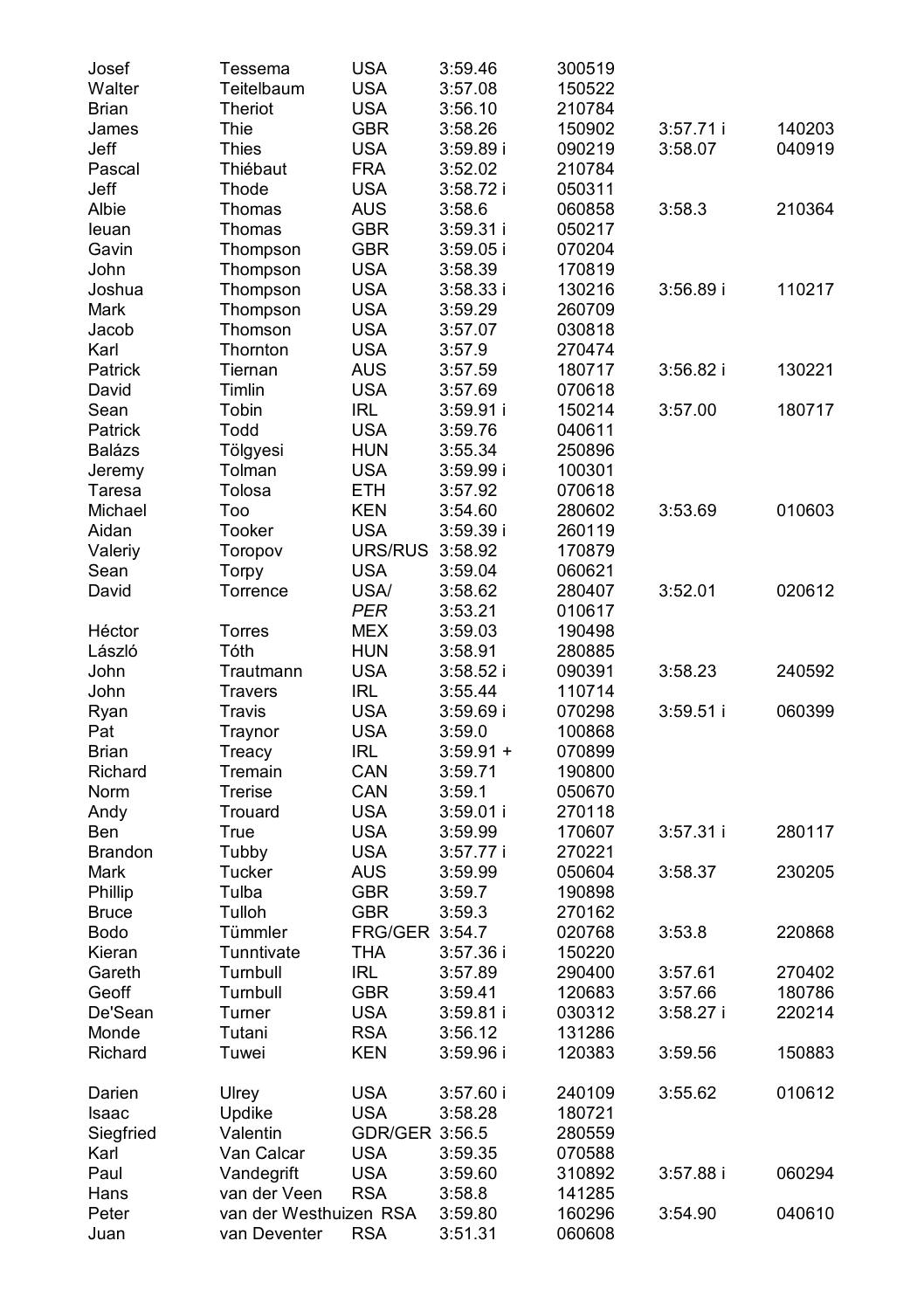| Luca       | Vandi              | ITA                   | 3:57.93          | 280889           |           |        |
|------------|--------------------|-----------------------|------------------|------------------|-----------|--------|
| William    | van Dijck          | BEL                   | 3:57.59          | 140885           |           |        |
| Marius     | van Heerden        | <b>RSA</b>            | 3:57.49          | 160296           |           |        |
| Erik       | Van Ingen          | USA                   | $3:59.58$ i      | 300110           | 3:56.37 i | 110212 |
| Francois   | van Rensburg       | <b>RSA</b>            | 3:59.77          | 251191           | 3:58.20   | 250394 |
| Jacques    | van Rensburg       | <b>RSA</b>            | 3:59.84          | 131286           | 3:57.62   | 171290 |
| Fanie      | van Zijl           | <b>RSA</b>            | 3:59.3           | 201267           | 3:56.0    | 270572 |
| Pekka      | Vasala             | FIN                   | 3:57.2           | 050772           | 3:57.13   | 010774 |
| Anthony    | Vazquez            | USA                   | 3:58.66          | 150522           |           |        |
| Nikolai    | Vehedin            | EST                   | 3:59.93          | 250812           |           |        |
| Jari       | Venäläinen         | FIN                   | 3:56.81          | 020787           |           |        |
| Andrés     | Vera               | <b>ESP</b>            | 3:55.33          | 210784           |           |        |
| <b>Bob</b> | Verbeeck           | NED                   | 3:57.98          | 200783           | 3:57.81   | 090385 |
| Jean       | Verster            | <b>RSA</b>            | 3:55.76          | 121188           |           |        |
| Gérard     | Vervoort           | <b>FRA</b>            | 3:59.9           | 090665           |           |        |
| Lukas      | Verzbickas         | LTU                   | 3:59.71          | 110611           |           |        |
| Isaac      | Viciosa            | <b>ESP</b>            | 3:52.72          | 220794           |           |        |
| Carlos     | Villareal          | <b>MEX</b>            | 3:57.64 i        | 100218           | 3:56.77i  | 080220 |
| Curtis     | Volf               | USA                   | 3:59.14          | 150522           |           |        |
| Andreas    |                    | AUT                   |                  | 130613           |           |        |
| Tom        | Vojta<br>Von Ruden |                       | 3:53.95          |                  |           |        |
|            | Vuorisalo          | USA                   | 3:56.9<br>3:59.1 | 230667<br>070857 |           |        |
| Olavi      |                    | <b>FIN</b>            |                  |                  |           |        |
| Jean       | Wadoux             | FRA                   | 3:57.2           | 020665           |           |        |
| Dan        | Waern              | <b>SWE</b>            | 3:59.3           | 191757           | 3:58.5    | 040957 |
| Wilson     | Waigwa             | KEN                   | 3:57.2i          | 160274           | 3:50.73   | 310883 |
| Tony       | Waldrop            | USA                   | 3:58.4           | 210473           | 3:53.2    | 270474 |
| Andrew     | Walker             | IRL                   | 3:58.96          | 291000           |           |        |
| John       | Walker             | <b>NZL</b>            | 3:58.8           | 070773           | 3:49.08   | 070782 |
| Chris      | Warburton          | GBR                   | 3:58.44          | 110807           | 3:58.20   | 250708 |
| Jon        | Warren             | <b>USA</b>            | 3:59.30          | 040694           |           |        |
| Ahmed      | Warsama            | QAT                   | 3:59.74          | 310891           | 3:57.58   | 050993 |
| Henryk     | Wasilewski         | POL                   | 3:57.61          | 260877           |           |        |
| Jake       | Watson             | <b>USA</b>            | 3:59.40          | 020607           |           |        |
| Luke       | Watson             | <b>USA</b>            | $3:57.83$ i      | 080203           |           |        |
| Peter      | Watson             | AUS                   | 3:58.0           | 070773           |           |        |
| Adrian     | Weatherhead        | GBR                   | 3:58.5           | 190671           | 3:57.59   | 290875 |
| Alan       | Webb               | <b>USA</b>            | 3:59.86 i        | 200101           | 3:46.91   | 210707 |
| Caleb      | Webb               | <b>USA</b>            | 3:57.54          | 020622           |           |        |
| Valentin   | Weinans            | <b>NED</b>            | 3:59.16          | 200619           |           |        |
| Cary       | Weisiger           | <b>USA</b>            | 3:59.3           | 260562           | 3:56.6    | 070663 |
| Paul-Heinz | Wellmann           | <b>FRG/GER 3:58.9</b> |                  | 050772           | 3:56.26   | 040876 |
| Thomas     | Wessinghage        | FRG/GER 3:54.14       |                  | 300675           | 3:49.98   | 170883 |
| James      | West               | <b>GBR</b>            | 3:58.69          | 220716           | 3:56.79   | 190719 |
| Graeme     | Wells              | CAN                   | 3:58.22          | 250708           |           |        |
| Andrew     | Wheating           | USA                   | 3:58.16          | 260408           | 3:51.74   | 030710 |
| Bob        | Wheeler            | USA                   | 3:59.9           | 190671           | 3:59.2    | 090672 |
| Keith      | Wheeler            | AUS                   | 3:59.81          | 130866           |           |        |
| Steve      | Wheeler            | USA                   | 3:59.4           | 200474           |           |        |
| Bob        | Whelan             | USA                   | 3:58.82 i        | 110389           | 3:58.77 i | 100390 |
| John       | Whetton            | GBR                   | 3:58.95          | 030864           | 3:57.68   | 030765 |
| Greg       | Whiteley           | <b>USA</b>            | 3:59.15          | 100689           | 3:55.80   | 040695 |
| Anthony    | Whiteman           | <b>GBR</b>            | 3:59.44          | 151095           | 3:51.90   | 160798 |
| Zach       | Whitmarsh          | CAN                   | 3:58.78 i        | 020202           |           |        |
| Ray        | Wicksell           | <b>USA</b>            | 3:59.7           | 220380           | 3:56.23   | 040181 |
| Mike       | Wiggs              | GBR                   | 3:59.5           | 120665           | 3:57.5    | 050765 |
| Jake       | Wightman           | GBR                   | 3:57.80          | 250715           | 3:52.02   | 190719 |
| Raf        | Wijns              | BEL                   | 3:58.69          | 200783           | 3:57.9    | 250585 |
| Dave       | Wilborn            | <b>USA</b>            | 3:56.2           | 230667           |           |        |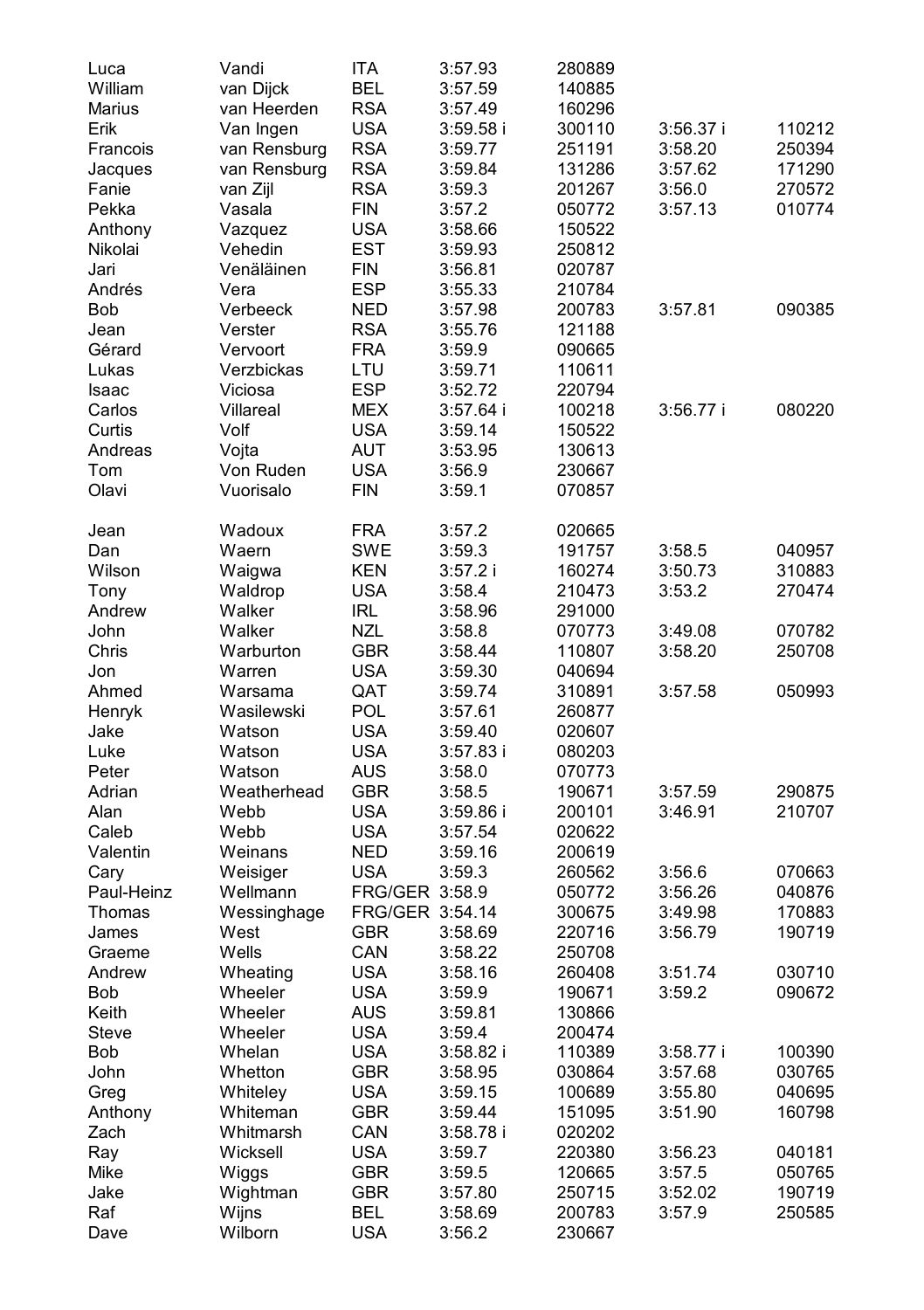| John                | Wild        | GBR             | 3:59.79     | 010495   |             |        |
|---------------------|-------------|-----------------|-------------|----------|-------------|--------|
| Walter              | Wilkinson   | GBR             | 3:59.9      | 210765   | 3:56.6      | 310571 |
| Cole                | Williams    | USA             | $3:57.88$ i | 060216   |             |        |
| Lex                 | Williams    | <b>USA</b>      | 3:59.40     | 070815   |             |        |
| Michael             | Williams    | USA             | 3:59.63 i   | 080214   |             |        |
| Paul                | Williams    | CAN             | 3:58.6      | 010683   |             |        |
| Graham              | Williamson  | GBR             | 3:56.40     | 020778   | 3:50.64     | 130782 |
|                     |             |                 |             |          |             |        |
| Jamie               | Williamson  | GBR             | 3:58.97     | 160718   |             |        |
| Jordan              | Williamsz   | AUS             | 3:58.7      | 270413   | $3:56.84$ i | 150214 |
| Ned                 | Willig      | <b>USA</b>      | $3:58.09$ i | 280117   |             |        |
| Nick                | Willis      | <b>NZL</b>      | $3:55.93$ i | 080203   | 3:49.83     | 110614 |
| Steve               | Willis      | <b>NZL</b>      | 3:59.04     | 220100   | $3:58.15$ i | 080203 |
| Dan                 | Wilson      | <b>USA</b>      | $3:59.14$ i | 040201   |             |        |
| Davey               | Wilson      | GBR             | 3:59.9      | 300591   |             |        |
| Randy               | Wilson      | USA             | 3:58.74     | 120584   |             |        |
| Daniel              | Winn        | USA             | 3:57.62 i   | 140215   | 3:56.73     | 220716 |
| Connor              | Winter      | USA             | 3:59.76i    | 130216   |             |        |
| Mark                | Winzenried  | USA             | 3:59.5      | 040372   |             |        |
| Peter               | Wirz        | SUI             | 3:59.75     | 270879   | 3:55.68     | 110786 |
| Ryan                | Witt        | USA             | 3:59.91     | 100512   |             |        |
| Dave                | Wittman     | USA             | 3:59.28i    | 050294   | 3:57.31     | 040695 |
| Rick                | Wohlhuter   | <b>USA</b>      | 3:58.8      | 020673   | 3:53.3      | 310575 |
| Dawit               | Wolde       | ETH             | 3:57.48     | 010612   | 3:54.02 i   | 170216 |
| Million             | Wolde       | ETH             | 3:58.21     | 270699   |             |        |
| Ken                 | Wood        | GBR             | 3:59.3      |          |             |        |
|                     |             | GBR             |             | 190757   |             |        |
| Kieran              | Wood        |                 | $3:59.64$ i | 020219   |             |        |
| Brad                | Woods       | AUS             | 3:58.89     | 070707   |             |        |
| Jay                 | Woods       | USA             | $3:58.2$ i  | 110283   | 3:54.40i    | 270283 |
| Michael             | Woods       | CAN             | 3:57.48     | 280705   |             |        |
| Jason               | Woolhouse   | NZL             | 3:59.80     | 130309   |             |        |
| Samuel              | Worley      | <b>USA</b>      | $3:58.04$ i | 100218   | 3:57.98 i   | 090219 |
| Dave                | Wottle      | USA             | 3:59.0      | 060670   | 3:53.3      | 200673 |
| Aman                | Wote        | ETH             | 3:54.73     | 010612   | 3:48.60     | 310514 |
| Willi               | Wülbeck     | FRG/GER 3:56.38 |             | 030779   |             |        |
| Mike                | Wyatt       | <b>USA</b>      | 3:58.0      | 180580   |             |        |
| Henry               | Wynne       | USA             | 3:58.74i    | 300116   | 3:51.26i    | 030319 |
|                     |             |                 |             |          |             |        |
| Mohammad            | Yagoub      | SUD             | 3:58.62     | 030997   |             |        |
| Pavel               | Yakovlyev   | URS/RUS 3:57.14 |             | 300885   |             |        |
| Takeshi             | Yamamoto    | JPN             | 3:59.25     | 110596   |             |        |
| Matthew             | Yates       | GBR             | 3:59.7      | 060989   | 3:52.75     | 100793 |
| Raymond             | Yator       | KEN             | 3:55.12     | 270501   |             |        |
| <b>Alfred Kirwa</b> | Yego        | KEN             | 3:55.18     | 040611   |             |        |
| Isaic               | Yorks       | USA             | $3:59.04$ i | 150214   | 3:53.40 i   | 250218 |
| Benjamin            | Young       | USA             | $3:59.59$ i | 090218   |             |        |
|                     |             |                 |             | 040372   |             |        |
| George              | Young       | USA             | 3:59.6      | 130721   |             |        |
| James               | Young       | GBR             | 3:58.71     |          |             |        |
| Nico                | Young       | USA             | 3:56.00     | 290122   |             |        |
| Roy                 | Young       | GBR             | 3:59.4      | 140771   |             |        |
|                     |             |                 |             |          |             |        |
| Andrey              | Zadorozhniy | <b>RUS</b>      | 3:55.66     | 090698   |             |        |
| loan                | Zaizan      | ROU             | 3:57.73     | 170713   |             |        |
| Diego               | Zarate      | <b>USA</b>      | 3:57.52 il  | 060221   |             |        |
| Dragan              | Zdravković  | YUG/SRB 3:57.80 |             | 040681   | 3:52.24     | 170883 |
| Daniel              | Zegeye      | <b>ETH</b>      | 3:57.92     | 270501   | 3:57.40     | 030601 |
| János               | Zemen       | <b>HUN</b>      | 3:59.2      | 280576   | 3:58.66     | 300876 |
| Mirosław            | Zerkowski   | <b>POL</b>      | 3:59.75     | 210181   | 3:56.63     | 200882 |
| Larbi               | Zéroual     | MAR             | $3:59.0 +$  | 120795   |             |        |
| Zhelisko            | Zhelev      | <b>BUL</b>      | 3:58.31     | ------92 |             |        |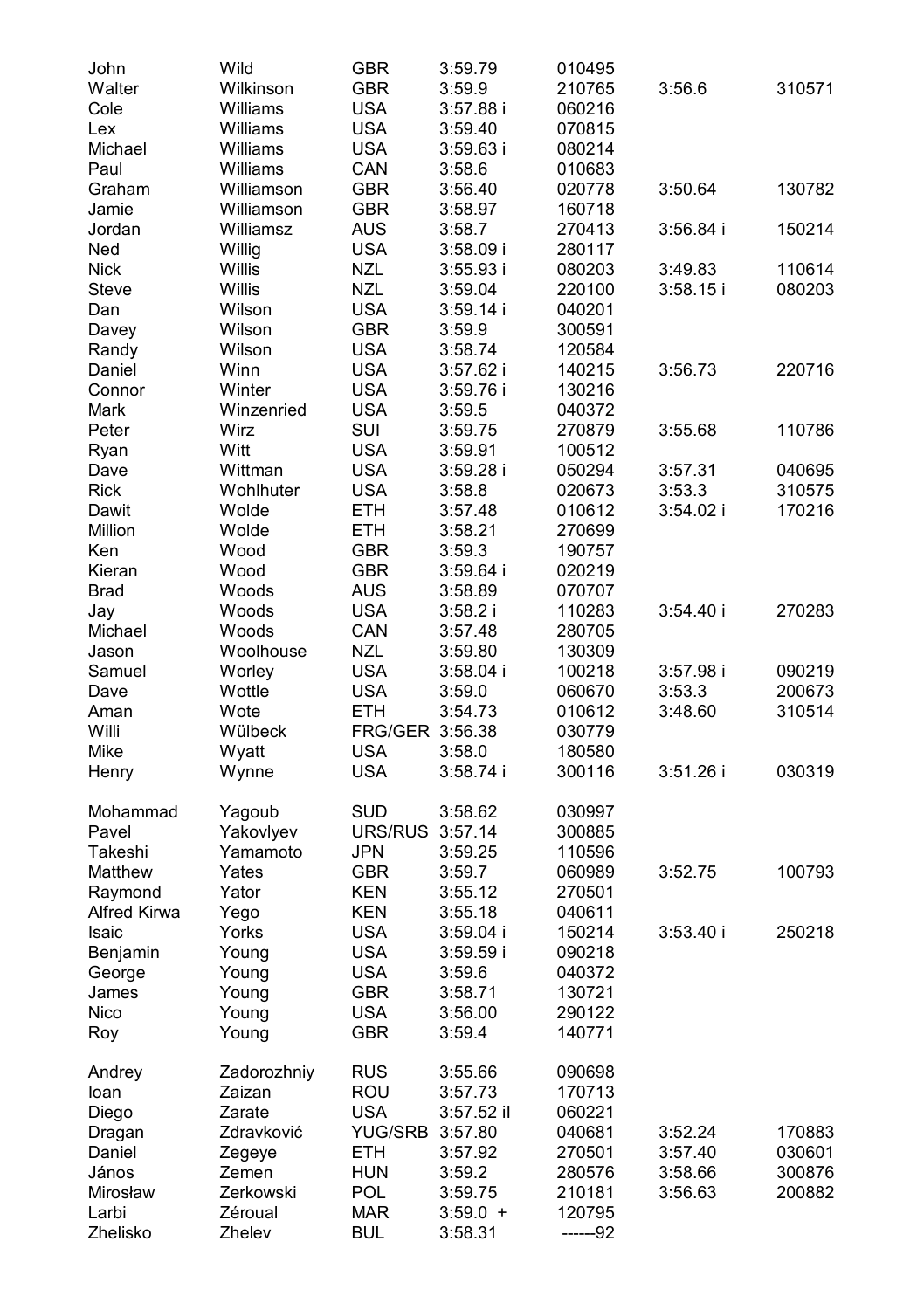| Frank  | Zimmermann |     | FRG/GER 3:59.29 | 180878 |         |        |
|--------|------------|-----|-----------------|--------|---------|--------|
| Ala    | Zoghlami   | ITA | 3:57.70         | 040921 |         |        |
| Osama  | Zoghlami   | ITA | 3:56.87         | 050920 | 3:56.06 | 040921 |
| Anass  | Zouhry     | FRA | $3:58.87$ il    | 270216 |         |        |
| Branko | Zorko      | CRO | 3:59.45         | 220593 | 3:52.64 | 050898 |

# **Total number of Sub-4 athletes nation-by-nation:**

- **1. USA 638**
- **2 Great Britain 233**
- **3. Kenya 154**
- **4. Australia 73**
- **5. Canada 63**
- **6. South Africa 62**
- **7. Ireland 48**
- **8. New Zealand 43**
- **9. Morocco 37**
- **10. Germany (including FRG 18, GDR 7) 36**
- **11. France, Spain 32**
- **13. Ethiopia, Italy 24**
- **15. Belgium 23**
- **16. Algeria, Norway 16**
- **18. Russia (including USSR 4) 15**
- **19. Sweden 13**
- **20. Holland, Poland 12**
- **22. Mexico, Switzerland 10**
- **24. Finland 9**
- **25. Hungary 8**
- **26. Japan, Qatar 7**
- **27. Czech Republic, Denmark 6**
- **30. Austria, Brazil, Portugal 5**
- **33. Czechoslovakia, Somalia 4**
- **35. Bahrain, Puerto Rico, Rumania, Sudan, Tanzania, Tunisia, Uganda, Yugoslavia 3**
- **42. Bulgaria, Croatia, Djibouti, Greece, Jamaica, Lithuania, Slovakia, Turkey, Ukraine, Zimbabwe 2**
- **53. Argentina, Belarus, Bosnia Herzegovina, Burundi, China, Colombia, Costa Rica, Cuba, Cyprus, Dominica, Estonia, Ghana, Iceland, Kuwait, Luxemburg, Peru, Rhodesia & Nyasaland, Rwanda, Samoa, Saudi Arabia, Senegal, Serbia, Slovenia, Thailand 1**

Note: 76 countries listed, but Czechoslovakia, Federal Republic of Germany, German Democratic Republic, Rhodesia & Nyasaland, USSR and Yugoslavia no longer exist. Rhodesia & Nyasaland is still listed above because at the time of its existence (1953-1963) it included both Northern and Southern Rhodesia, which would become Zambia and Zimbabwe. The total numbers nation-bynation do not tally precisely with the total number of individuals listed in the Register above because there are athletes who have run Sub-4 on separate occasions as representatives of two different nations.

# **Sub-4 brothers by average:**

- 1 Jakob Ingbrigtsen 3:47.24, Filip Ingbrigtsen 3:49.60 (Norway) = 3:48.42
- 2 Cornelius Chirchir 3:50.40, William Chirchir 3:47.94 (Kenya) = 3:49.17
- 3 Nourredine Morceli 3:44.39, Abderrahmane Morceli 3:54.63 (Algeria) = 3:49.51<br>4 Boaz Kinlagat Lalang 3:52.18 Lawi Lalang 3:52.88 i (Kenya) = 3:52.53
- 4 Boaz Kiplagat Lalang 3:52.18, Lawi Lalang 3:52.88 i (Kenya) = 3:52.53
- Robert Cheseret 3:59.23 i (Kenya), Bernard Lagat 3:47.28 (Kenya/USA) = 3:53.26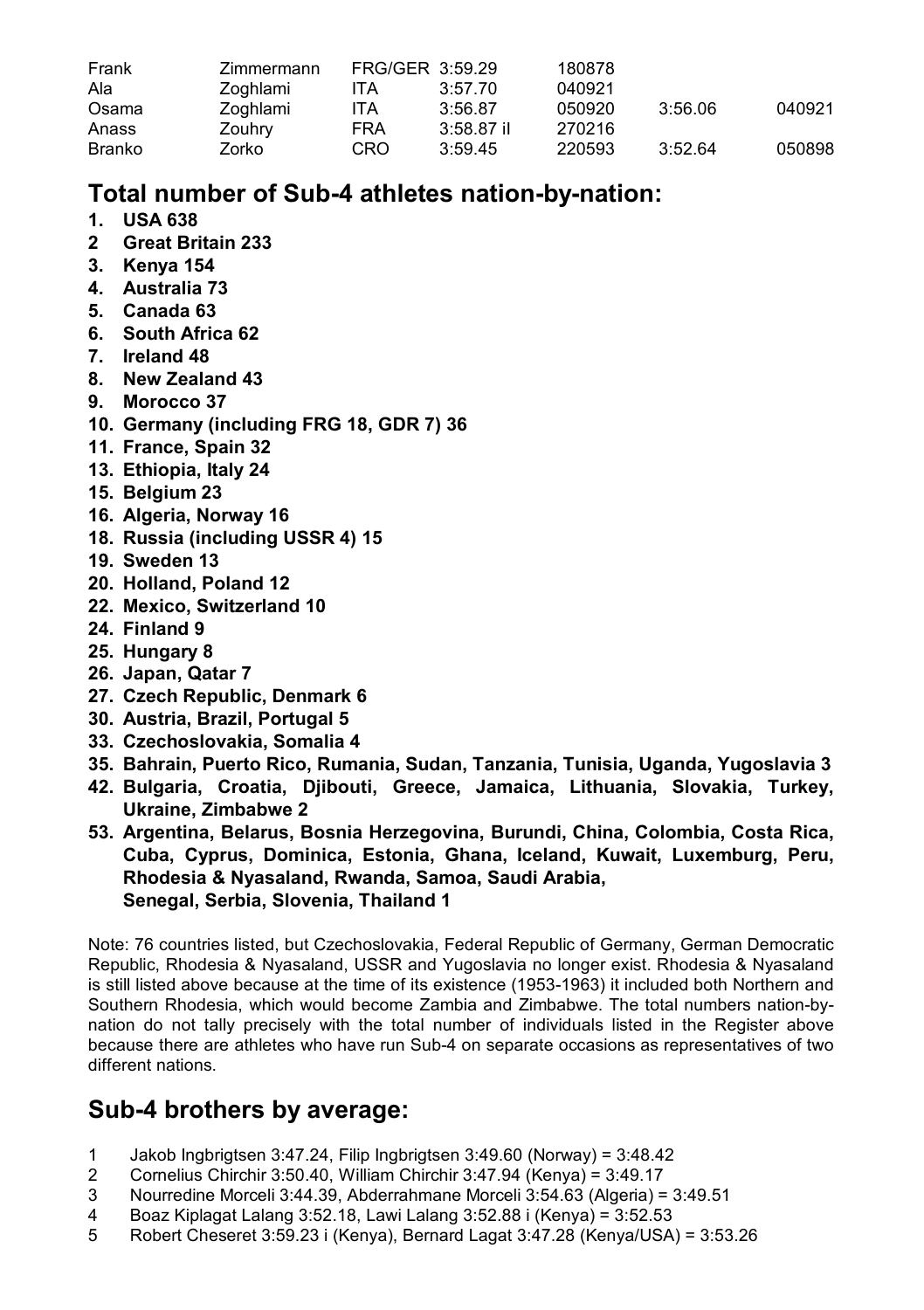- 6 Nick Willis 3:49.83, Steve Willis 3:58.15 i (New Zealand) =  $3:53.88$ <br>7 Charles Cheruivot 3:55.41 Kinkoech Cheruivot (Kenya) 3:52.39 = 2
- 7 Charles Cheruiyot 3:55.41, Kipkoech Cheruiyot (Kenya) 3:52.39 = 3:53.90 *(Note: twins)*
- 8 Elliott Heath 3:57.91, Garrett Heath 3:53.15 (USA) = 3:54.7
- 9 Jack Buckner 3:51.57, Tom Buckner 3:58.87 (Great Britain) = 3:55.52
- 10 Ala Zoghlami 3:57.70, Osama Zoghlami 3:56.06 (Italy) = 3:56.38 *(Note : twins)*
- 11 Ibrahim Aden (Sudan/USA) 3:55.53, Jaime Aden (Sudan) 3:56.82 = 3:56.08
- 12 Ian Stewart 3:57.3, Peter Stewart 3:55.3 (Great Britain) = 3:56.3
- 13 Arne Kvalheim 3:56.4, Knut Kvalheim 3:56.2 (Norway) = 3:56.3
- 14 John Jefferson 3:57.85 i, Sean Jefferson 3:56.44 (USA) = 3:57.14 *(Note: twins)*
- 15 Allen Graffin 3:59.86, Andy Graffin 3:54.70 (Great Britain) = 3:57.28 *(Note: twins)*
- 16 John Craig 3:58.05, Paul Craig 3:57.21 (Canada) = 3:57.63 *(Note: twins)*
- 17 Alex McClary 3:57.32 i, Andy McClary 3:58.95 i (USA) = 3:58.14 *(Note: twins)*
- 18 Abdenacer Brahmia 3:59.74, Amar Brahmia 3:57.20 (Algeria) = 3:58.47
- 19 Jake Watson 3:59.40, Luke Watson 3:57.83 i (USA) = 3:58.86
- 20 Adelino Hidalgo 3:59.59, Lorenzo Hidalgo 3:58.88 (Spain) = 3:59.24

Note that Bennie Greyling and Rudolph Greyling, of South Africa, are not related. Note also that Bob Wheeler and Steve Wheeler (USA), who have previously been listed here as brothers, are not related.

The following are also worth noting:

Craig Miller 3:55.09 i, Brad Miller (USA) 4:00.19 i = 3:57.64 *(Note: twins)* Zane Robertson 3:53.72, Jake Robertson, (NZL) 4:01.84 = 3:57.78 (*Note: twins)* Hicham El Guerrouj 3:43.13, Féthi El Guerrouj (Mor) 4:10.59 = 3:58.86 Herb Elliott 3:54.5, Laurie Elliott (Aus) 4:07.6 = 4:01.1

Note that Féthi El Guerrouj's' mile time is by no means representative of his abilities as he also ran 3:42.31 for 1500 metres

Note also that on 270517 Henrik and Filip Ingebrigtsen both broke four minutes (Filip 3:53.23, Henrik 3:53.79) as did a third brother, Jakob; aged only 15 (3:58.07), though not all in the same race. Filip and Henrik ran in the "A" race at Eugene, Oregon, and Jakob in the "B" race. Jakob has since improved to 3:47.24. Elijah Managoi (Kenya), the 2017 World chapion at 1500 metres, has run 3:49.08 for the mile and his younger brother, George, the World under-18 champion at 1500 metres, 3:40.5 for 1500 metres.

Nick Harris (3:58.88 in 2018) is a nephew of Richie Harris (3:51.39 in 1984).

## **Sub-4 fathers and sons by average:**

- 1 John Gregorek 3:51.34, Johnny Gregorek 3:49.98 i (USA) = 3:50.66
- 2 Matt Centrowitz 3:54.94, Matthew Centrowitz 3:49.26 (USA) = 3:51.90<br>3 Kip Keino 3:53.1, Martin Keino 3:52.33 (Kenva) = 3:52.71
- 3 Kip Keino 3:53.1, Martin Keino 3:52.33 (Kenya) = 3:52.71
- 4 Abdi Bile (Somalia) 3:49.40, Ahmed Bile (USA) 3:57.84 i = 3:53.63
- 5 David Kebenei 3:59.35, Asbel Kiprop (Kenya) 3:48.60 = 3:53.97
- 6 Eamonn Coghlan 3:49.78 i, John Coghlan (Ireland) 3:59.52 i = 3:54.77
- 7 Graham Williamson 3:50.64, Jamie Williamson (GBR) 3:58.97 = 3:54.81
- 8 Tim Hacker 3:55.19, Olin Hacker (USA) 3:59.04 = 3:57.12
- 9 Dick Quax 3:56.23, Theo Quax 3:58.13 i (NZL) = 3:57.18
- Alan Culpepper 3:55.12, Cruz Culpepper  $3:59.53$  i (USA) =  $3:57.32$
- 11 Sam Bair 3:56.7, Sam Bair 3:59.72 i (USA) = 3:58.21
- 12 Andy Carter 3:59.3, Tom Carter 3:57.30 (GBR) = 3:58.3
- 13 Billy Dee 3:59.17, Liam Dee (GBR) 3:58.19 i = 3:58.68
- 14 Barry Brown 3:58.8, Darren Brown 3:58.85 (USA) = 3:58.83

The following are also worth noting:

Jake Wightman 3:52.02, Geoff Wightman (GBR) 4:01.9 in 1988 = 3:56.96. Trevor Dunbar 3:57.19, Marcus Dunbar (USA) 4:00.58 i in 1993 = 3:58.88 Archie San Romani jnr 3:57.6, Archie San Romani snr 4:07.2 in 1937 = 4:02.4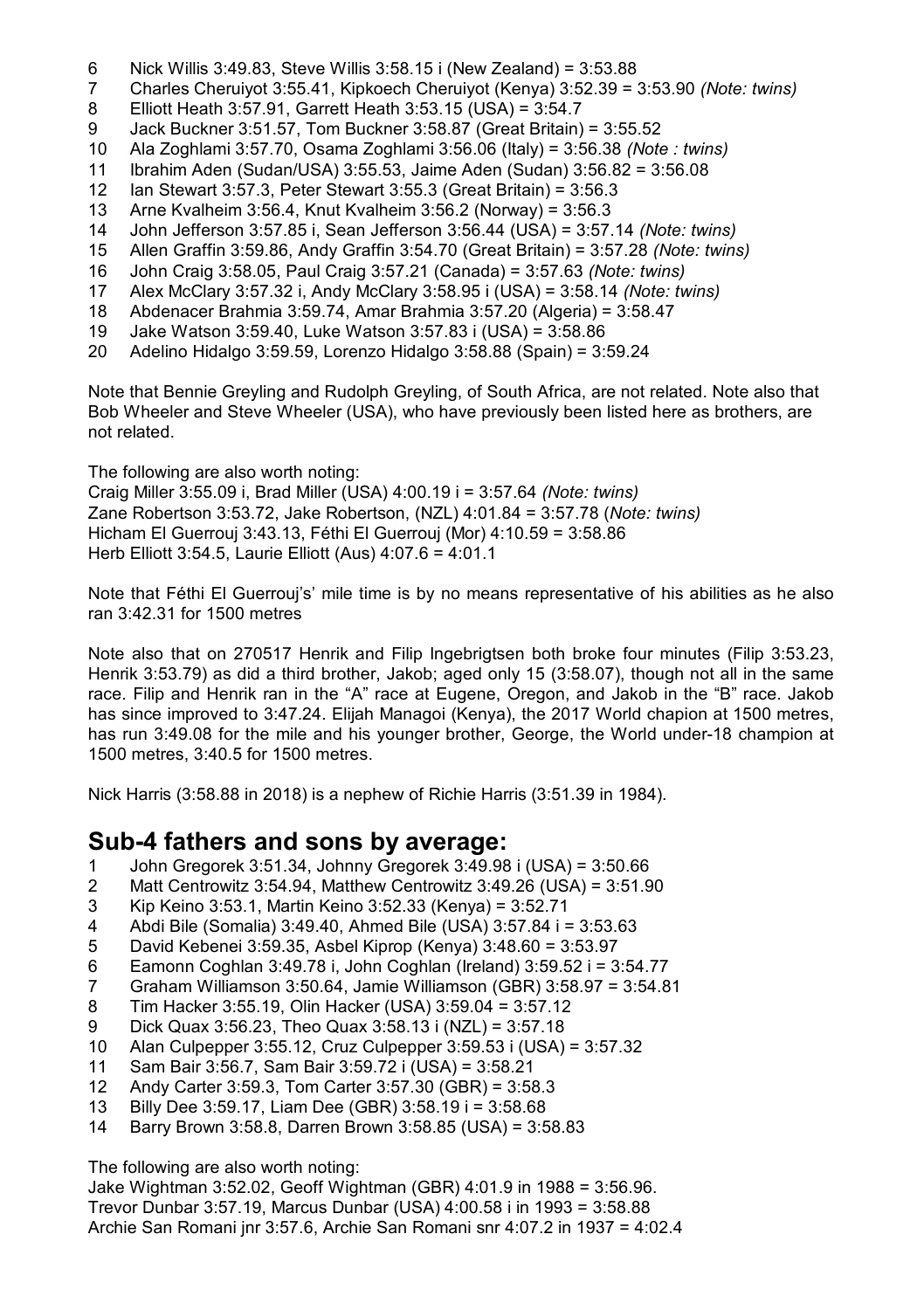Note: Francesco and Pietro Arese are not related. Trevor and Marcus Dunbar are not related to Daniel Dunbar.

**Grandfathers and grandsons**: No grandfather and grandson have yet both recorded sub-fourminute miles. There is one sub-four-minute miler who has a grandfather who competed in the Olympic Games. The pair are Clarence Robison, who took part in the 5000 metres heats for the USA in the Games of 1948, and whose fastest mile was 4:14.8 in 1949, and Nathan Robison, won ran 3:59.99 indoors in 2014.

#### **The most durable and the youngest Sub-4 runners:**

Anthony Whiteman (GBR) set a World over-40 age-group record of 3:58.79 020612. He had first broken four minutes 17 years before. Jakob Ingbrigtsen (Norway) ran 3:58.07 on 270517 at the age of 16 (nis two elder brothers also broke four minutes, though not for the first time, in a separate race at the same meeting).

#### **Some notable athletes who have narrowly missed Sub-4:**

1955 – Wes Santee (USA) 4:00.5. 1956 – Fred Dwyer (USA) 4:00.8. 1957 – Olavi Salsola (Finland) 4:00.2, Ingvar Ericsson (Sweden) 4:00.4, Stefan Lewandowski (Poland) 4:00.6. 1958 – Mike Blagrove (GB) 4:00.0. 1959 – Arne Hamarsland (Norway) 4:00.8. 1960 – Dave Power (Australia) 4:00.2. 1966 – Ralph Doubell (Australia) 4:00.5. 1968 – Ron Clarke (Australia) 4:00.2.

#### **World record-holders in all events who have run Sub-4:**

94 Sub-4 milers have set World records in various events. The total number of World records for each, ratified or unratified, outdoors or indoors, is listed in brackets

Said Aouita (Morocco) – 1500m, 2000m, 3000m, 3000m i, 2 Miles, 5000m (7) Bill Baillie (New Zealand) – 20km, 1 hour (2) Roger Bannister (Great Britain) – 1500m, 1 mile, 4 x 1 mile relay (3) Filbert Bayi (Tanzania) –  $\frac{3}{4}$ -mile, 1500, 1 mile (3) Jim Beatty (USA) – 2 miles (1) Kenenisa Bekele (Ethiopia) – 5000m, 10,000m (4) Wade Bell (USA) – 4 x 1 mile relay (1) Michel Bernard (France) – 4 x 1500m relay (1) John Boulter (Great Britain) – 1000y, 4 x 880y relay (2) Don Bowden  $(USA) - 4 \times 880y$  relay  $(1)$ Dyrol Burleson (USA) – 4 x 1 mile relay (1) Chris Chataway (Great Britain) – 3 miles, 5000m, 4 x 1 mile relay (4) Augustine Choge (Kenya) – 4 x 1500 metres relay (1) Sebastian Coe (Great Britain) – 800m, 800m i, 1000m, 1500m, 1 mile, 4 x 800m relay (10) Eamonn Coghlan (Ireland) – 1 mile i, 4 x 1 mile relay (2) Steve Cram (Great Britain) – 1500m, 1 mile, 2000m, 4 x 800m relay (4) Paul Cummings (USA) – Half-marathon (1) Roscoe Divine (USA) – 4 x 1 mile relay (1) Rod Dixon (New Zealand) – 4 x 1500m relay (1) Hicham El Guerrouj (Morocoo) – 1500m, 1500m i, 1 mile, 1 mile i, 2000m, Ekiden road relay (6) Herb Elliott (Australia) – 1500m, 1 mile, 4 x 1 mile relay (4) Peter Elliott (Great Britain) – 1500m i, 4 x 800m relay (2) Karl Fleschen (FRG/Germany) – 4 x 1500m relay (1) Keith Forman  $(USA) - 4 \times 1$  mile relay  $(1)$ Brendan Foster (Great Britain) – 3000m, 2 miles (2) Anders Gärderud (Sweden) – 3000m steeplechase (4) Gideon Gathimba (Kenya) – 4 x 1500 metres relay (1) Haile Gebrselassie (Ethiopia) – 3000m i, 2 miles, 5000m, 5000m i, 10,000m, 10km road, 15km road, 20km, 20km road, 1 hour, Half-Marathon, 25km road, Marathon (23) José-Luis González (Spain) – 1500m i (1) Morgan Groth (USA) – 4 x 880y relay (1)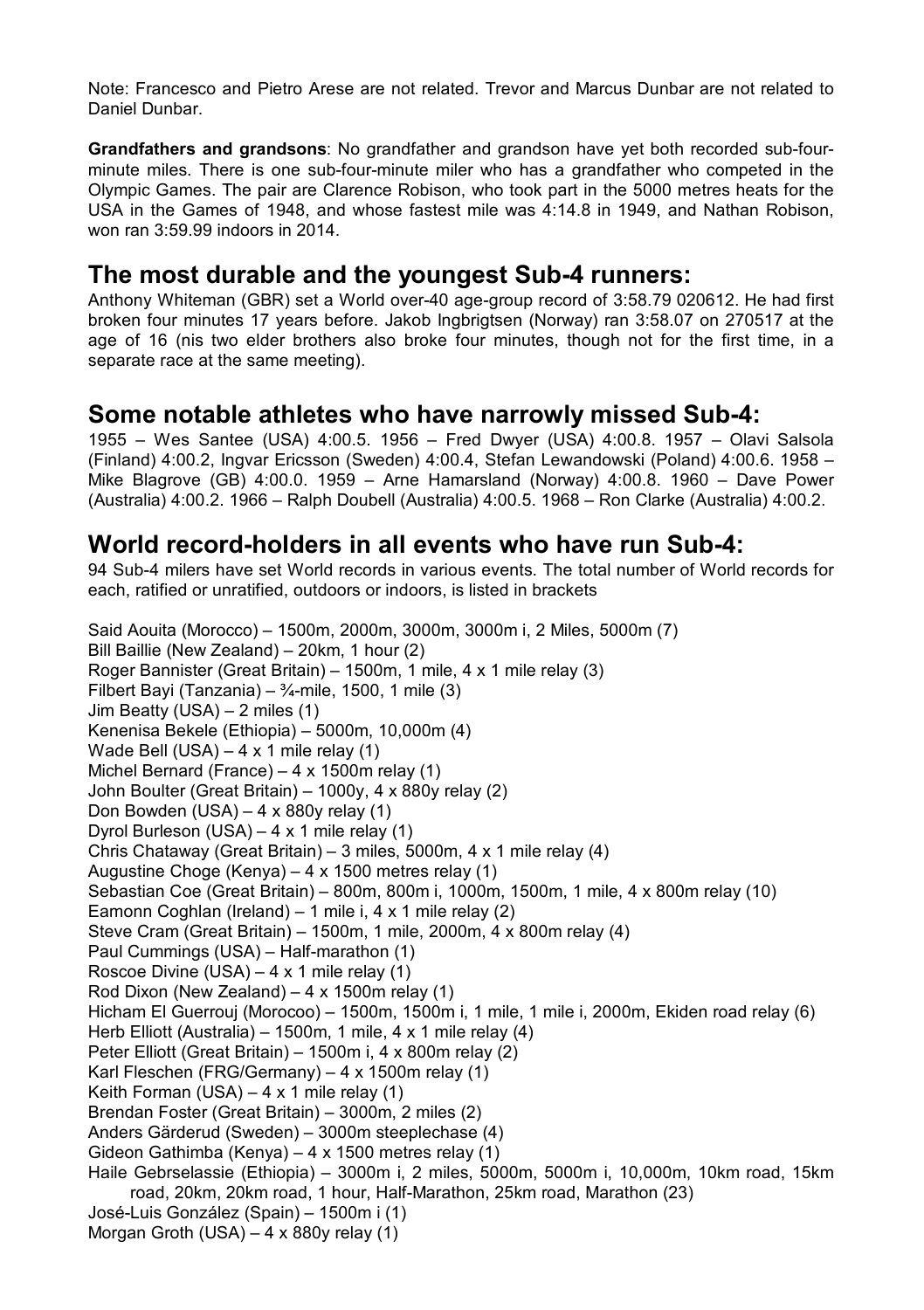Murray Halberg (New Zealand) – 2 miles, 3 miles, 4 x 1 mile relay (4) Siegfried Herrmann (GDR/Germany) – 3000m, 4 x 1500m relay (3) Brian Hewson (Great Britain) – 1000v,  $\frac{3}{4}$ -mile, 4 x 1 mile relay (5) Salah Hissou (Morocco) – 10,000m, Ekiden road relay (2) Harald Hudak (FRG/Germany) – 4 x 1500m relay (1) Derek Ibbotson (Great Britain) – 1 mile, 4 x 1 mile relay (2) Michel Jazy (France) – 1 mile, 2000m, 3000m, 2 miles, 4 x 1500m relay (9) Ben Jipcho (Kenya) – 3000m steeplechase (3) Stanislav Jungwirth (Czechoslovakia) – 1000m, 1500m, 4 x 800m relay (3) Kip Keino (Kenya) – ¾-mile, 3000m, 5000m (4) Rich Kenah (USA) - 4 x 800m relay (1) Wilson Kipketer (Kenya/Denmark) – 800m, 800m i, 1000m i (4) Moses Kiptanui (Kenya) – 3000m, 3000m i, 2 miles, 5000m, 3000m steeplechase (7) Daniel Komen (Kenya) – 3000m, 3000m i, 2 miles, 500m, 5000m i (6) Arne Kvalheim (Norway) – 4 x 1 mile relay (1) John Landy (Australia) – 1500m, 1 mile, 4 x 1 mile relay (3) Michael Lederer (FGR/Germany) – 4 x 1500m relay (1) Danie Malan (South Africa) – 1000m (1) Fernando Mamede (Portugal) – 10,000m (1) Sydney Maree (USA) – 1500m (1) Jürgen May (GDR/Germany) – 1000m, 4 x 1500m relay (2) Roger Moens (Belgium) – 600m, 800m, 4 x 800m relay (3) David Moorcroft (Great Britain) – 5000m (1) Noureddine Morceli (Algeria) – 1000m i, 1500m, 1500m i, 1 mile, 2000m, 3000m (7) Noah Ngeny (Kenya) – 1000m (1) Gunnar Nielsen (Denmark – 880y, 1500m (2) Harald Norpoth (FRG/Germany) – 2000m, 4 x 880y relay (2) Josef Odložil (Czechoslovakia) – 2000m (1) Frank O'Mara (Ireland) – 4 x 1 mile relay  $(1)$ Yobes Ondieki (Kenya) – 10,000m (1) Marcus O'Sullivan (Ireland) – 1500m i, 4 x 1 mile relay (2) Steve Ovett (Great Britain) – 1500m, ¾-mile, 1 mile, 2 miles (8) Don Paige (USA) – 1000y i (2) Karl Paranya (USA) – 4 x 800m relay (1) Gordon Pirie (Great Britain) – 3000m, 5000m, 4 miles, 5 miles, 6 miles, 4 x 1500m relay (7) Tony Polhill (New Zealand) – 4 x 1500m relay, 4 x 1 mile relay (2) Willy Polleunis (Belgium) – 15km, 10 miles (2) Emiel Puttemans (Belgium) – 3000m, 3000m i, 2 miles, 2 miles i, 3 miles, 5000m (6) Dick Quax (New Zealand) – 5000m,  $4 \times 1500$ m relay,  $4 \times 1$  mile relay (3) Geoffrey Kipkoech Rono (Kenya) – 4 x 1500 metres relay (1) Henry Rono (Kenya) – 3000m, 5000m, 10,000m, 3000m steeplechase (5) István Rózsavölgyi (Hungary) – 1000m, 1500m, 2000m, 4 x 1500m relay, 4 x 1 mile relay (7) Jim Ryun (USA) – 880y, 1500m, 1 mile (4) Olavi Salonen (Finland) – 4 x 1500m relay (1) Archie San Romani (USA) – 4 x 1 mile relay (1) Bob Schul (USA) – 2 miles (1) Peter Snell (New Zealand) – 600m, 660y, 800m, 880y, 1000y i, 1000m, 1 mile, 4 x 880y relay, 4 x 1 mile relay (10) László Tábori (Hungary) – 1500m, 4 x 1500m relay (3) William Biwott Tanui (Kenya) – 4 x 1500 metres relay, now Ilham Tanui Özbilen (Turkey) (1) Richard Tayler (New Zealand) –  $4 \times 1$  mile relay (1) Paul Tergat (Kenya) – 10,000m, 20km road, Half-Marathon, Marathon (4) Albie Thomas (Australia) – 2 miles, 3 miles, 4 x 1 mile relay (3) Bodo Tümmler (FRG/Germany) – 4 x 880y relay (1) Siegfried Valentin (GDR/Germany) – 1000m, 4 x 1500m relay (3) Tom Von Ruden (USA) – 4 x 880y relay (1) Jean Wadoux (France) – 4 x 1500m relay (1) Dan Waern (Sweden) – 1000m (3) John Walker (New Zealand) – 1 mile, 2000m, 4 x 1500m relay (3)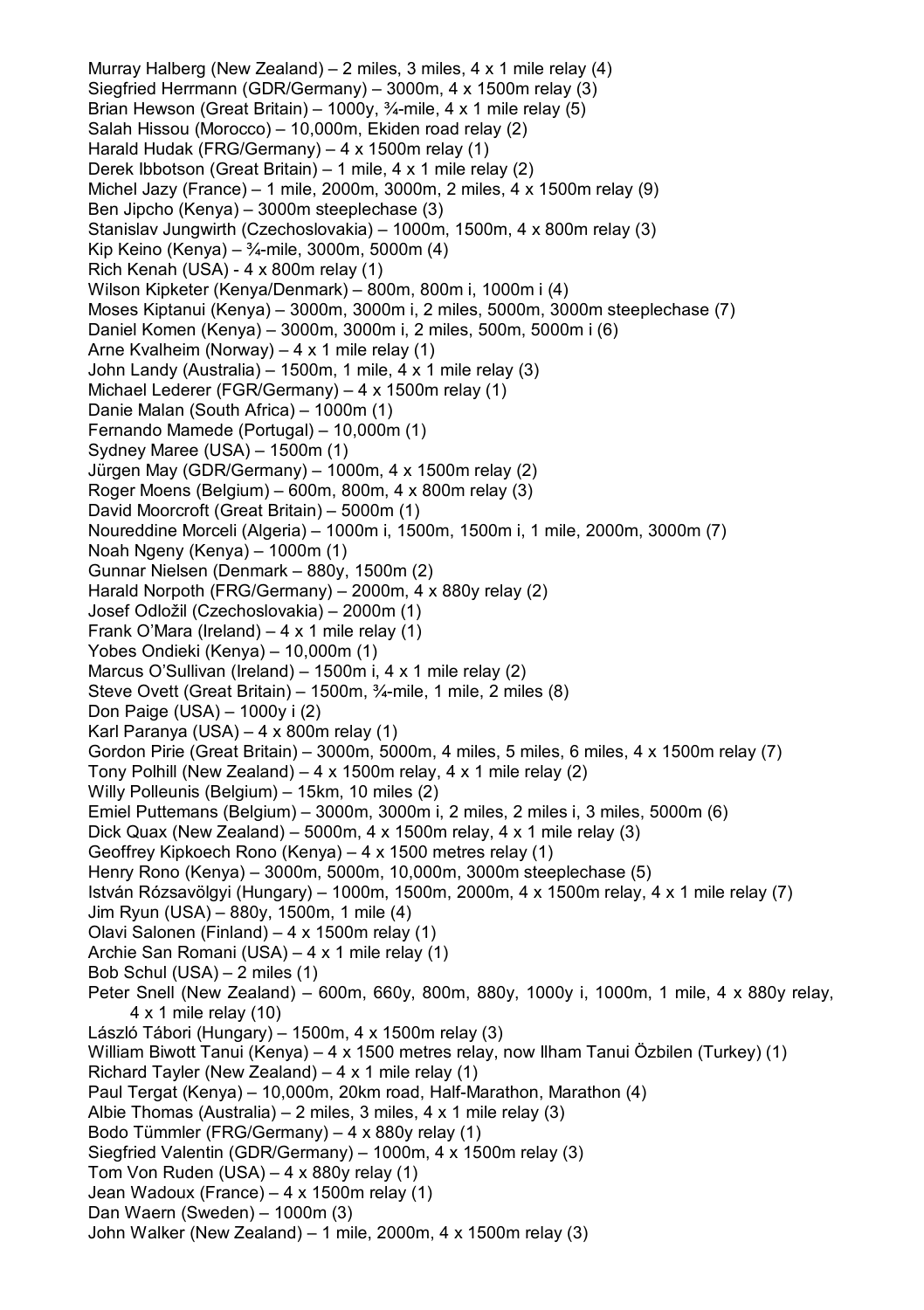Thomas Wessinghage (FRG/Germany) – 4 x 1500m relay (1) Dave Wilborn (USA) –  $4 \times 1$  mile relay (1) Mark Winzenried (USA) – 1000y i (1) Rick Wohlhuter (USA) – 880y, 1000m, 4 x 880y relay (4) Dave Wottle (USA) – 800m (1) George Young (USA) - 2 miles i, 3 miles i

**Note:** A notable absentee from this list is the World record-holder at 5000 metres, Joshua Cheptegei, of Uganda, who has not yet run a mile race. His best 1500 metres is 3:37.82, set in 2016, but in his 5000 metres record he averaged 3:46.5 per 1500 metres, and this is equivalent to a mile in 4:04.0 (rounded off time) according to the Hungarian Scoring Tables.

## **Olympic Games 1500 metres – placings by Sub-4 milers:**

1952: 4 Bannister.

- 1956: 1 Delany, 3 Landy, 4 Tábori, 5 Hewson, 6 Jungwirth, 9 Wood, 10 Nielsen, 11 Halberg, 12 Lincoln.
- 1960: 1 H. Elliott, 2 Jazy, 3 Rózsavölgyi, 4 Waern, 6 Burleson, 7 Bernard, 8 Grelle.
- 1964: 1 Snell, 2 Odložil, 3 J. Davies, 4 Simpson, 5 Burleson, 6 Baran, 7 Bernard, 8 Whetton, 9 Wadoux.
- 1968: 1 Keino, 2 Ryun, 3 Tümmler, 4 Norpoth, 5 Whetton, 6 Boxberger, 7 Szordykowski, 8 Odložil, 9 Von Ruden, 10 Jipcho, 11 de Hertoghe, 12 Liquori.
- 1972: 1 Vasala, 2 Keino, 3 Dixon, 4 Boit, 5 B. Foster, 7 Wellmann, 9 Polhill, 10 Hansen.
- 1976: 1 Walker, 3 Wellmann, 4 Coghlan, 5 Clement, 6 Wohlhuter, 7 Moorcroft, 8 Crouch, 9 Zemen.
- 1980: 1 Coe, 2 Straub, 3 Ovett, 4 Busse, 5 Fontanella, 6 Plachý, 7 Marajo, 8 Cram, 9 Zdravković.
- 1984: 1 Coe, 2 Cram, 3 Abascal, 4 Chesire, 5 Spivey, 6 Wirz, 7 Vera, 8 Khalifa, 9 Rogers, 10 S. Scott, dnf Ovett.
- 1988: 1 P. Rono, 2 P. Elliott, 3 Herold, 4 Cram, 5 S. Scott, 6 Kulker, 7 K. Cheruiyot, 8 O'Sullivan, 9 M. Silva, 10 Atkinson, 11 Chesire, 12 Khalifa.
- 1992: 1 Cacho, 2 El Basir, 3 Suleiman, 4 Chesire, 5 Birir, 6 Herold, 7 N. Morceli, 8 Spivey, 9 Hood, 10 D. Kibet, 11 Pancorbo, 12 Rakipov.
- 1996: 1 N. Morceli, 2 Cacho, 3 Kipkorir, 4 Rotich, 5 Tanui, 6 Bile, 7 Koers, 8 Hakimi, 9 Suleiman, 10 Maazouzi, 11 Mayock, 12 El Guerrouj.
- 2000: 1 Ngeny, 2 El Guerrouj, 3 Lagat, 4 Baala, 5 Sullivan, 6 Zegeye, 7 Diáz, 8 Higuero, 9 Mayock, 10 Pyrah, 11 Maazouzi, 12 Baba.
- 2004: 1 El Guerrouj, 2 Lagat, 3 R. Silva, 5 Heshko, 6 East, 7 Estévez, 8 Liefers, 9 Kaouch, 11 Boulahfane, 11 i. Songok.
- 2008: 1 Kiprop, 2 N. Willis, 3 Baala, 4 Higuero, 5 Iguider, 6 van Deventer, 7 Mansoor, 8 Baddeley, 9 Choge, 10 Bashir, 11 Obrist, dsq Ramzi.
- 2012: 1 Makhloufi, 2 Manzano, 3 Iguider, 4 Centrowitz II, 5 H. Ingebrigtsen, 6 Gebremehdin, 7 S. Kiplagat, 8 Ilham Tanui Özbilen (Turkey) – formerly William Biwott Tanui (Kenya), 9 N. Willis, 10 Mansoor, 11 Chepseba, 12 Kiprop.
- 2016: 1 Centrowitz, 2 Makhloufi, 3 Willis, 4 Suleiman, 5 Iguider, 6 Kiprop, 7 Bustos, 8 Blankenship, 9 Gregson, 10 Brannen, 11 Musagala, 12 Grice, 13 Kwemoi.
- 2021: 1 J. Ingbrigten, 2 T;Cheruiyot, 3 Kerr, 4 A. Kipsang, 5 Adel Mechaal (Spain), 6 Hocker, 7 McSweyn, 8 Rozmys, 9 Heyward, 10 Wightman, 11 Hoare, 12 Charles Grethen (Luxemburg), 13 Fontes.

Only two of the 51 Olympic 1500 metres medallists since 1956 have not been Sub-4 milers: Klaus Richtzenhain (GDR) and Ivo van Damme (Belgium) were the silver-medallists of 1956 and 1976 respectively. This was clearly a matter of opportunity, rather than ability, and particularly so in the case of van Damme, who was killed in a car accident less than five months after the 1976 Games, aged 22. There are 12 Olympic 1500 metres finalists in all from 1956 onwards who have not run Sub-4 for the mile, of which the most recent are Adel Mechaal (Spain) and Charles Grethen (Luxemburg) in 2021, both of whom have yet to race at one mile. Five others in the list below from 1972 onwards, including van Damme, also appear not to have ever raced at the distance. The other Olympic 1500 metres finalists from 1956 onwards who are not Sub-4 milers, with their best one-mile times, where known, are as follows: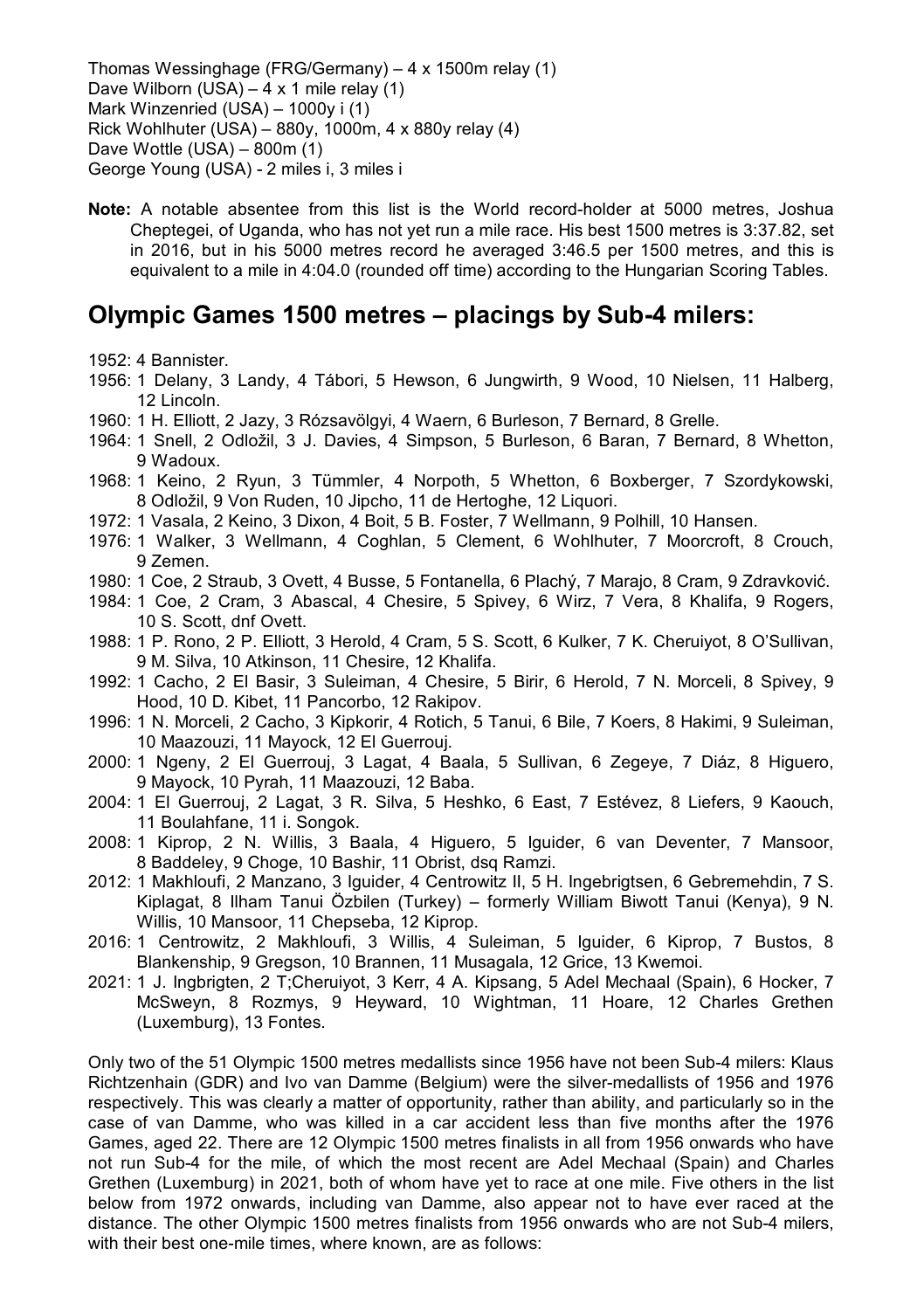*1956*: 2 Klaus Richtzenhain (GDR) 4:01.8, 7 Neville Scott (New Zealand) 4:01.2, 8 Ian Boyd (Great Britain) 4:03.2. *1960*: 5 Zoltán Vamos (Rumania) 4:06.7, 9 Arne Hamarsland (Norway) 4:00.8. *1972*: 6 Herman Mignon (Belgium) 4:06.1, 8 Vladimir Panteley (USSR). *1976*: 2 Ivo van Damme (Belgium). *1984*: 11 Riccardo Materazzi (Italy). *2004*: 4 Timothy Kiptanui (Kenya), 10 Mulugeta Zindefu (Ethiopia). . . .

**Commonwealth Games:** only one of the 48 Commonwealth Games (formerly British Empire Games) medals for 1500 metres or one mile since 1954 (the yuear of the first sub-four-minute mile) have been won by athletes who have not run Sub-4 for the mile. He is Rich Ferguson (Canada), who was 3<sup>rd</sup> in the epic Bannister-Landy mile race of 1954 in a career-best 4:04.6.

**World Championships:** only one of the 48 World Championships medals at 1500 metres since they were first held in 1983 has been won by an athlete who has not run Sub-4 for the mile. He is, surprisingly, the 2009 champion, Yusuf Saad Kemel, of Bahrain, formerly Gregory Konchellah, of Kenya, who does not appear to have ever raced the mile distance.

**European Championships:** six of the 54 European Championships medals at 1500 metres since 1954 have been won by athletes who have not run Sub-4 for the mile – oddly, four of them in the two most recent editions of the Championships. They are Tomas Salinger, (Czechoslovakia), 3<sup>rd</sup> in 1962; Klaus-Peter Justus (GDR),  $1^{st}$  in 1974; Nikolay Kirov (USSR),  $2^{nd}$  in 1982; Carsten .........<br>Schlangen (Germany), 2<sup>nd</sup> in 2010; Manuel Olmedo (Spain), 3<sup>rd</sup> in 2010; Florian Carvalho (France),  $2<sup>nd</sup>$  in 2012. Salinger's best one-mile time was 4:00.8 in 1963, achieved at the same venue of Iffley Road, Oxford, where Bannister had first broken four minutes nine years before.

#### **Olympic Games – Sub-4 milers as medallists in other events:**

Sub-4 milers have won 73 Olympic medals in events other than the 1500 metres, as follows:

**800 metres** – *Gold,* Snell 1960 & 1964, Wottle 1972, Ovett 1980, Cruz 1984, Tanui 1992. *Silver*, Moens 1960, Coe 1980 & 1984, Cruz 1988, Sepeng 1996, Kipketer 2000, Makhloufii 2016. *Bronze,* Boit 1972, Wohlhuter 1976, E. Jones 1984, Aouita 1988; Kipketer 2004, Yego 2008, Murphy 2016.

**5000 metres** – *Gold*, Halberg 1960; Schul 1964; Aouita 1984; Ngugi 1988; Baumann 1992; Niyongabo 1996; El Guerrouj 2004; K Bekele 2008, Farah 2012 & 2016. *Silve*r, Pirie 1956; Norpoth 1964; Keino 1968; Quax 1976; Nyambui 1980; Ryffel 1984; Baumann 1988; P. Bitok 1992; Saidi-Sief 2000; K Bekele 2004; Kipchoge 2008. *Bronze*, Ibbotson 1956; I. Stewart 1972; Lahlafi 2000; Kipchoge 2004.

**10,000 metres** – *Gold,* Boutayeb 1988; Gebrselassie 1996 & 2000; K Bekele 2004 & 2008, Farah 2012 & 2016. *Silver*, Puttemans 1972; McLeod 1984; Tergat 1996 & 2000; Rupp 2012. *Bronze*, Power 1960; B. Foster 1976; Hissou 1996.

**3000 metres steeplechase** – *Gold*, Keino 1972; Malinowski 1980; E. Kemboi 2004. *Silver*, Jipcho 1972; Bayi 1980; Kiptanui 1996, Jager 2016. *Bronze*, G. Young 1968; Diemer 1984; Rowland 1988; Lambruschini 1996, Mekhissi-Benabbad 2016.

**Marathon –** *Bronze* Rupp 2016.

#### **Comparisons between times for one mile and 1500 metres:**

Clearly, there are far fewer Sub-4 milers than should be the case, for the simple reason that there are many more races at 1500 metres, and numerous 1500 metres runners of Sub-4 potential have never had the chance to compete at one mile at all. In 2019, for example, 185 athletes ran faster than 3:40.00 for 1500 metres outdoors, whereas only 35 ran faster than the mile equivalent (as per the Hungarian Scorting Tables) of 3:57.44.

Interestingly, this difference is almost exactly reflected in the vastly impressive All-Time Lists compiled by the Swedish statistician, Peter Larsson, who at 15 August 2020 listed 8661